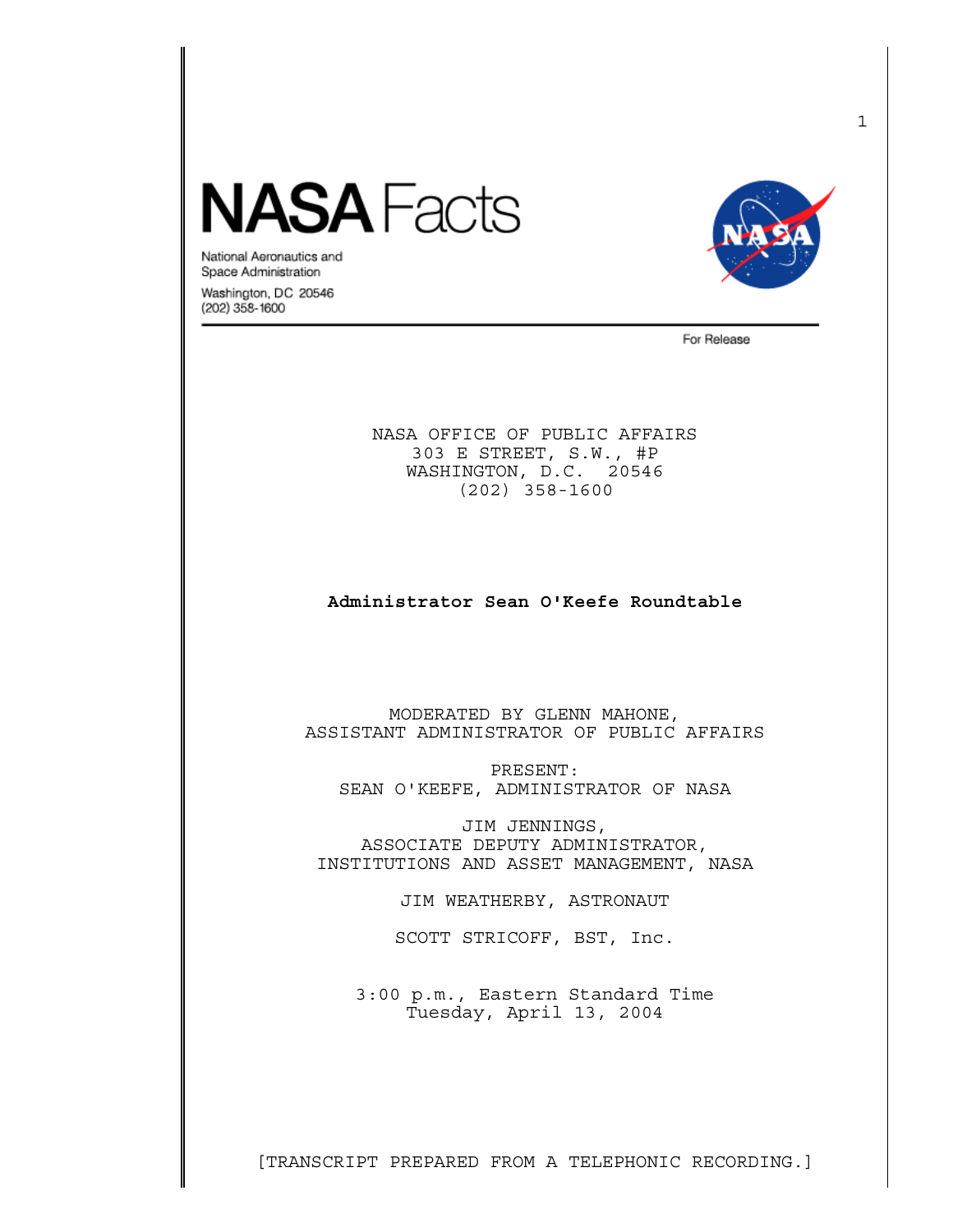| $\mathbf{1}$   | PROCEEDINGS                                                 |
|----------------|-------------------------------------------------------------|
| $\mathbf{2}$   | MR. MAHONE: Good afternoon. We've got a rainy               |
| $\mathfrak{Z}$ | day. I don't know if all of you had a chance and an         |
| 4              | opportunity to watch the update that the Administrator did  |
| 5              | a few moments ago. If you did not, the tape will be ready   |
| 6              | later on this afternoon, and it will be airing on NASA      |
| 7              | TV. I think the next one is at 7 o'clock, I believe, 7      |
| 8              | o'clock this afternoon.                                     |
| $\mathsf 9$    | I would like to make a couple of introductions.             |
| 10             | Of course, all of you know the Administrator.               |
| 11             | For those of you who do not know, this is Jim               |
| 12             | Jennings. He is the Associate Deputy Administrator for      |
| 13             | Institutions and Asset Management.                          |
| 14             | We also have with us Astronaut Jim Weatherby who            |
| 15             | has been working on this issue with Jim over the past       |
| 16             | several months.                                             |
| 17             | We have Scott Stricoff, and Scott is with BST,              |
| 18             | and, of course, that is the company that we have been       |
| 19             | working with on this issue.                                 |
| 20             | Part of Jim's team is here, also.                           |
| 21             | The Administrator is going to have to leave                 |
| 22             | probably in about 40 minutes, and Jim and the rest are more |
| 23             | than willing to stay if you have additional questions.      |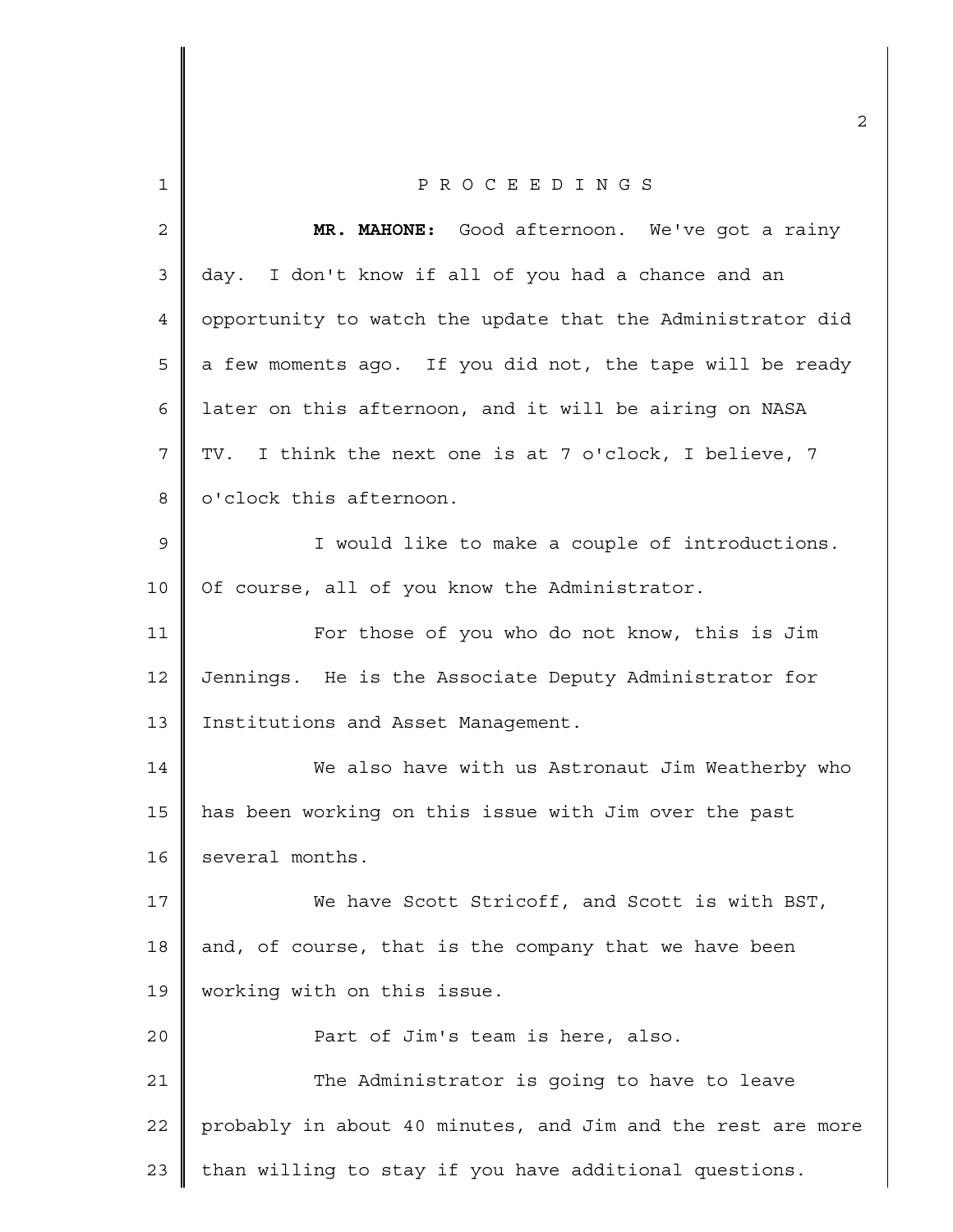| $\mathbf{1}$   | With that, Mr. Administrator?                               |
|----------------|-------------------------------------------------------------|
| $\overline{a}$ | ADMINISTRATOR O'KEEFE: Thank you all for                    |
| 3              | spending the time. I appreciate the chance to give you a    |
| 4              | little -- let me just start with a slightly different topic |
| 5              | than the one we discussed here at the update a moment ago,  |
| 6              | but I did make mention of it in the course of it. Indulge   |
| 7              | me, if you would. I appreciate your willingness to do       |
| 8              | that.                                                       |
| $\mathsf 9$    | We have really been on a concerted effort in the            |
| 10             | last several weeks to go out and visit each of what we call |
| 11             | the Explorer Schools. These are 50 schools that were        |
| 12             | selected about a year ago based on their interest in        |
| 13             | applying for a program that is really kind of a novel       |
| 14             | approach to things.                                         |
| 15             | About a year and a half ago, we had lots of                 |
| 16             | discussion about how to structure our education outreach    |
| 17             | efforts and inspire the next generation of explorers and so |
| 18             | forth. We went about the process of defining a set of       |
| 19             | approaches, and they were all kinds of ideas and various    |
| 20             | teachers, associations, and so forth all had different      |
| 21             | notions on how we do this.                                  |
| 22             | We found a little one that was really kind of               |
| 23             | novel which is to ask schools: What do you need?<br>What    |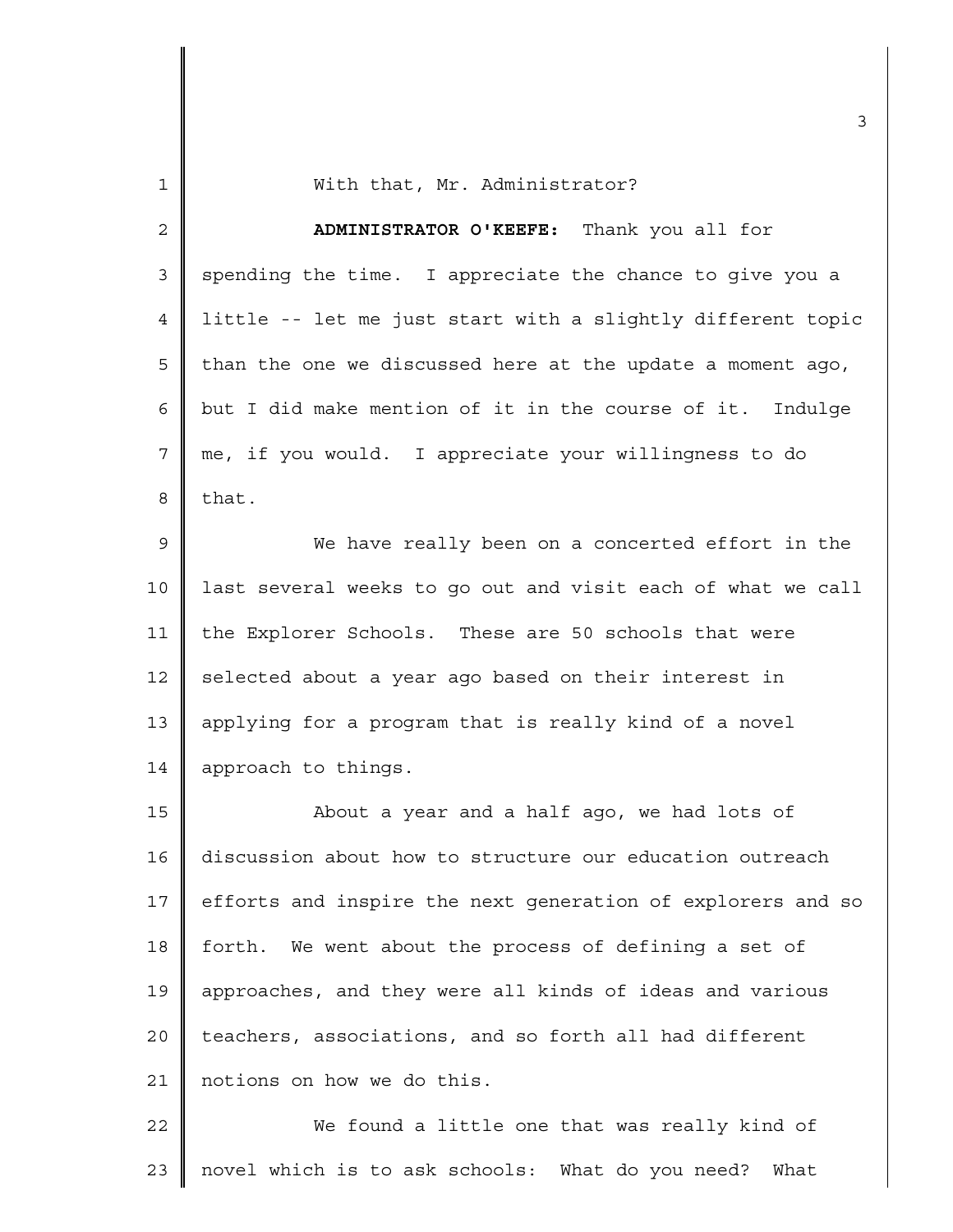| $\mathbf 1$    | have we got? We have got all this great stuff. We are not    |
|----------------|--------------------------------------------------------------|
| $\overline{2}$ | professional educators. You are. So here is all this         |
| $\mathfrak{Z}$ | great stuff we have, and it is on the website. You can       |
| 4              | access all of these things, and we made it a lot more        |
| 5              | user-friendly than it had been and consciously went about    |
| 6              | the process of trying to make it something that was a        |
| 7              | navigatable means to do that as well as a lot of             |
| 8              | educational materials.                                       |
| $\mathsf 9$    | We said here is the full range of all the stuff              |
| 10             | we have, what could you use, rather than us swoop it in,     |
| 11             | saying, "Here is what we have. Take this, and this is what   |
| 12             | you can use."                                                |
| 13             | As a consequence, different schools across the               |
| 14             | country applied for this program, and it is not a lot of     |
| 15             | resources. I think it amounts to over a 3-year span that     |
| 16             | you are in the Explorer School program. It amounts to, in    |
| 17             | total over the 3 years, \$20,000. So it is not the           |
| 18             | resources. It is the access to all of the individual         |
| 19             | programs and activities and materials and people and all     |
| 20             | the things that we do.                                       |
| 21             | We are saying, "This is all the neat stuff we do.            |
| 22             | Is this of help to you in designing curriculums and          |
| 23             | educational tools to bring math and science to life?"<br>And |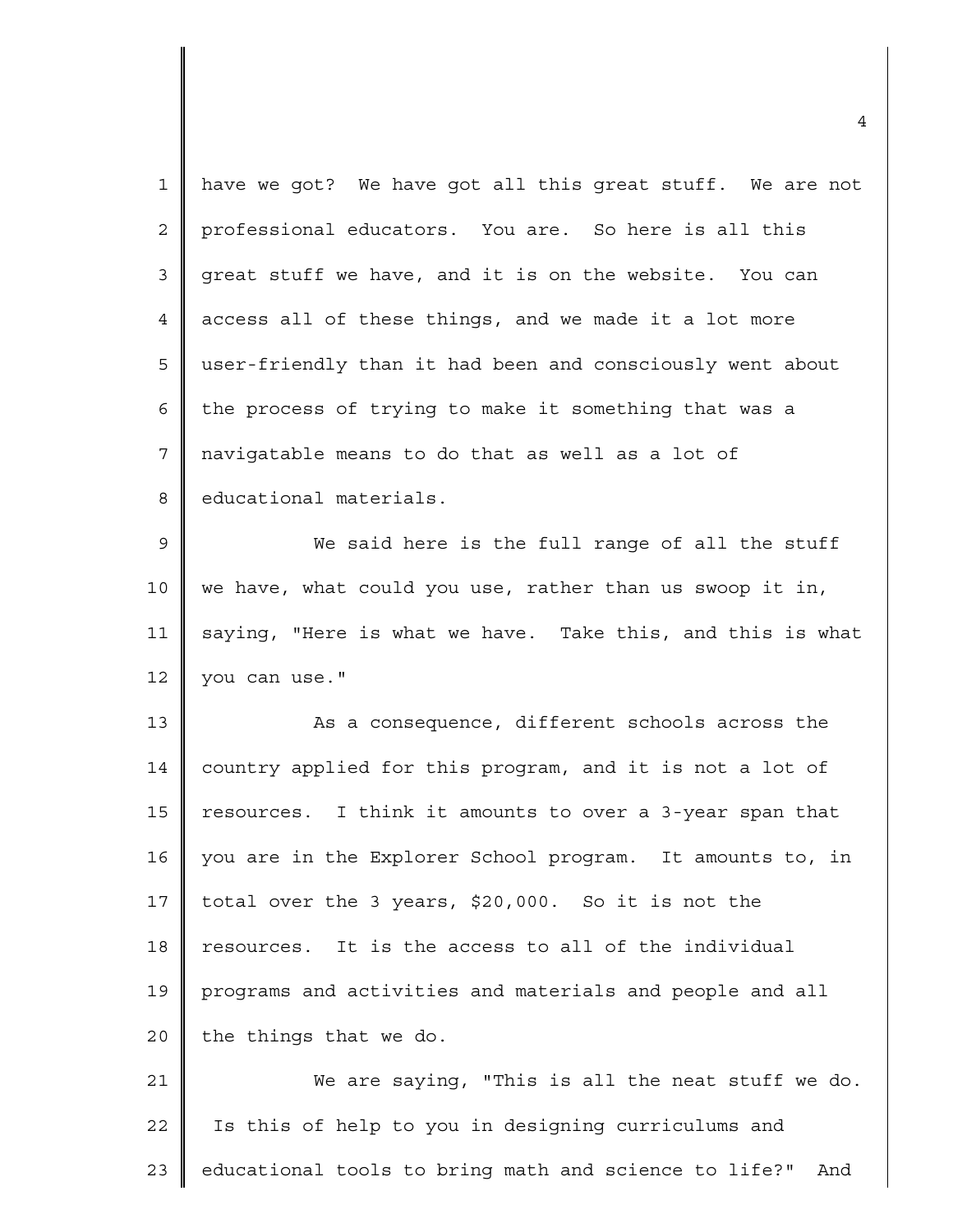| $\mathbf{1}$   | rather than going out and soliciting, going to a school and  |
|----------------|--------------------------------------------------------------|
| $\overline{2}$ | saying you are an Explorer School, we just send out an       |
| 3              | invitation saying, "Anybody would like to apply, we are      |
| 4              | going to pick 50 of them." So it was based on the            |
| 5              | initiative that was taken by individual teachers and         |
| 6              | administrators at each of these, primarily, middle schools   |
| $\overline{7}$ | across the country in places where we don't have any center  |
| 8              | involvement geographically at all.                           |
| $\mathsf 9$    | In many of these places, it just turned on the               |
| 10             | initiative of these teachers in order to really access this  |
| 11             | information.                                                 |
| 12             | In the course of the last several weeks, every               |
| 13             | center director, every associate administrator, every        |
|                |                                                              |
| 14             | assistant administrator, Jim, I mean you name it, everybody  |
|                | has been to at least one of these schools. I have            |
|                | personally been to four now, and it is unbelievable. It is   |
| 15<br>16<br>17 | the most phenomenal transformation, if you will, of          |
|                | communities and schools and so forth that I have ever seen.  |
| 18<br>19       | The whole definition and how the school kind of              |
| 20             | views itself has changed. You can walk through some of       |
| 21             | these schools and see the overwhelming kind of influences a  |
| 22             | lot of this has had, the excitement that is generated.<br>In |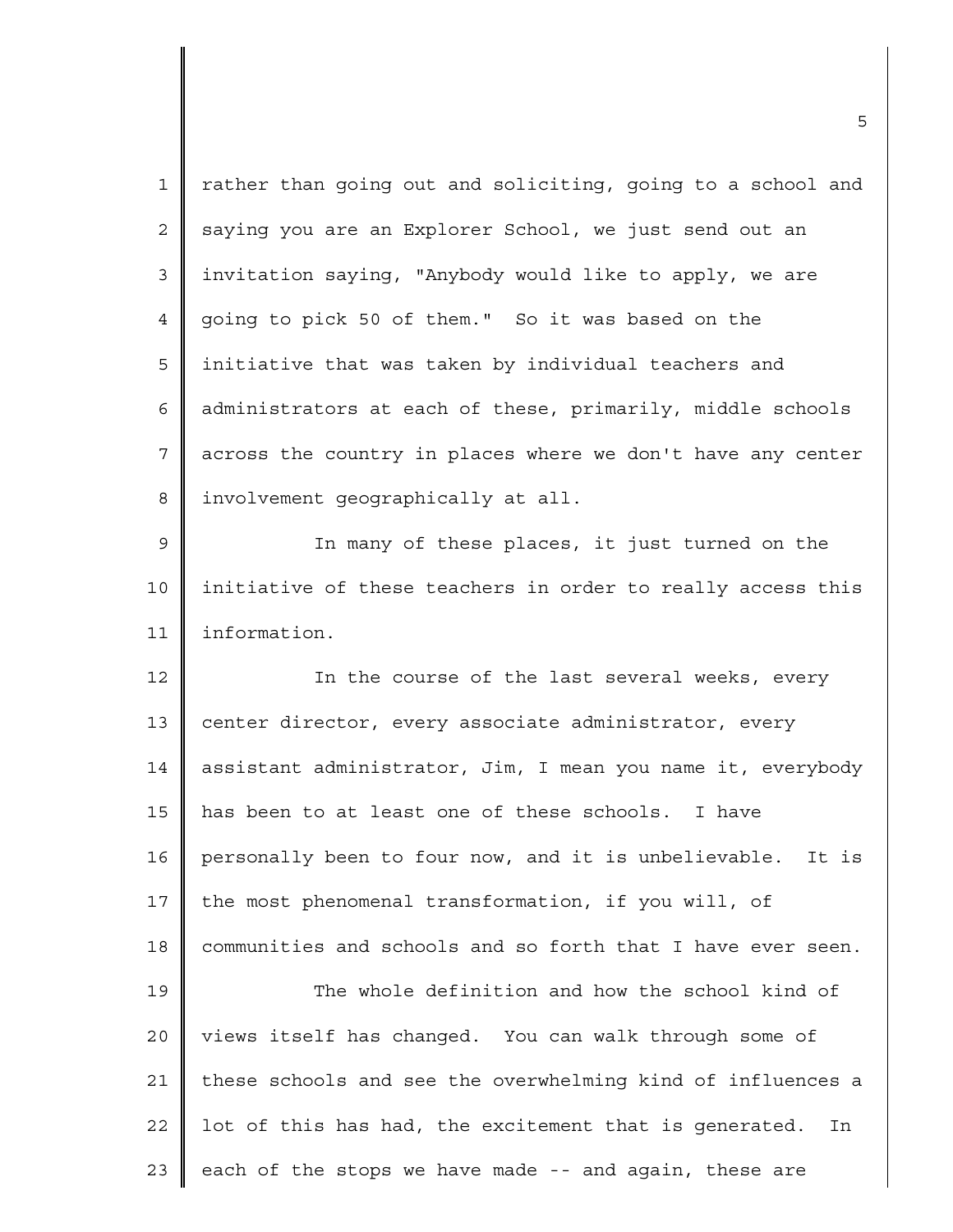1 2 3 4 5 6 7 8 9 10 11 12 13 14 15 16 17 18 19 places that are way outside of any of the centers. So, therefore, the association of NASA was prior to this little or nil, and yet, the enthusiasm at each of these go in and talk about the exploration agenda, where are we going, what is it about, the next generation of explorers that we need to motivate folks to think about being engaged in this. The folks who show up is not just the kids that are in the school there, and they are all delighted to have an hour or so off from classes, but it is also their parents, community leaders, folks from all around the area. There are a couple of places where we actually had other schools that came in because they wanted to be part of it, even though they wanted to figure out ways to partner with some of the schools. The original idea was to really connect with how are we doing with this, are we providing the right information, is it of utility to the schools involved, and the second part was to really advance this broader mission objective we have of inspiring the next generation of

20 21 22 explorers, which was written into the very charter of this agency 45 years ago. It has been a very fundamental aspect of what we are supposed to do.

23

And what I didn't expect to come out of it was, I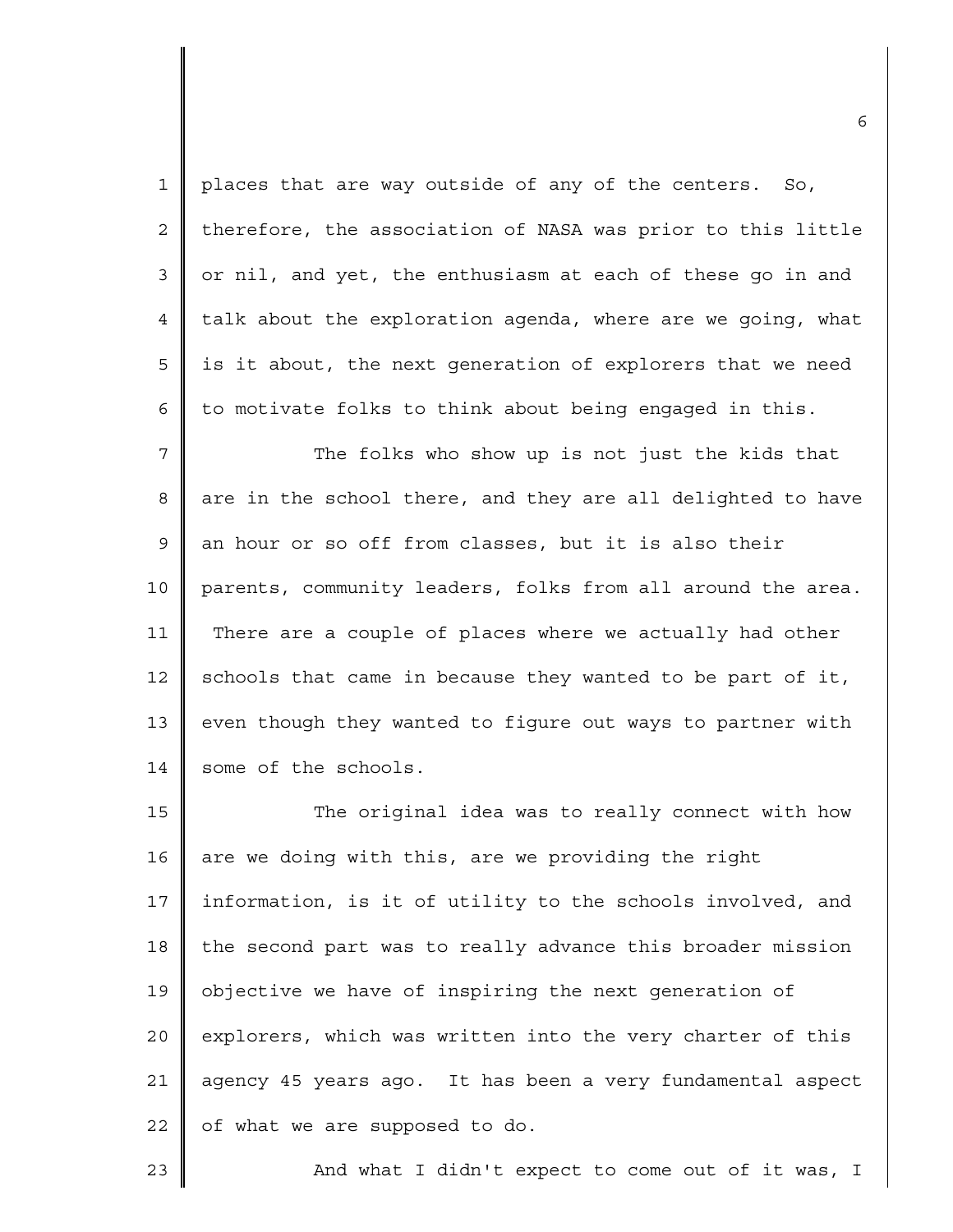1 2 3 4 5 think, the renewing kind of experience that all of us have had in doing this of why this stuff really matters, why people really care about this, and the enthusiasm has just been something I never imagined. I couldn't gather the depth of that enthusiasm for it.

6 7 8 9 10 11 12 13 14 15 16 17 18 19 20 This is not because they were all prompted to do it. They really genuinely look at this and say this is interesting, fascinating, cool stuff. It is kind of a neat way, what I didn't realize and didn't anticipate quite to the depth that it has occurred, a great way, I think, for all senior leadership around the agency and all of the colleagues who have also volunteered for doing this stuff, too, to really engage with the people we serve and why it really matters to them and why this is really something that is of value. It kind of helps recharge batteries and to remind you that this is really important stuff, and it has great bearing, I think, on the conversation I had today with our colleagues and the survey that was released yesterday and so forth, which I think is indicative of, I think, a couple of issues that are very important.

21 22 23 The way we view each other in this agency -- and the survey results, I think, very clearly, when compared to all the different corporations, agencies, other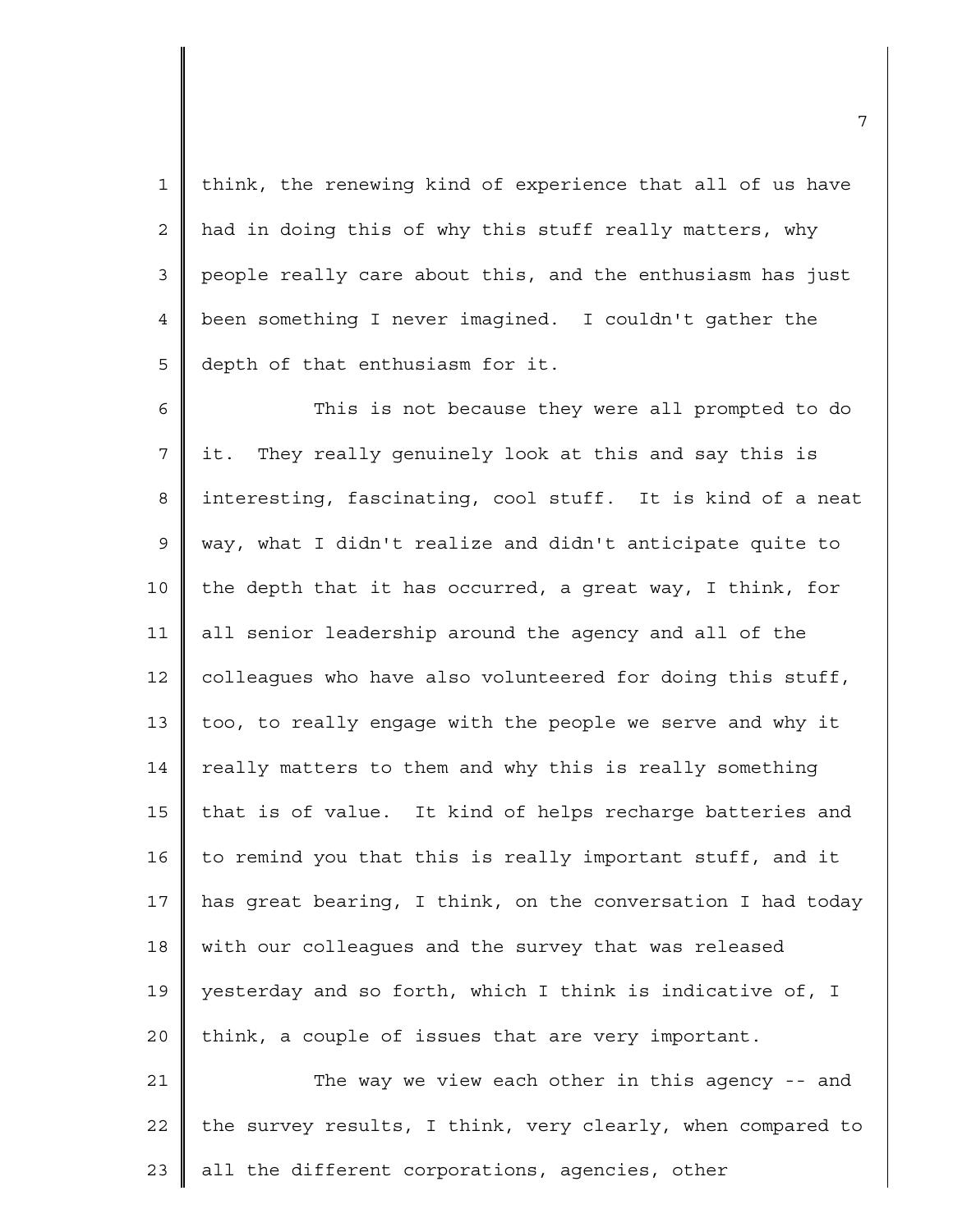1 2 3 4 5 6 organizations that BST has engaged, over 200 of them over the many years, they are really quite a bench-mark institution. Scott, I am sure can speak to the depth of experience that his firm brings to this, to help facilitate, not give you the answer, to help facilitate what folks think of what we do.

7 8 9 10 11 12 13 14 15 16 17 18 19 In some ways, this whole experience with the Explorer Schools has reminded me why we need to engage in this. It has bearing not just in terms of what we do to each other and how we treat each other in helping to accomplish these goals, but if we are more successful at it, it really has the benefit to the broader public that we serve. If we are that much better at it by really coming to grips with some of the things we think are good parts about what we see among and between ourselves and the way we do business and how we behave and how we treat each other as well as how we carry out the public's business, it means we will be just that much better at doing this in the future.

 $2.0$ 21 22 23 It is an important set of objectives and one that I think is a good reminder of why we are doing this. It isn't just for the yucks of it. It is really because it has great benefit and great bearing, and the public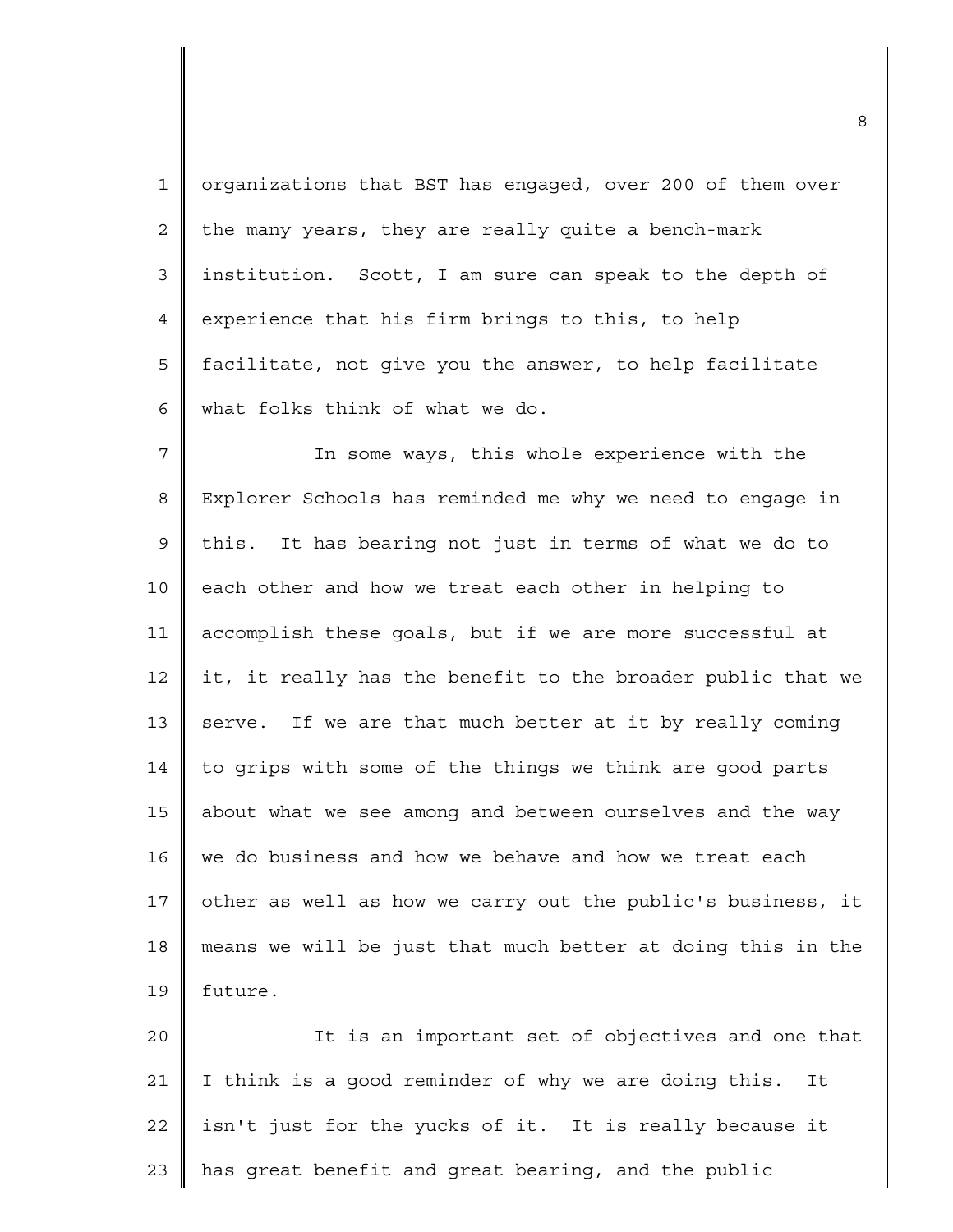1 2 3 4 reaction to is really is important. That is the kind of stuff that is worth doing, that great nations do great things like this, and we need to be involved in it and more expansive in the way we look at these questions.

5 6 7 8 9 10 11 12 13 14 Rather than just a psychology profile of how we ought to treat each other, it really is a case where it has meaning when we do better at what we do because there are people out there that are really counting on it. It is a renewing, uplifting kind of experience that I did not anticipate, and I was just really gratified to have. So, as a consequence, I am looking for more Explorer School opportunities to go to because it really is kind of a neat reinforcement of why it is what we are doing is so significant.

15 16 17 18 19  $2.0$ 21 22 23 That is it. We have got a lot of work to do. The survey itself tells us a lot about the areas that we have some very positive kinds of responses and reactions among and between ourselves of what we think we are engaged in and how we can be that much better as an organization. Again, frankly, by what Scott and his BST colleagues tell us, these are among the very highest observations that they have seen, the most exemplary observations they have seen in over 200 organizations,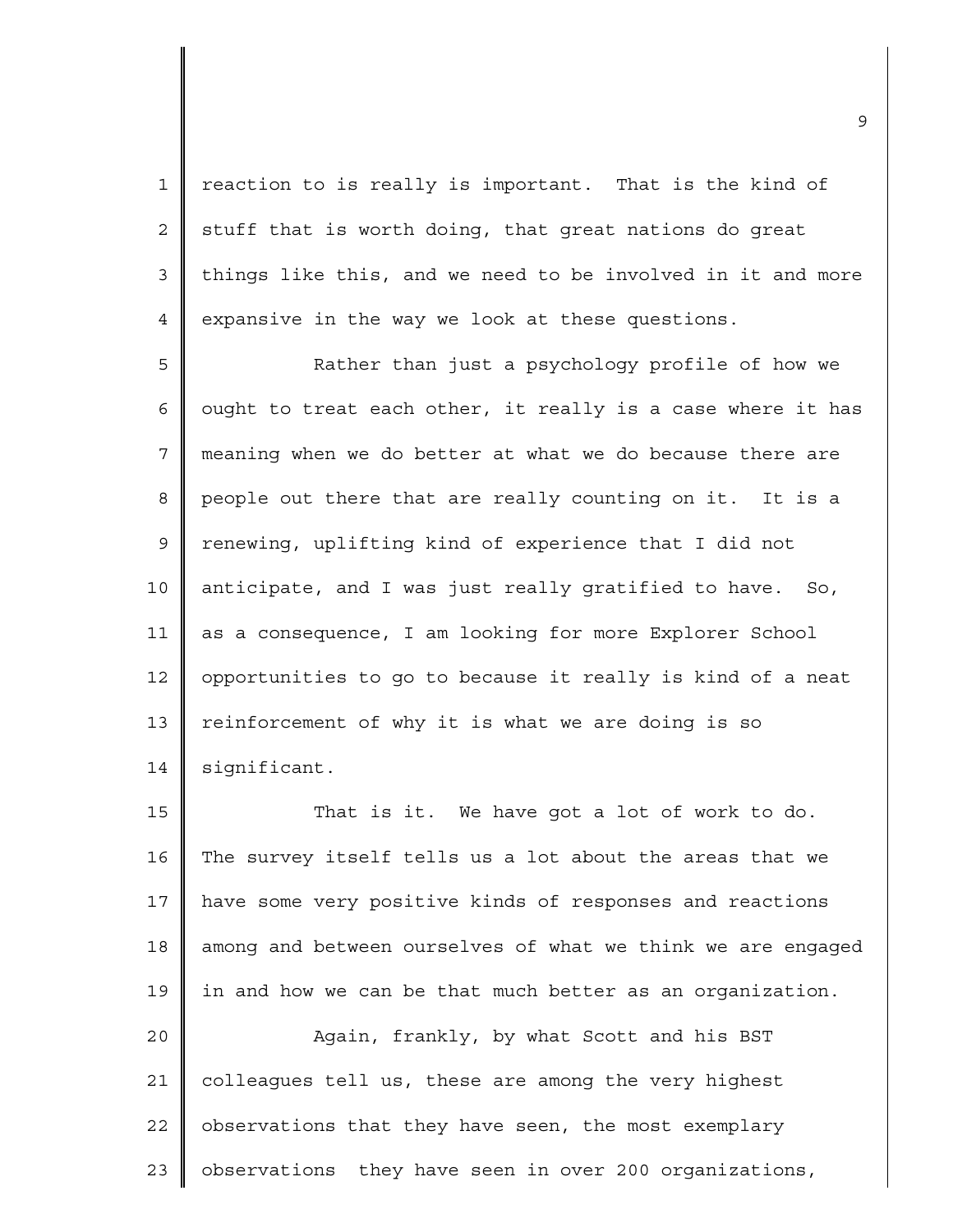1 among the highest.

| $\overline{2}$ | There is also a couple of cases where we really             |
|----------------|-------------------------------------------------------------|
| 3              | need to be mindful of, and I have talked a lot about it     |
| $\overline{4}$ | today with my colleagues, which is the manner in which we   |
| 5              | treat each other, what appears to be the survey result here |
| 6              | is that the view is as long as we are all in something      |
| 7              | together and we are in a division or a branch or we can     |
| 8              | relate to each other and so forth, that the esteem between  |
| $\mathsf 9$    | and among colleagues is viewed very positively.             |
| 10             | Once you get beyond the scope of what your daily            |
| 11             | activity is, the view is that as an institution, as an      |
| 12             | agency, we are not as good at supporting professional       |
| 13             | development and opportunity and so forth and value of what  |
| 14             | we contribute professionally as we could be and should be,  |
| 15             | and that is an area where we really need to get specific    |
| 16             | and figure out exactly what is it that we need to do better |
| 17             | in terms of professional development, training              |
| 18             | opportunities, advancement, clarity, whatever. There are a  |
| 19             | number of different specific things we can do, I think,     |
| 20             | that will enhance that as well as the broader observation.  |
| 21             | We need to create a climate, I think is what the            |
| 22             | BST report talks about at parallel two in which open        |
| 23             | communications is not only permissible, it is actively      |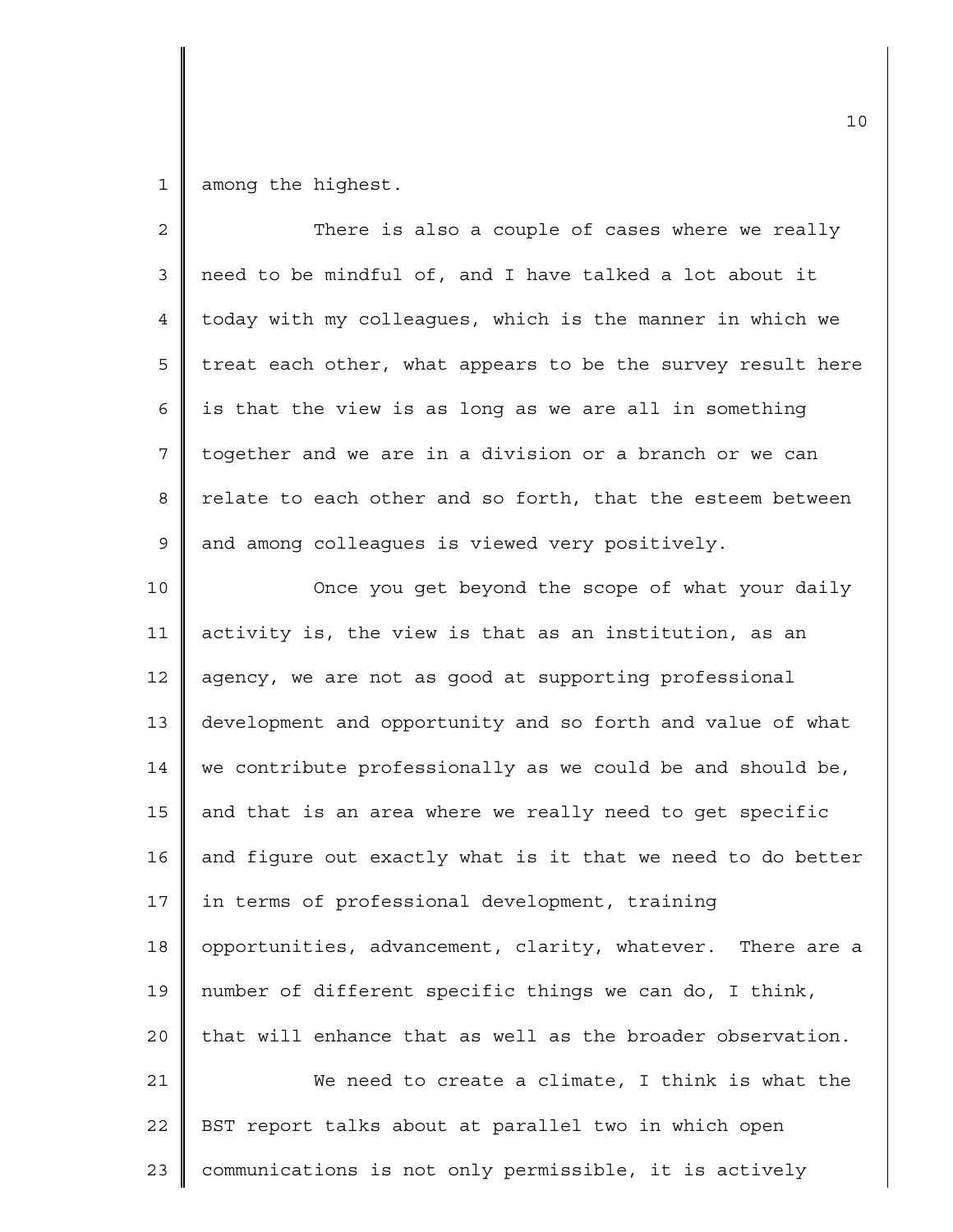| $\mathbf 1$    | encouraged, and we have talked about this a bunch of times, |
|----------------|-------------------------------------------------------------|
| $\overline{c}$ | certainly since the Accident Investigation Board report,    |
| $\mathfrak{Z}$ | but certainly well before that, of what the challenges of   |
| $\overline{4}$ | human dynamics, human relationships, human communication    |
| 5              | that needs to be improved. That is one that we clearly      |
| 6              | keep reminding ourselves needs improvement. It needs to be  |
| 7              | facilitated at lots of different levels, but the leadership |
| 8              | has got to take it on starting with me. That is something   |
| 9              | that I think we are all committed to, and we are certainly  |
| 10             | going to continue to work our way through.                  |
| 11             | The second area, too, I think is a very clear               |
| 12             | indication that our colleagues all are of the mind that     |
| 13             | what we say about the foundation of safety upon which we    |
| 14             | are built and what we do is a good commentary, but we don't |
| 15             | actually live it as deeply as we say we do. That is         |
| 16             | something we really can deal with a lot more specifically,  |
| 17             | and it means we have really got to recommit ourselves to    |
| 18             | really looking at specific kinds of cases in which we       |
| 19             | remind ourselves that we will never eliminate the risk, but |
| 20             | we can certainly minimize it much more than we are doing    |
| 21             | right now. That is everything we are engaged in, not just   |
| 22             | individual programs and so forth, but every activity.       |
| 23             | Again, it is those two areas in particular that             |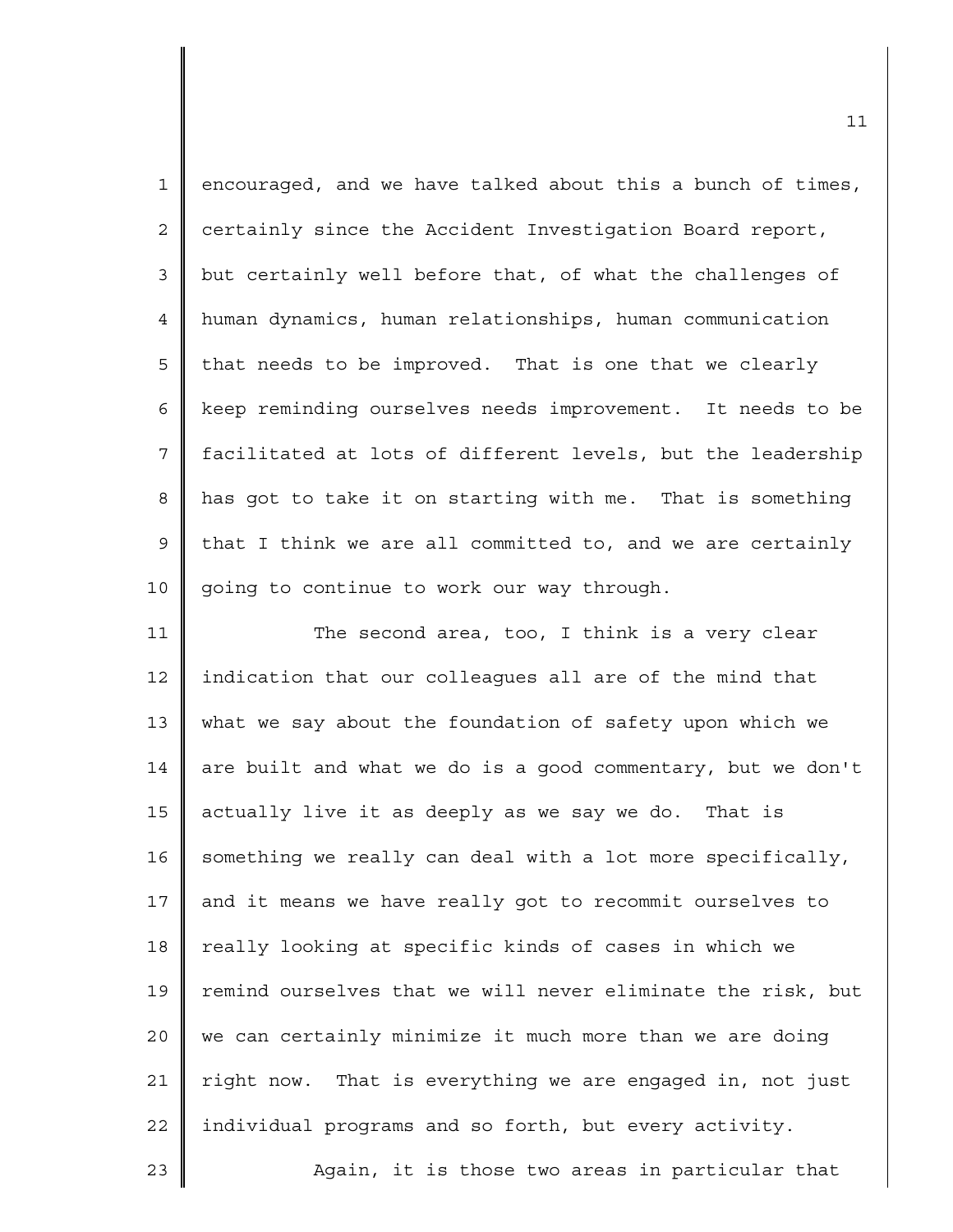1 2 3 4 5 6 7 8 9 10 11 12 13 14 15 16 17 18 19 20 21 22 23 builds on the other nine areas where we are really quite exemplary in lots of things, and it is what I think can really materially alter and change the way we do business and how we behave and how ultimately the culture is defined in this agency. So, with that, let me stop and just take time out for your thoughts or questions. Yes, sir. **QUESTIONER:** Well, having said that, what are your specific ideas to respond to these recommendations for structure? **ADMINISTRATOR O'KEEFE:** Well, I think we need to get very clear about developing what those approaches are, but there are two immediate things that we have done. The first one is, again, the Diaz report that came out a couple of months ago. It had some very specific actionable items that are agency-wide. It isn't related to one center or one activity or whatever else, and there are a whole range of specific policies and ways we do business that are addressed in that report and there are deliverables that are anticipated. That is on the website. It is available. We can get you copies of it, et cetera. It very clearly lays out an agenda of what we need to do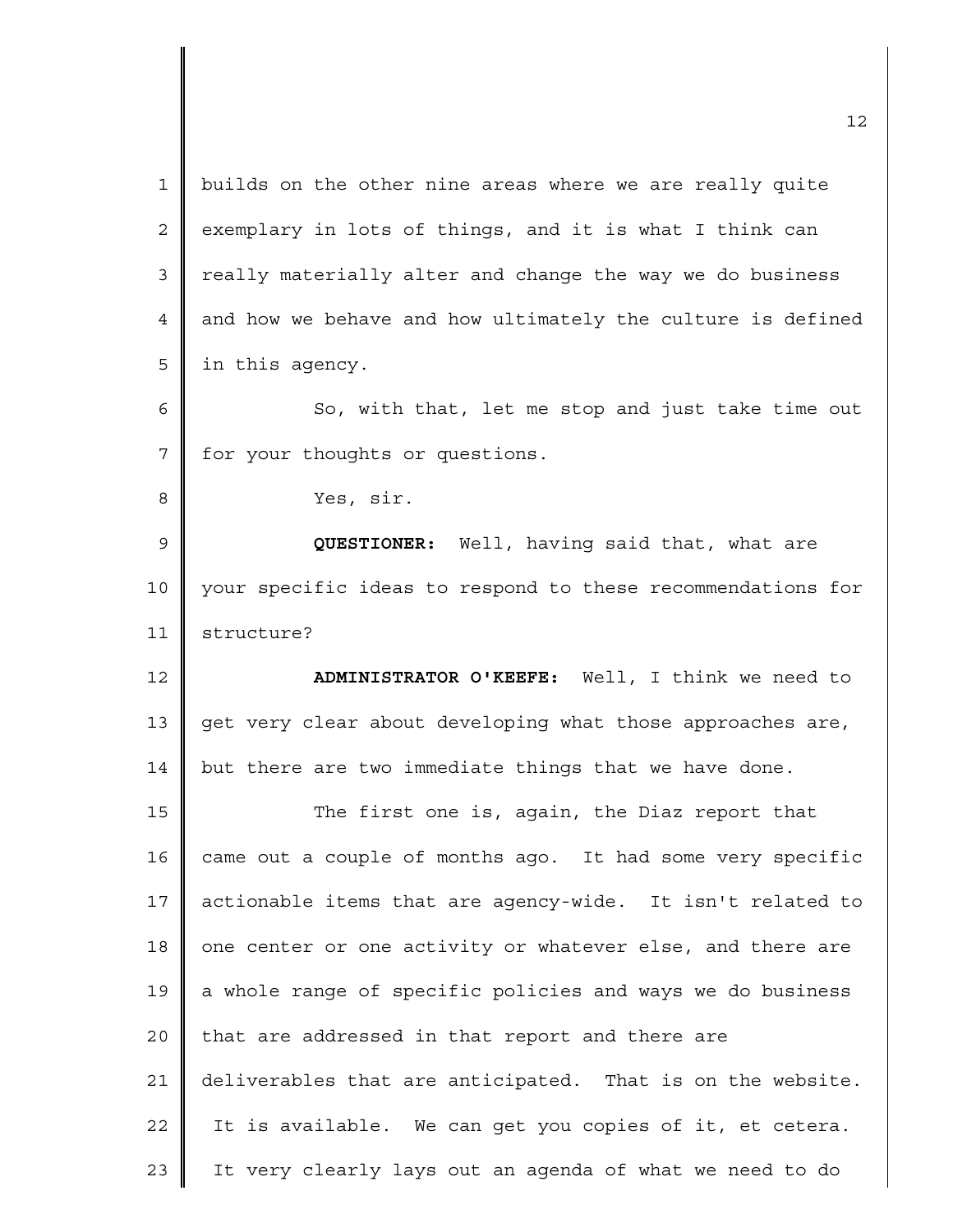1 to address some of this.

| $\overline{2}$ | I think a lot of it, what our colleagues at BST             |
|----------------|-------------------------------------------------------------|
| 3              | have reminded us, are the kinds of things that come out of  |
| 4              | this survey and say here are the kind of things you need to |
| 5              | do and respond to that.                                     |
| 6              | In addition to that, I think we also need to, I             |
| $\overline{7}$ | think, focus on, again, the facilitation that the firm is   |
| 8              | providing for us to help open up the communication loop in  |
| 9              | a much wider open array and doing things in a more          |
| 10             | proactive way that really encourages folks to create a      |
| 11             | climate in which this kind of constructive communication    |
| 12             | and dialogue is exchanged.                                  |
| 13             | Finally, I think the second area or point of view           |
| 14             | is the range of different things we need to do, very        |
| 15             | specifically, to address the observation on the part of     |
| 16             | folks that as an institution we don't support our people as |
| 17             | well as we should.                                          |
| 18             | The first things we can start with, again, is to            |
| 19             | really focus on professional development, really focus on   |
| 20             | training opportunities, really focus on a workforce kind of |
| 21             | environment issues and then really tease out this question  |
| 22             | much more broadly of what specifically will people say that |
| 23             | is what will change my disposition of how deeply the        |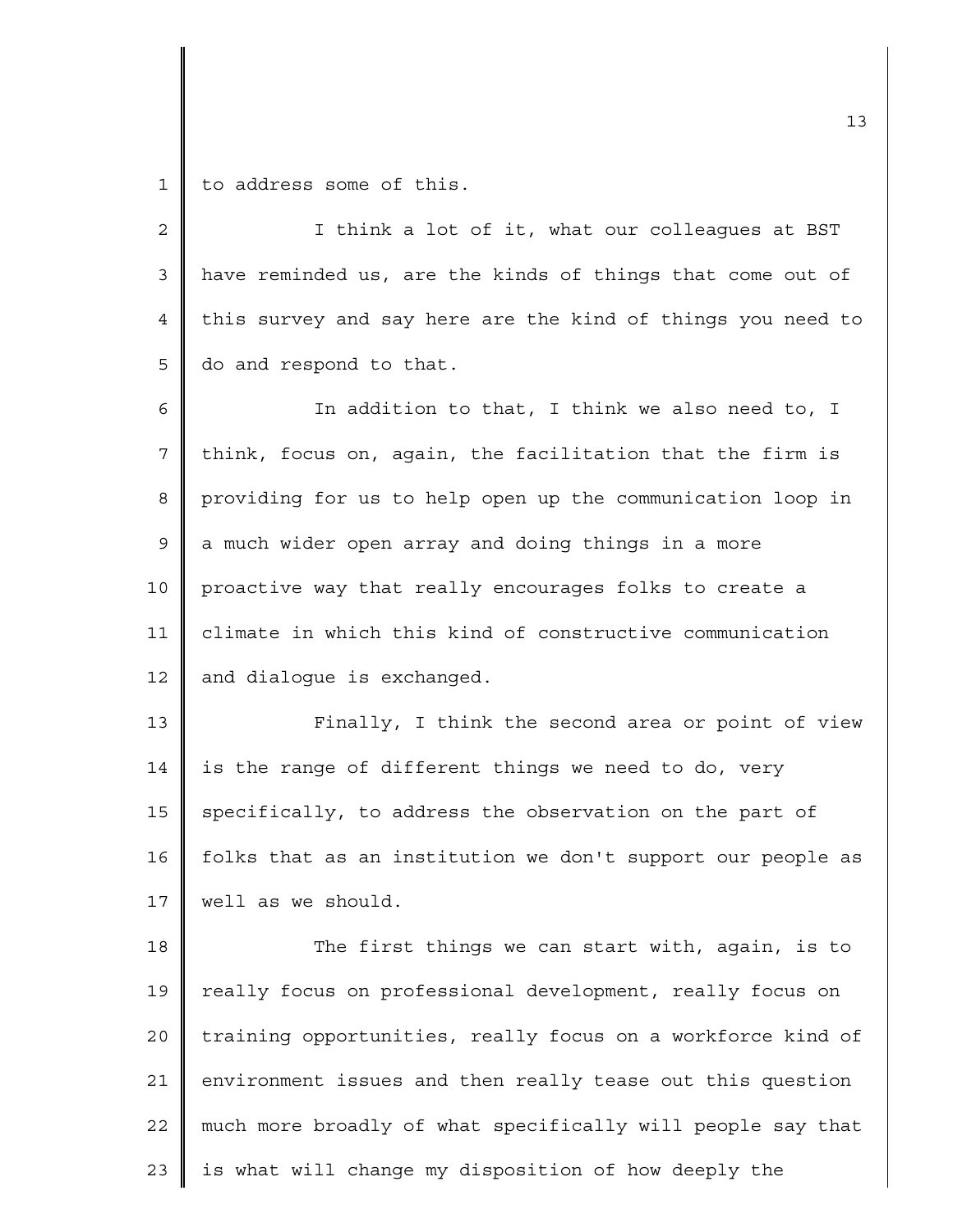| $\mathbf{1}$ | institution supports me as part of the inquiry we really    |
|--------------|-------------------------------------------------------------|
| 2            | have to engage in at every leadership level throughout the  |
| 3            | agency, to really inquire of people exactly what is it that |
| 4            | would have you believe that the institution supports you    |
| 5            | better and get those ideas from each other, from all of us  |
| 6            | as colleagues, as opposed to saying I have this preordained |
| 7            | answer and this is going to fix it.                         |
| 8            | Much of that is what the facilitation process               |
| $\mathsf 9$  | that BST is helping us work through. It will give us the    |
| 10           | chance to go inventory and figure out how we proceed from   |
| 11           | there.                                                      |
| 12           | Yes, ma'am.                                                 |
| 13           | QUESTIONER: So are you specifically embracing               |
| 14           | BST's 3-year plan with 5 months start-up and all of that?   |
| 15           | ADMINISTRATOR O'KEEFE: Well, I think what they              |
| 16           | have clearly delivered is, again, a wide path that          |
| 17           | describes how we proceed ahead and some measurable metrics. |
| 18           | I mean as real things we can look to in 5 months time to    |
| 19           | see how this process can move along.                        |
| 20           | Again, this is not something that started up                |
| 21           |                                                             |
|              | yesterday. We have been at this now for months, since the   |
| 22           | Accident Investigation Board report came out. I have been   |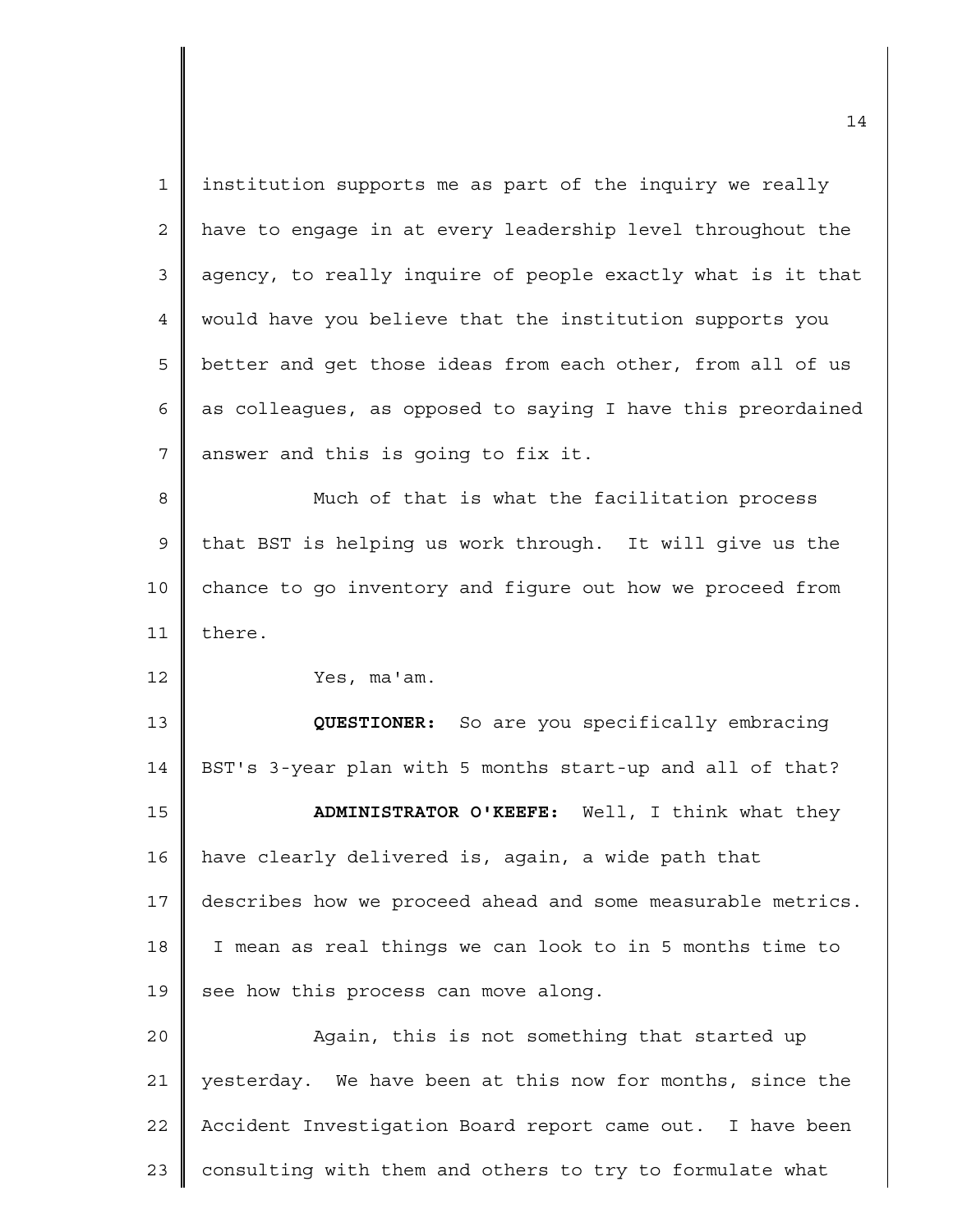1 2 3 4 5 6 7 8 9 10 11 12 13 14 15 16 17 18 19 20 21 22 23 the right way to do this would be and the ultimately settled on, I think, the approach, the facilitation effort that they can bring to bear on this. So, again, it isn't what they are going to deliver. It is what we are going to do ourselves. They are just there to help set the framework for it. We have got to adopt this ourselves. **QUESTIONER:** But are you agreeing to the one-on-one coaching-- **ADMINISTRATOR O'KEEFE:** Oh, yes, absolutely. **QUESTIONER:** --and the interviewing? **ADMINISTRATOR O'KEEFE:** Absolutely. Signed up. We are there. As a matter of fact, my first one is tomorrow. Yes, sir. **QUESTIONER:** You mentioned professional development, the need for more professional development. I take it, you can look to Corporate America and find companies that do a better job than that, tending to professional development needs in the workforce, but what about when you look throughout the Federal Government? Are there any agencies you are aware of that do a much better job, or is there a certain standardization given that a lot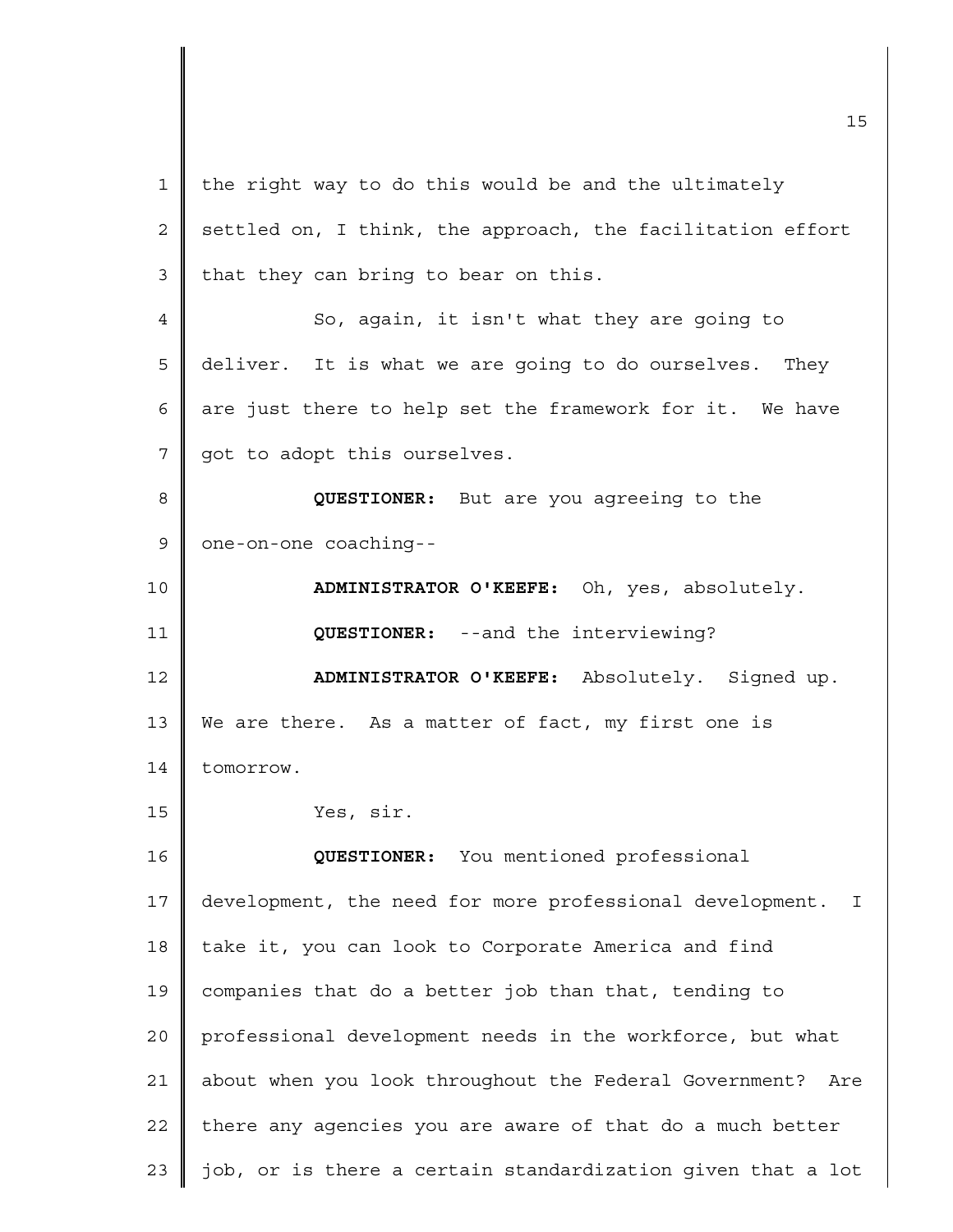| $\mathbf{1}$   | of things flow down from the Office of Personnel naturally? |
|----------------|-------------------------------------------------------------|
| $\overline{2}$ | ADMINISTRATOR O'KEEFE: Well, that is a tough one            |
| 3              | because, frankly, there is a break-up here downstairs at    |
| 4              | the [inaudible] Clay Johnson and Kay Coles James. We are    |
| 5              | here to recognize that we are the best agency in the        |
| 6              | Federal Government on human capital strategic planning and  |
| 7              | how we treat, how we look to move ahead on the workforce.   |
| 8              | We have got the highest rating of the entire Federal        |
| 9              | Government on this.                                         |
| 10             | The surveys that came out, conducted by others              |
| 11             | than us, suggest this is the most desirable agency to work  |
| 12             | for in the Federal Government. That is the American         |
| 13             | University survey that was released last fall or whatever.  |
| 14             | There is a lot to build on here. There is a lot             |
| 15             | of good best practices to look at across the Federal        |
| 16             | agencies, but many of them are calling us to figure out how |
| 17             | did you all do this, how did you get your way forward in    |
| 18             | this. So, while we may not be there in our judgment as      |
| 19             | colleagues among and between each other, we obviously are   |
| 20             | heading down a pretty good path and it is one that, again,  |
| 21             | all the measurable metrics that are out there would tell    |
| 22             | you that there are some things we need to emphasize and     |
| 23             | things we need to do differently, but we have got a pretty  |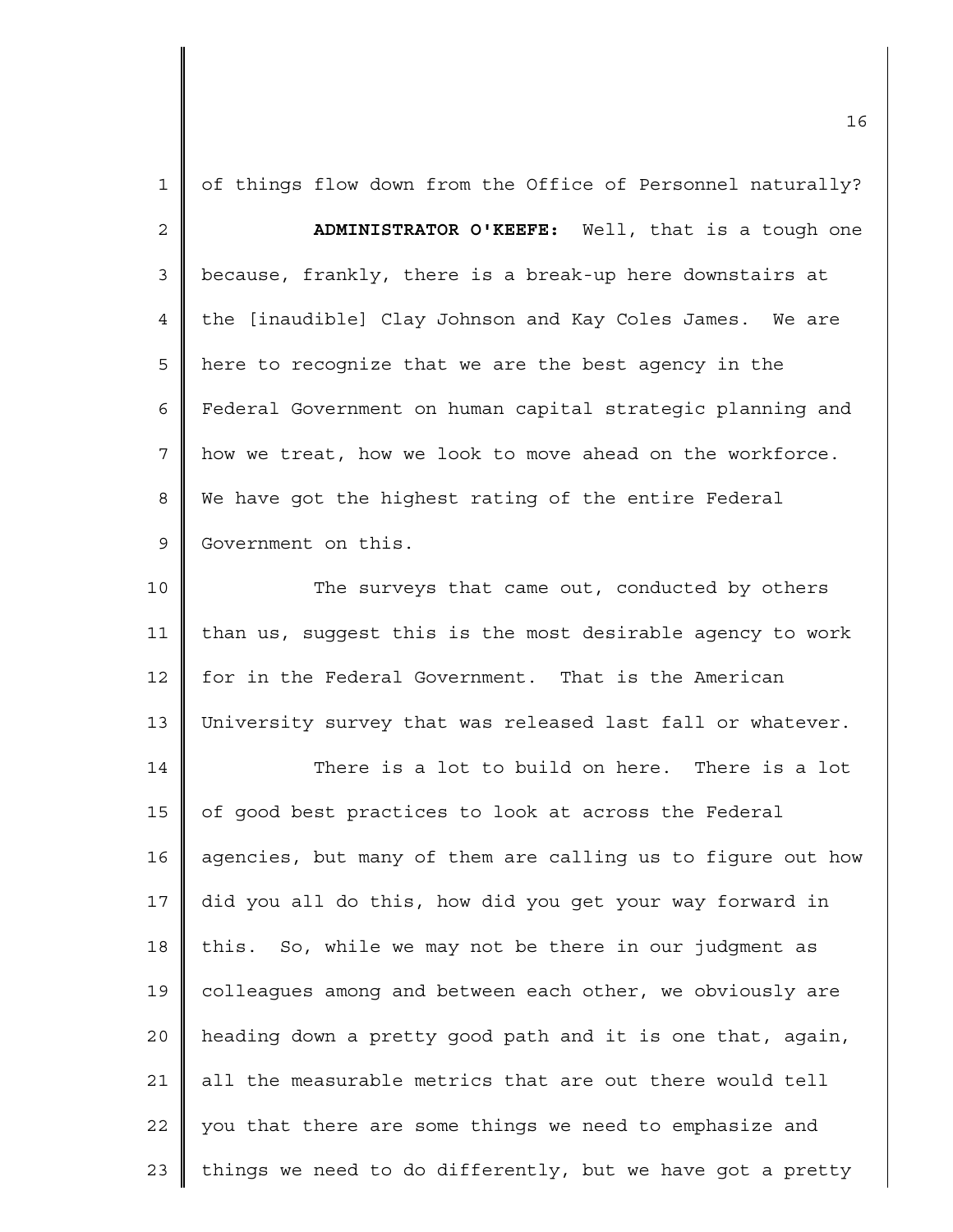1 2 3 solid foundation in terms of enthusiasm and interest on the part of colleagues around the agencies as well as best practices we have adopted.

4 5 6 7 8 Final point. In the Workforce Flexibility Act that the Congress just enacted 6 weeks ago that we have been working for over a year to have enacted, and the President signed it, incorporates the best practices of every agency out there.

9 10 11 12 13 14 15 16 17 18 19 I am eternally grateful to Kay Coles James because she worked with us to develop a piece of legislation that would take every pilot program, every test program, every approach that has been done at every other agency and look at the full range of all of them and which ones that would have greatest likelihood, suitability, and advantage to this agency. We package them all up based on that Federal-wide bench mark, best practices experience, put it altogether, and put it together as the NASA Workforce Flexibilities Act, and the Congress finally enacted it.

 $2.0$ 21 22 23 So we have been looking to one of the best practices out there, how do we incorporate and how do we get motion, and we have from the date of enactment something like -- we had to wait until June to begin to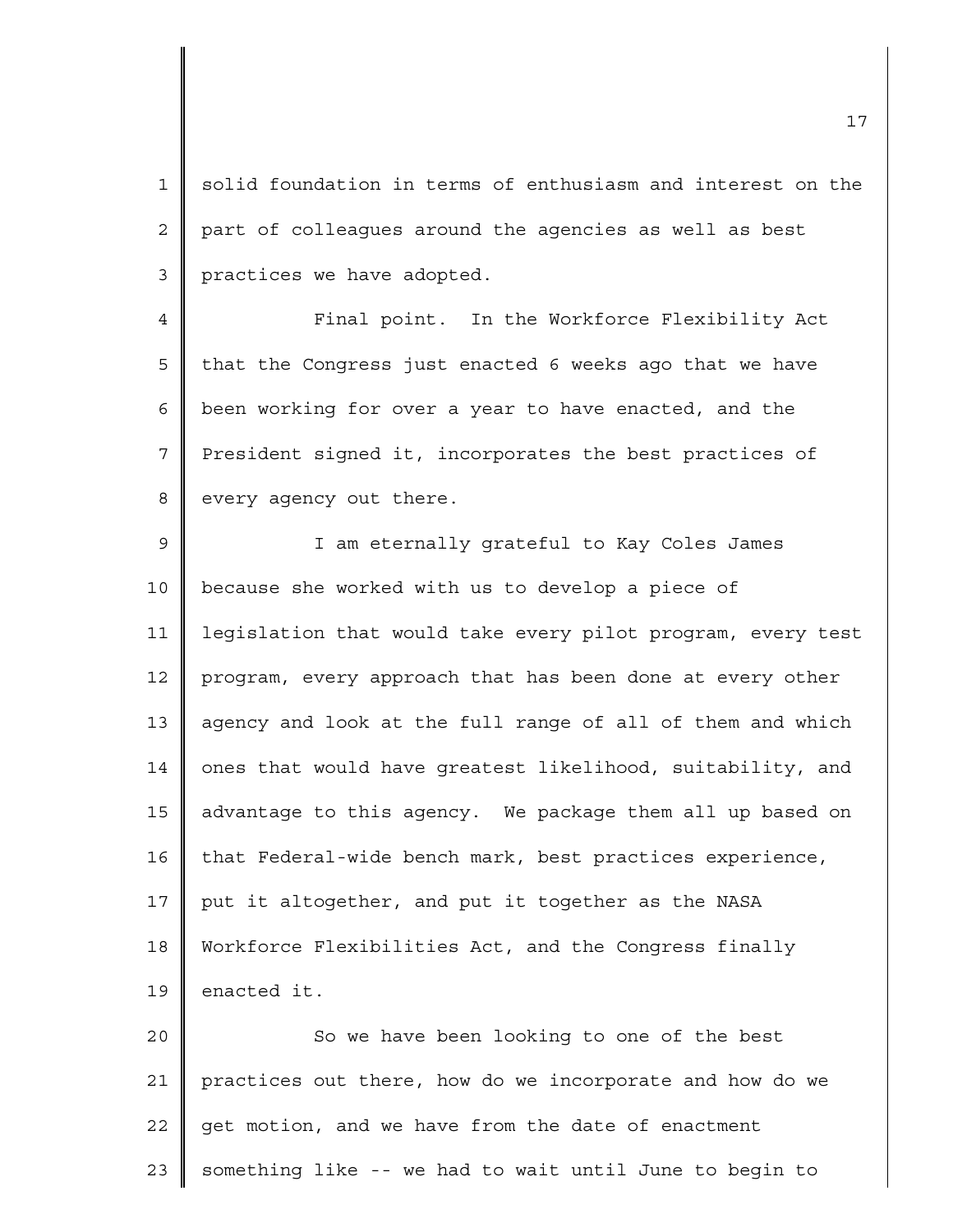| $\mathbf 1$ | implement it. It is a report requirement. That report has   |
|-------------|-------------------------------------------------------------|
| $\mathbf 2$ | been delivered. We have laid it all out, "Here is how we    |
| 3           | intend to implement all of these provisions that take these |
| 4           | best practices from across the agencies of the Federal      |
| 5           | Government and implement them." So we are anxious to get    |
| 6           | started come June when we are permitted to do so by law.    |
| 7           | Yes, sir.                                                   |
| 8           | QUESTIONER: A lot of the stuff that is in this              |
| 9           | report, I read it and I said no kidding. You look back at   |
| 10          | some of the studies that go back to '96 and '97 and it      |
| 11          | seems to be that NASA is just getting better at the old     |
| 12          | things. People say, "Well, I am afraid to speak out."       |
| 13          | Well, now they will say publicly that "I am afraid to speak |
| 14          | out," but they won't speak out. Yet, I have gotten five or  |
| 15          | six responses before I left the house this morning from     |
| 16          | NASA Watch saying, "Yeah, this is great, but don't quote    |
| 17          | $me.$ "                                                     |
| 18          | It always comes back that there seems to be some            |
| 19          | sort of force field that middle management, not the         |
| 20          | individual, not the higher-ups -- there seems to be some    |
| 21          | pervasive block. Has this process been given any guidance   |
| 22          | to go find these blocks? They seem to be individual or      |
| 23          | certain ways of management. If you don't get that from the  |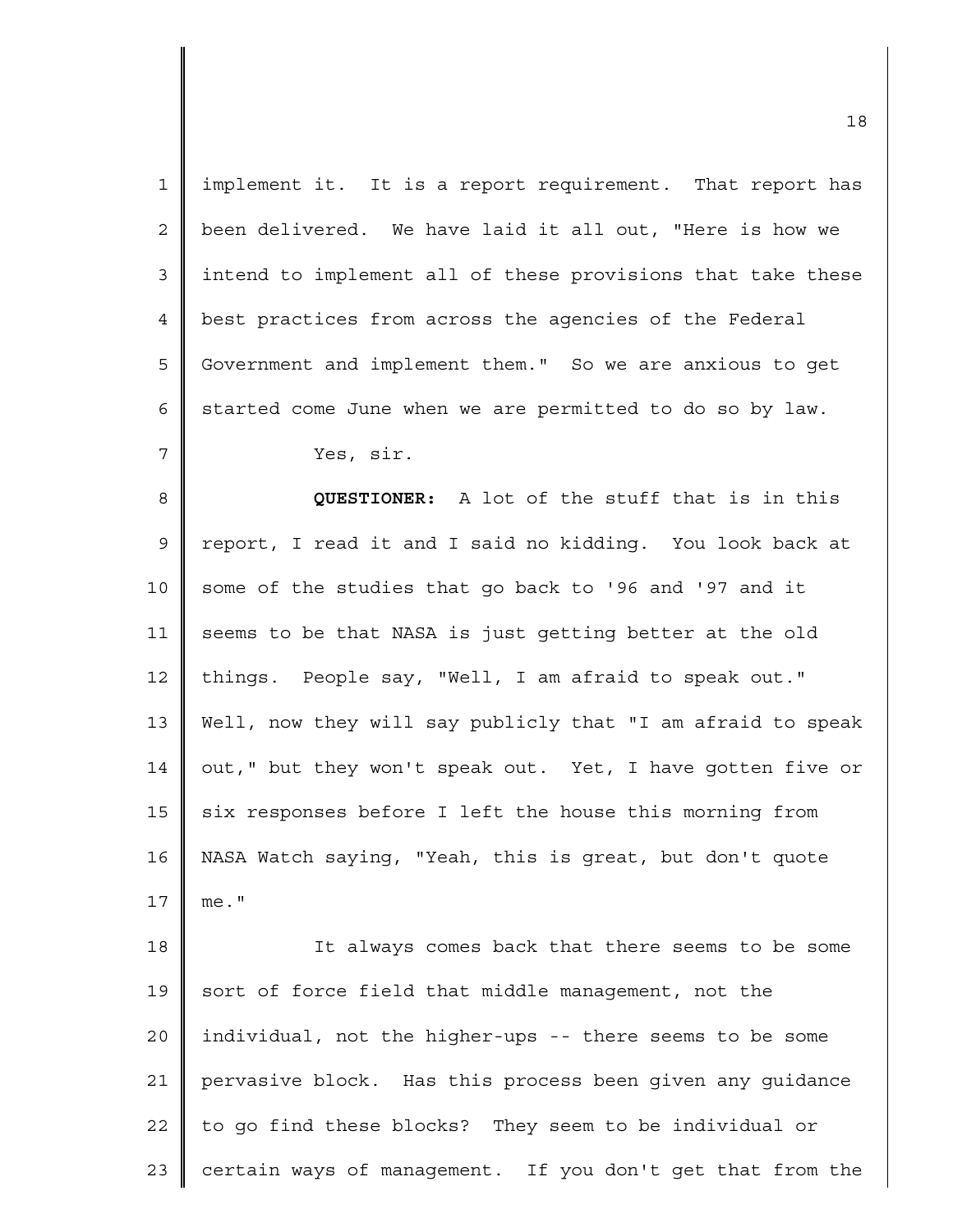1 2 3 4 responses, then people are like walking around thinking how can I keep somebody from talking. It is more like they want to, but something stops them somewhere, and it is an amorphous something.

5 6 7 8 9 10 11 **ADMINISTRATOR O'KEEFE:** Let me ask my colleagues to speak to this one, particularly Jim. He has really spent a lot of time working on this earlier on. It was before the Accident Investigation Board report had come out. Jim had really done a comprehensive look at some of the stuff. So I will ask him to speak to this for a second.

12 13 14 15 16 17 18 19 20 21 22 It strikes me as two things going on, just generally. The first one is a natural human propensity to really not want to get too far out in front on something like this in a big group of people. It is a natural characteristic on the part of -- not all, but most -- **QUESTIONER:** With attribution? **ADMINISTRATOR O'KEEFE:** With attribution, that is right. It is a general view. I mean, I know this is going to come as a big shock to all of you here in the room, but there is a lot of people that don't like talking to you all. They are afraid

to talk to you, and that is not true just at NASA. That is

23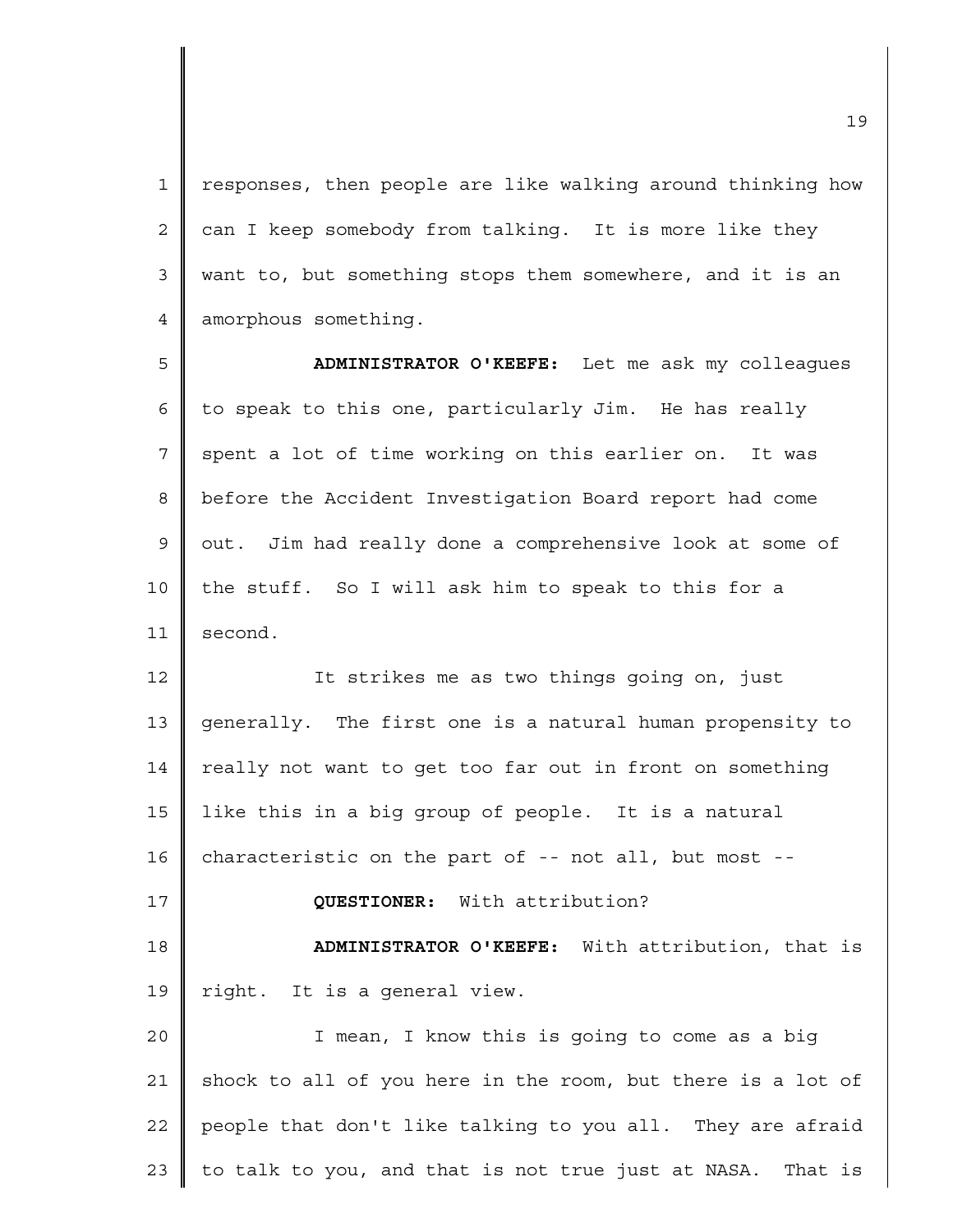| $\mathbf{1}$   | true with any Federal agency, any corporation. You all     |
|----------------|------------------------------------------------------------|
| $\overline{2}$ | know this. So the issue of being identified is something   |
| 3              | that is kind of against human nature in a lot of ways. So  |
| $\overline{4}$ | there is a little bit of that going on, I think, that has  |
| 5              | to always be present. You have to constantly figure out a  |
| 6              | way to conquer that because there is a bit of that kind of |
| 7              | view.                                                      |
| 8              | The second one, though, I think is there really            |
| $\mathsf 9$    | obviously has been -- and the Accident Investigation Board |
| 10             | laid this out. I mean, it was powerful commentary, among   |
| 11             | the most powerful commentaries that I heard from Al Gehman |
| 12             | was he said, "Everything that has been written in this     |
| 13             | report are also observations about the way people behave.  |
| 14             | It is not only things that we have heard about or could    |
| 15             | document, but we saw ourselves." Now, that really is       |
| 16             | enough to kind of stand you up and say the Accident        |
| 17             | Investigation Board clearly witnessed folks who basically  |
| 18             | were in a mode of saying, "Wait a minute. Don't listen to  |
| 19             | that quy. He doesn't know what he is talking about,"       |
| 20             | things like this. That is just indicative of, I think, the |
| 21             | kinds of challenges that we have ran across during the     |
| 22             | accident itself, what would cause it.                      |
| 23             | It is kind a mind-check that says we have got              |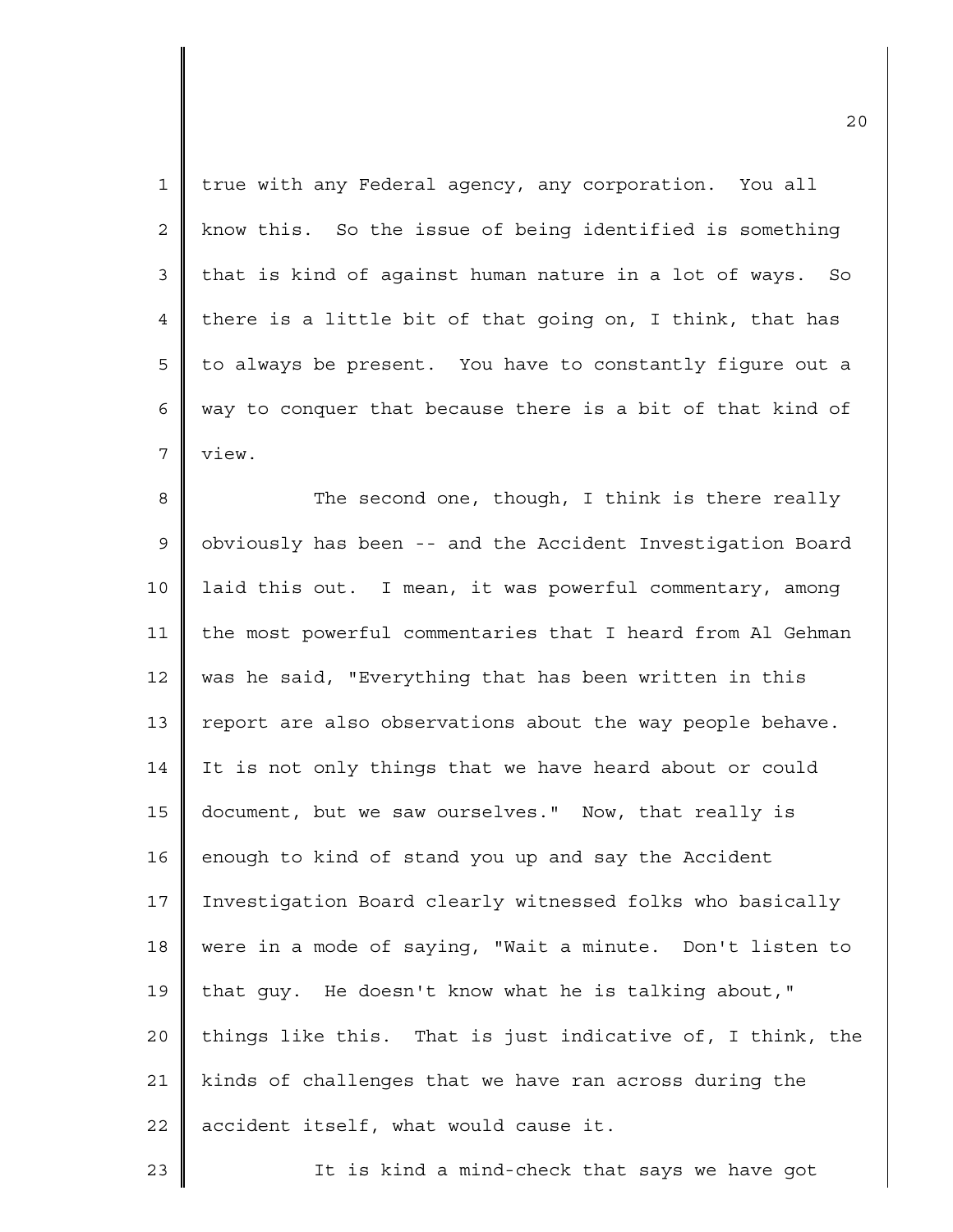1 2 3 4 5 6 things to do, we have got to get on with this, and we don't have time to listen to everybody moan and groan about every issue out there. That is part of the mind-set, and it is not something that is malicious or sinister, generally, but more so, I think it is dispositional. And we have got to shift that.

7 8 9 10 11 12 13 14 **QUESTIONER:** Well, my observation is that it seems to be that people are at about 10,000 feet on this. They know there is a problem just below, but they just won't go all the way into either pointing at a level of management or a type of manager or a place or an organization. It is kind of like you know it when you smell it, but you don't know exactly where it is coming from, but you smell it.

15 16 17 18 19 20 21 22 **ADMINISTRATOR O'KEEFE:** I am conflicted with that one because I get a lot of e-mails, and they are identified. **QUESTIONER:** [Inaudible.] [Laughter.] **ADMINISTRATOR O'KEEFE:** There is certainly a view that is out there that there is a real reticence to want to wind up in an open setting and that there is not a climate

23 that encourages that, which is the second major problem I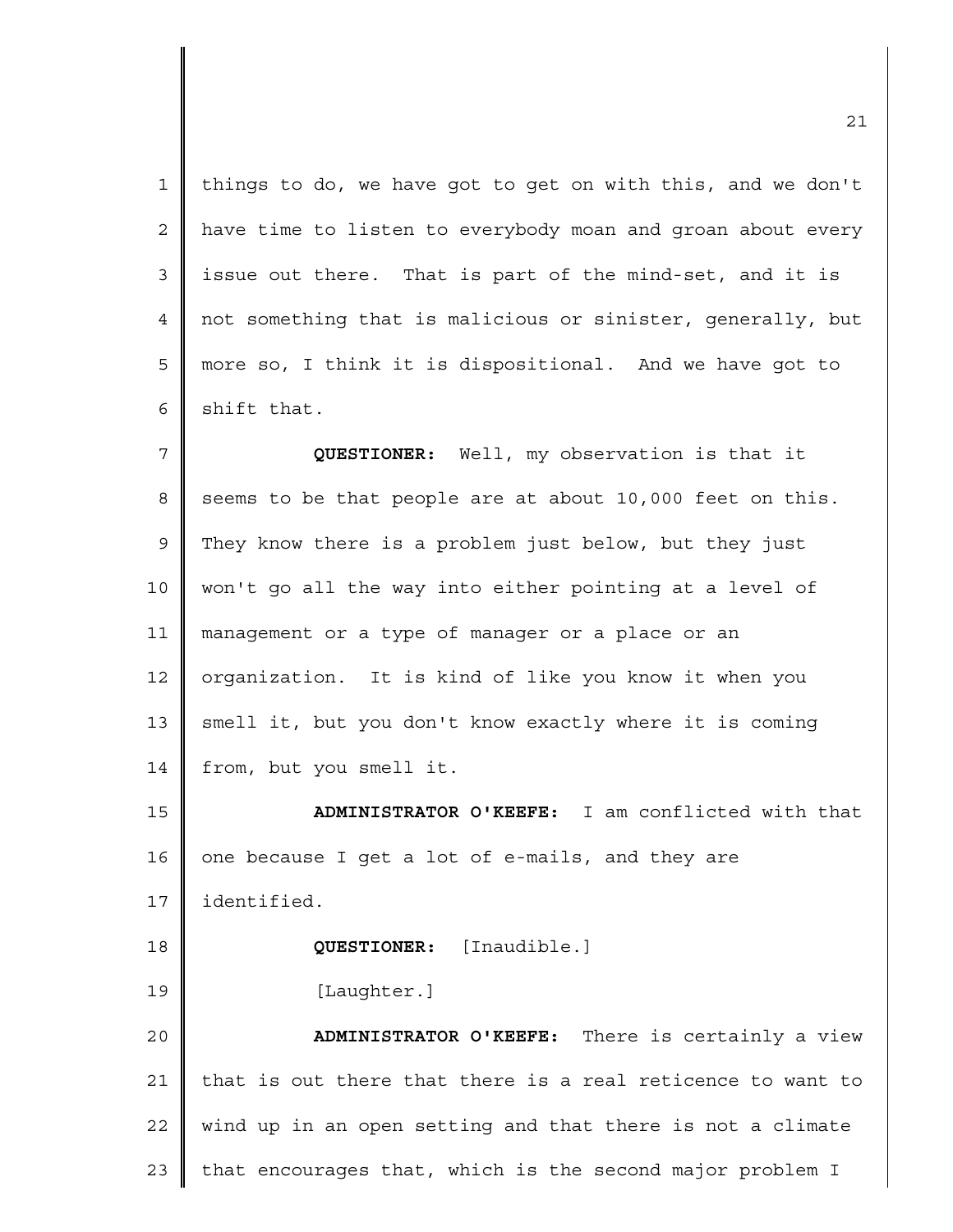1 think that was identified in the survey.

| $\overline{2}$ | It is a challenge of communications. An academic             |
|----------------|--------------------------------------------------------------|
| 3              | colleague of mine at Syracuse used to always define this, a  |
| 4              | profound observation. He said this is indicative of the      |
| 5              | fact that people are hard. This is really tough.             |
| 6              | Jim?                                                         |
| 7              | MR. WEATHERBY: The first thing that I think we               |
| 8              | should do is to find out why people are reluctant to speak   |
| 9              | up, and there are various reasons. There are about 12 that   |
| 10             | I can come up with.                                          |
| 11             | In large part, it is not because they are afraid             |
| 12             | of being fired. In very large part, they are afraid of       |
| 13             | becoming rendered ineffective and being moved to a           |
| 14             | different job, which to somebody at NASA, it is the          |
| 15             | equivalent of being fired. There is something always         |
| 16             | falling down the process, always speaking up, "I don't get   |
| 17             | listened to anymore." So that is a great fear that people    |
| 18             | have to render it ineffective.                               |
| 19             | It stems from the can-do spirit, the culture.                |
| 20             | Our pervasive culture for the last 45 years has been one of  |
| 21             | mission accomplishment, and we really get things done.<br>Ιf |
| 22             | there is someone who is slowing down the process, it is      |
| 23             | only the managers that are feeling pressure to not speak     |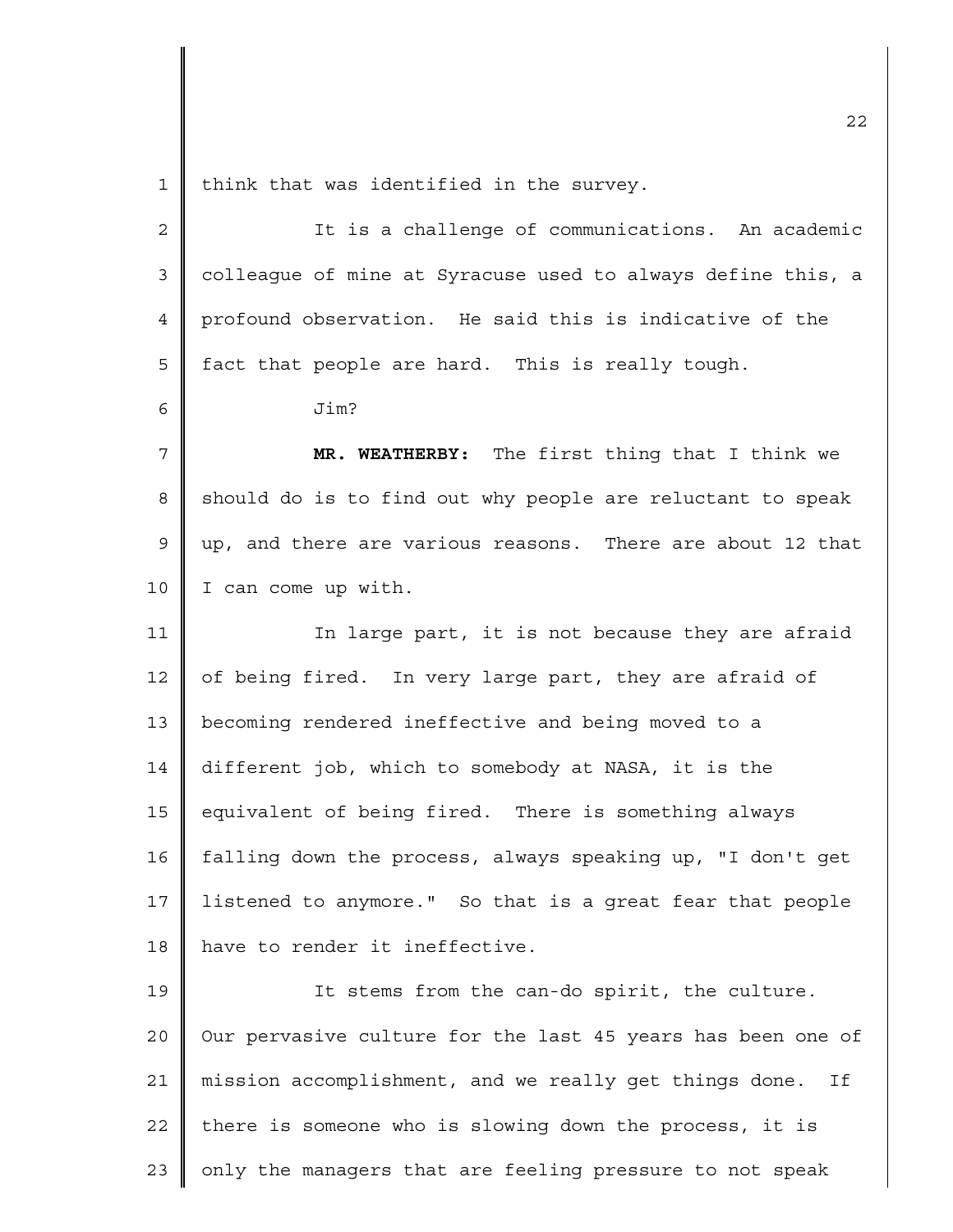1 2 3 4 up, but sometimes it is even the peers. So you really have to understand all the various different reasons why people are reluctant to speak up, and I acknowledge that there are very many people that will not speak up.

5 6 7 8 9 10 11 12 Then, as Mr. O'Keefe says, we need to create an environment that encourages people to speak up. One of the most powerful things I have ever heard, Tony Tarelli [ph] out of postgraduate school said, "For people to speak up at NASA, they have to believe that the leaders are willing to accept the setbacks when they elevate concerns," and that is a very difficult thing to do if we want to get on with it.

13 14 15 16 17 18 19  $2.0$ 21 22 23 One of the things we can do is create an environment where a launch hold is viewed as a successful manifestation of a good safety culture, not a bad manifestation. It isn't that we failed because we held a launch; it is because we succeeded at stopping a launch when we shouldn't have launched. We have to be bold enough to not read the newspapers and see any of the editorials about how NASA failed again. We have to do what is right. It is a very easy thing to say, to do what is right. It is a very difficult thing to explain. The issues are so complicated and so demanding, but we must create an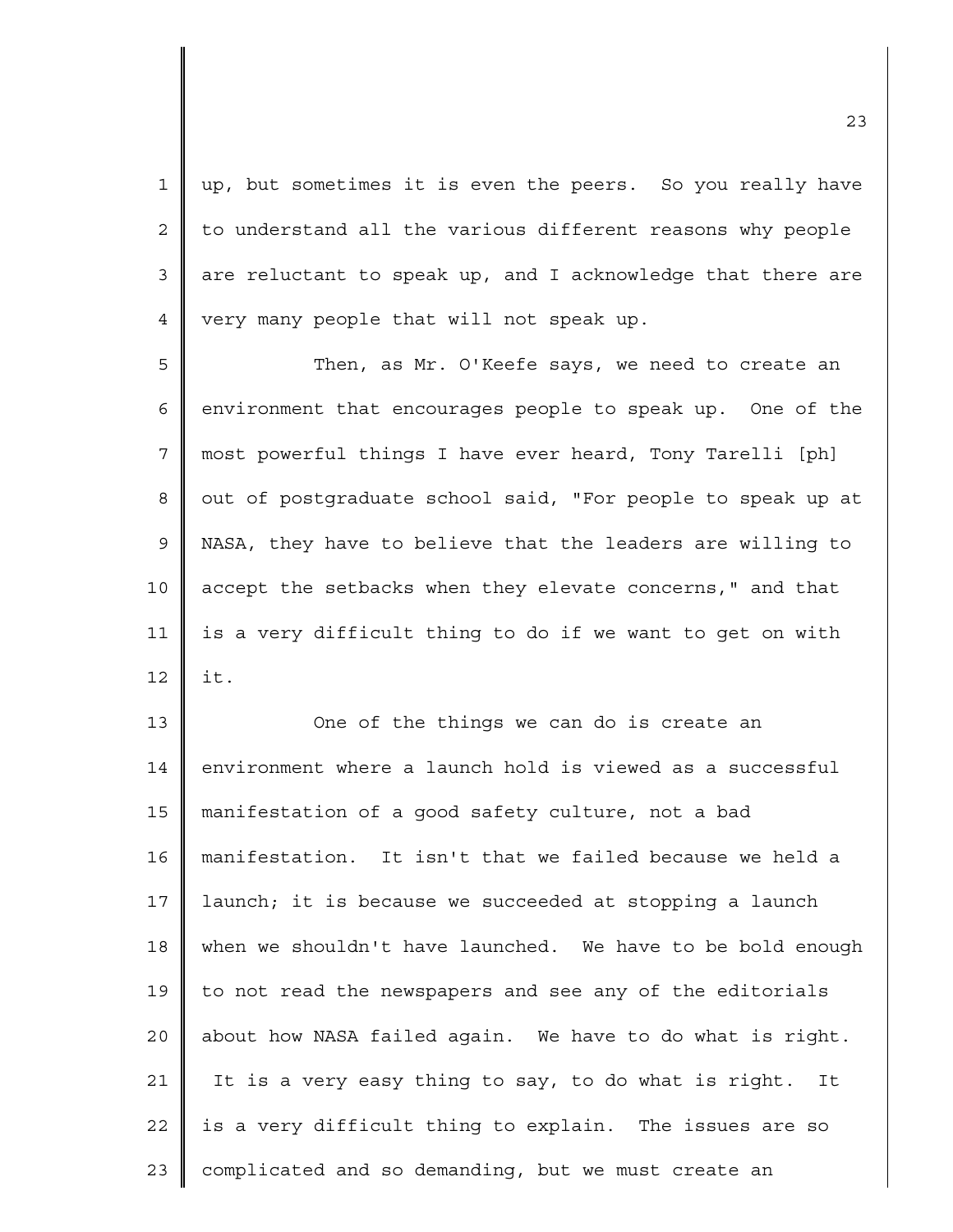1 2 environment that allows people to speak up without fear of retribution.

3 4 5 6 7 8 Again, as Mr. O'Keefe says, you don't have to do what the person is voicing dissent or a minority opinion. You don't have to do what [inaudible] says, but you must engage that person and find out what is going on behind what they are saying and then really have it open and air the concern before you make a decision.

9 10 11 12 13 14 If you do that, there are two things that are great that happen. You engage the collective IQ of the whole group of people, not just the leaders or the supervisors, but the workers who are close and cognizant of the data. When we engage the collective IQ, you come up with a better decision.

15 16 17 18 19 The second thing is you get people to buy into this decision, whatever it is. If they feel like they are part of this decision going into the input and they are being listened to, then they are going to buy into the ultimate answer.

20 21 22 23 Just a couple of quick things we can do, right off the top is to, again, as Mr. O'Keefe says, create an environment of respect, where people feel respected, create an environment of trust where the worker can come and the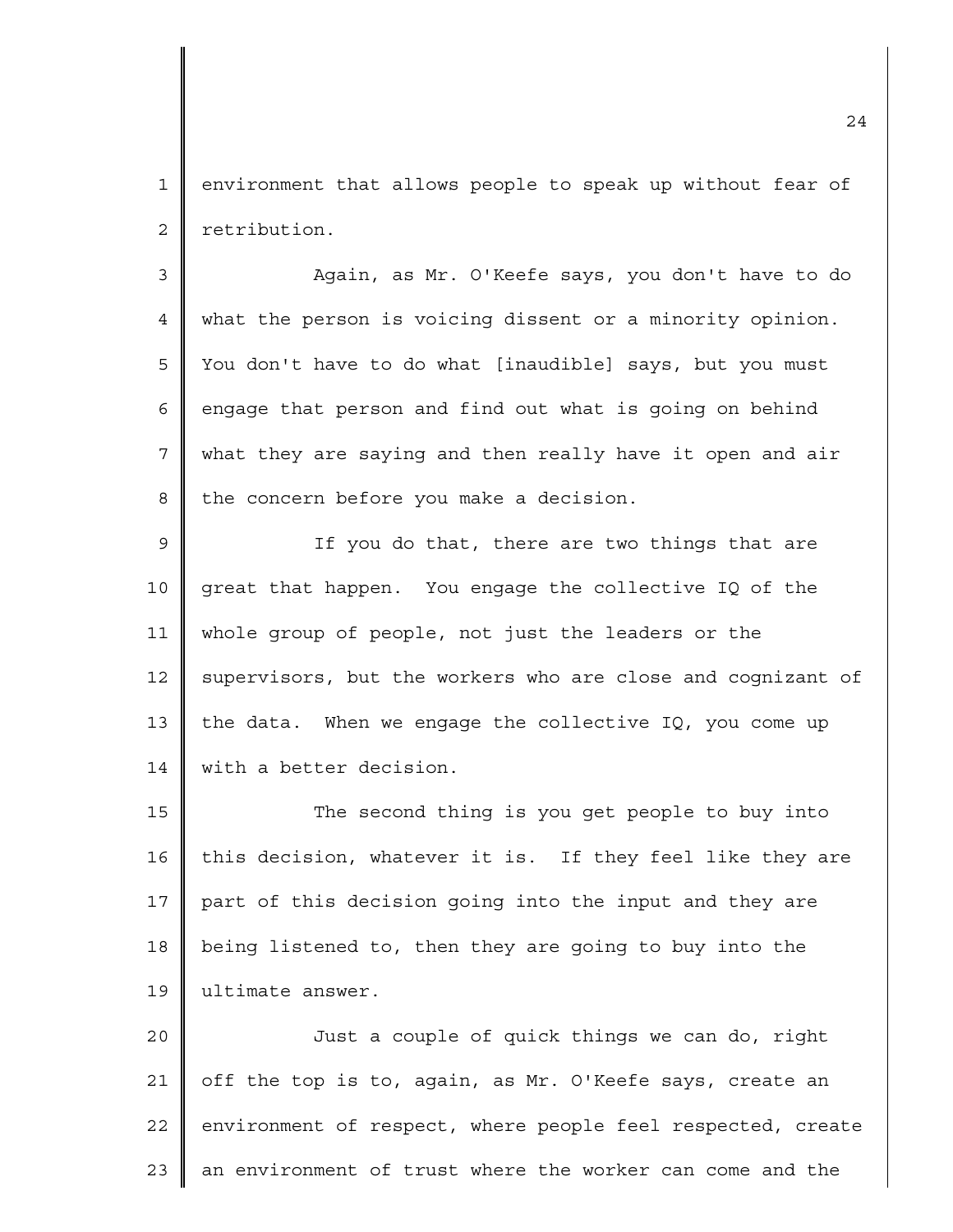| $\mathbf{1}$   | supervisor or upper-level people trust that what they are   |
|----------------|-------------------------------------------------------------|
| $\overline{2}$ | saying is valid because they are the experts and they know  |
| 3              | what they are talking about. They are working the issues.   |
| $\overline{4}$ | We need to create an environment of openness, candor, and   |
| 5              | honesty where people can say things and not feel like they  |
| 6              | are going to be pushed aside or rendered ineffective, and   |
| 7              | then, fourthly, an environment of mindfulness where we are  |
| 8              | thinking about all the factors that go into it, not just    |
| 9              | the one concern, but all the different factors. It isn't    |
| 10             | just budget. It isn't just cost. It isn't just technical.   |
| 11             | It is all of them properly balanced.                        |
| 12             | I could go on forever.                                      |
| 13             | MR. MAHONE: For all of you that is on the line,             |
| 14             | that was Jim Weatherby, and he will be available            |
| 15             | afterwards, but just since it wasn't identified, that was   |
| 16             | Jim Weatherby. I'm sorry.                                   |
| 17             | ADMINISTRATOR O'KEEFE: There is one real                    |
| 18             | specific manifestation in what Jim has talked about that is |
| 19             | pretty powerful. It is one we really thrashed around with   |
| 20             | and are looking to make as a kind of standard way of doing  |
| 21             | business that is an element of the way the Naval reactors   |
| 22             | community does business, which is to always, always, always |
| 23             |                                                             |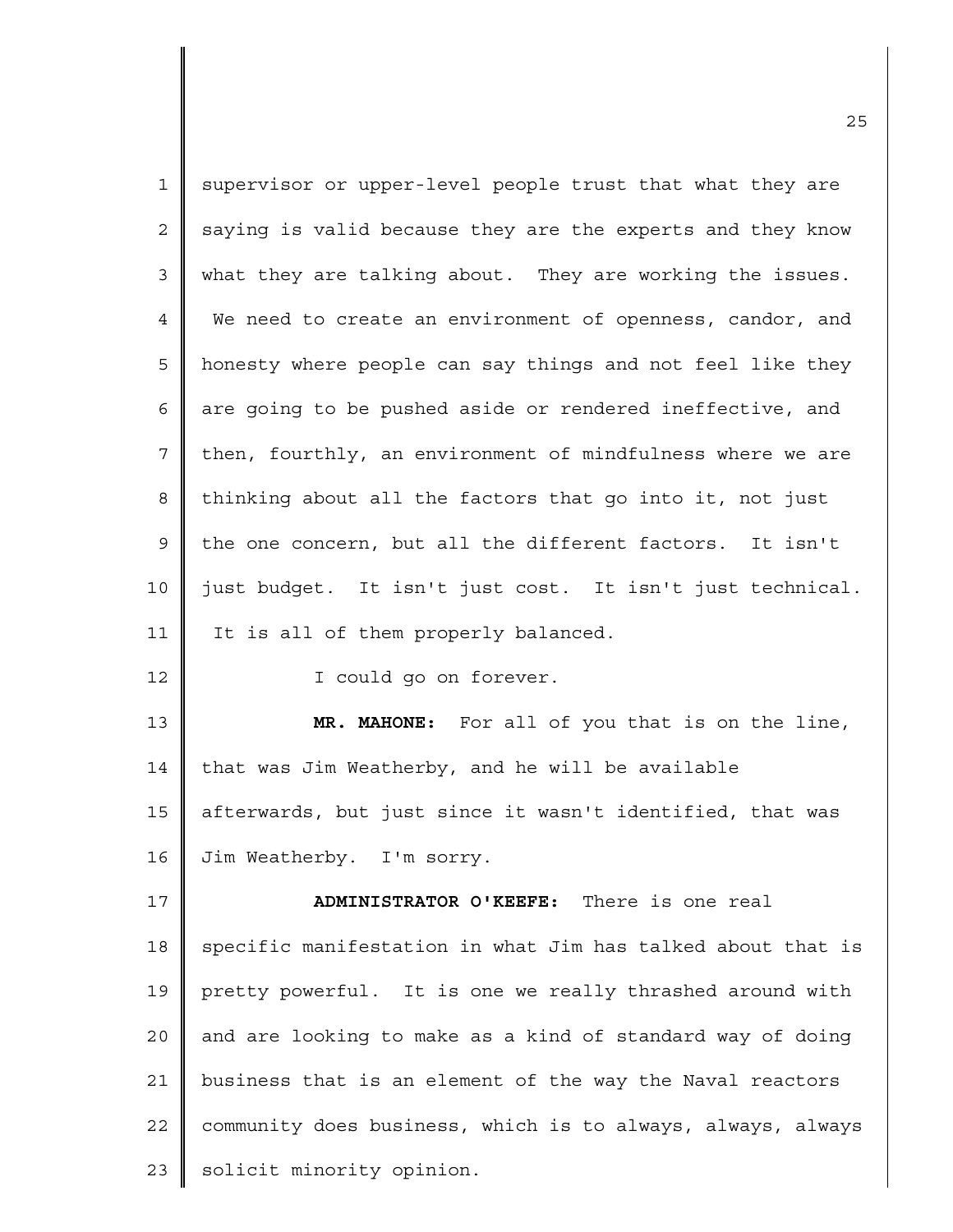| $\mathbf{1}$ | If everybody sits there and says, "Yep, we are              |
|--------------|-------------------------------------------------------------|
| 2            | all in agreement on this," you have got to worry. If there  |
| 3            | isn't a minority view that is expressed, then go out and    |
| 4            | find one. What is the opposition position to what it is     |
| 5            | you are proceeding with? So at least you can reconcile it   |
| 6            | and understand what it is. It is the very best the way      |
| 7            | that the peer review system works, and it has the effect in |
| 8            | the Naval reactors community, interestingly, of then        |
| 9            | prompting others to look at that opposing position and say, |
| 10           | "You know, there is something to that. Maybe I am not as    |
| 11           | solid about my position as I thought I was because I am     |
| 12           | just now hearing something different." So, as a             |
| 13           | consequence, it helps moderate stridency, if you will, of   |
| 14           | those who believe with great conviction of where they are   |
| 15           | going.                                                      |
| 16           | If they start here in the opposing view, it kind            |
| 17           | of motivates you to think about either reinforcing why you  |
| 18           | believe what you believe and understanding why you do       |
| 19           | better or you moderate that view.                           |
| 20           | Yes, ma'am.                                                 |
| 21           | QUESTIONER: I have two questions, actually, one             |
| 22           | for you and then a follow-up for Mr. Stricoff. Given what   |
| 23           | this report says about contractors feeling like they are    |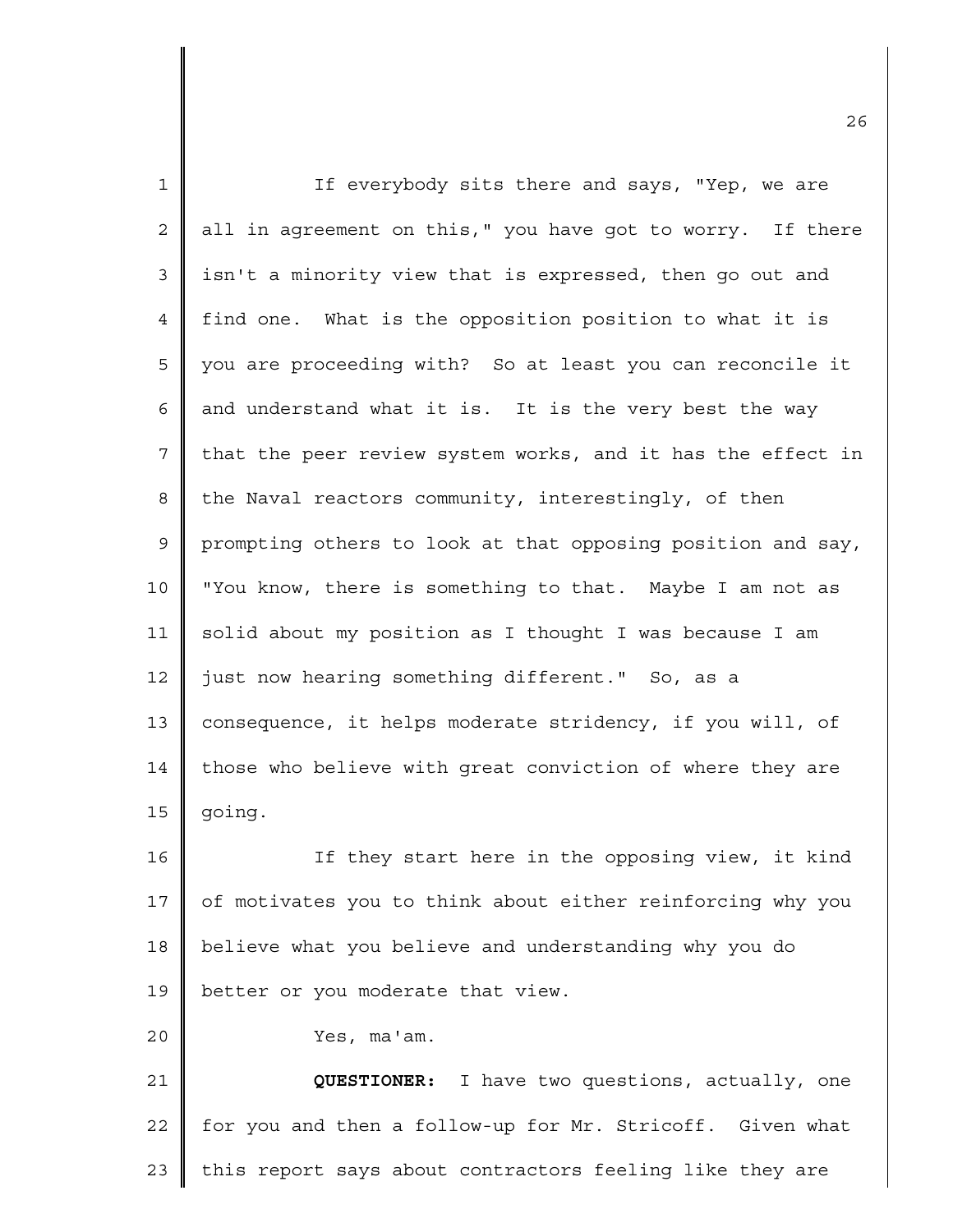1 2 3 4 5 6 7 8 9 10 11 12 13 14 15 16 17 18 19 20 21 22 23 being treated as second-class citizens, what do you intend to do to fold them into this perfection survey and get them to buy into the things that you are talking about today? **ADMINISTRATOR O'KEEFE:** Well, the first major step on this is to really try to size what the universe is we are talking about. The contracting community is very, very vast in terms of what we are doing here, and there are some folks in the contracting community that work side by side with public servants. There are others where they are removed geographically, physically, from direct interaction as a consequence of a deliverable they are asked to do. So we really got to look at what is the most effective way to be inclusive in that process because there is a lot of cases. My bias up front is to say for those areas where we have performance contracts and services contracts for which we are working together side by side, they ought to be included in the process. At the same time, it is a difficult task to really just get the size of what the universe is here we are dealing with. To organize this in a way that is effective is one of the tasks that Scott and his colleagues are working on is thinking through exactly how do we do this. I suspect that will be part of that at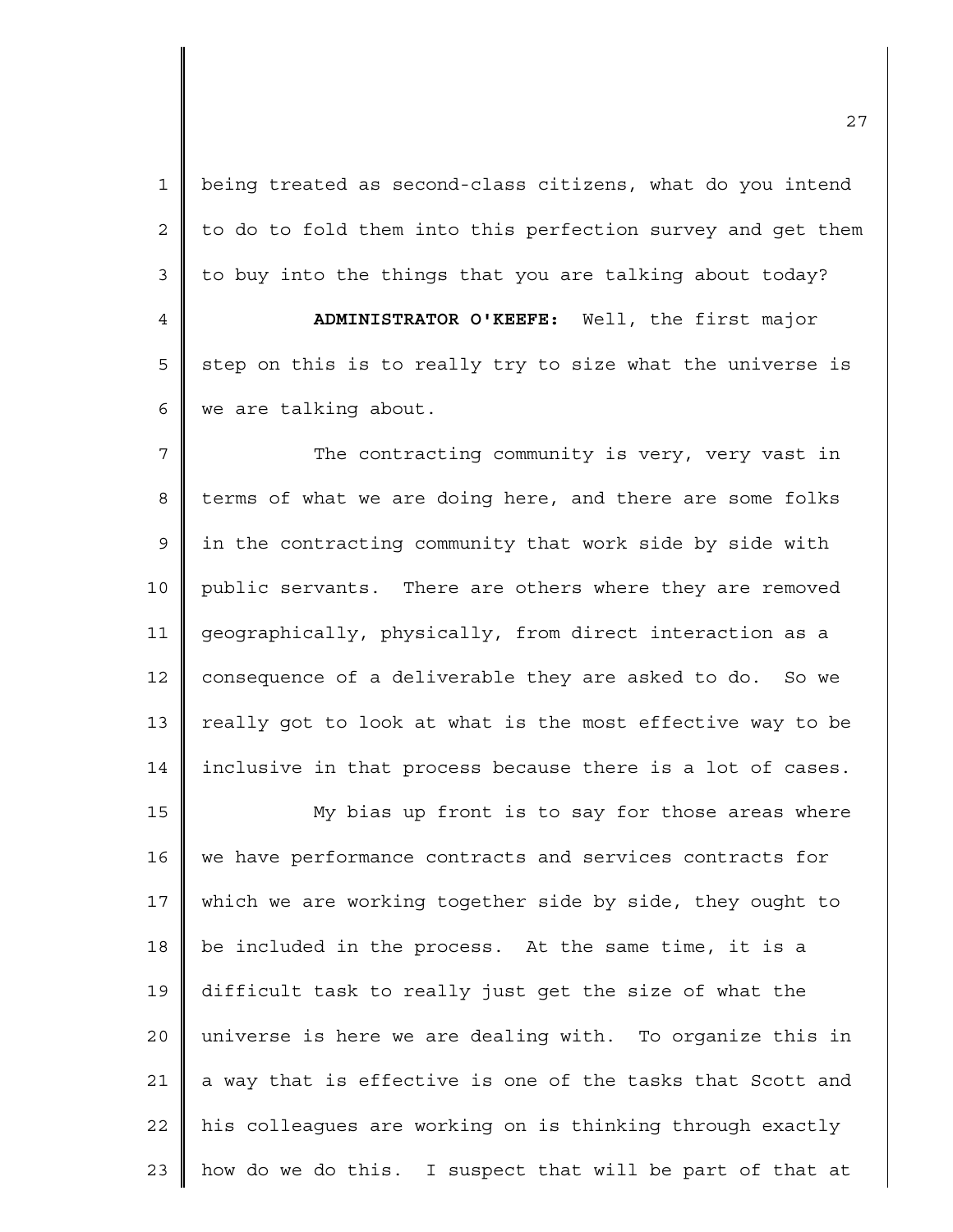1 2 3 4 5 6 7 8 the end of the 5-month period, exactly how we will enjoin that particular question. **QUESTIONER:** The follow-up that I have is you have heard Mr. O'Keefe's summary of your report and his explanation of this situation as it seems. Did he miss anything? Is he correct? **ADMINISTRATOR O'KEEFE:** Would you like me to leave?

[Laughter.]

9

10 11 12 13 14 15 16 17 18 19 20 21 22 23 **QUESTIONER:** No. I would like you to hear it. **MR. STRICOFF:** Yes, I think it was a good summary. I think, as he said, there are a number of elements of culture as we measured it that are very strong, and that is not a surprise. It is consistent with other surveys that have been done by other people recently at NASA, but there are some elements that need improvement, and they particularly need improvement given the complexity of the mission that NASA undertakes, which we are not making washing machines here. This is complicated stuff, and it has a high level of risk associated with it. If you are going to be an organization that functions in that kind of an environment, our view would be that you really can't settle for being anything other than the best when it comes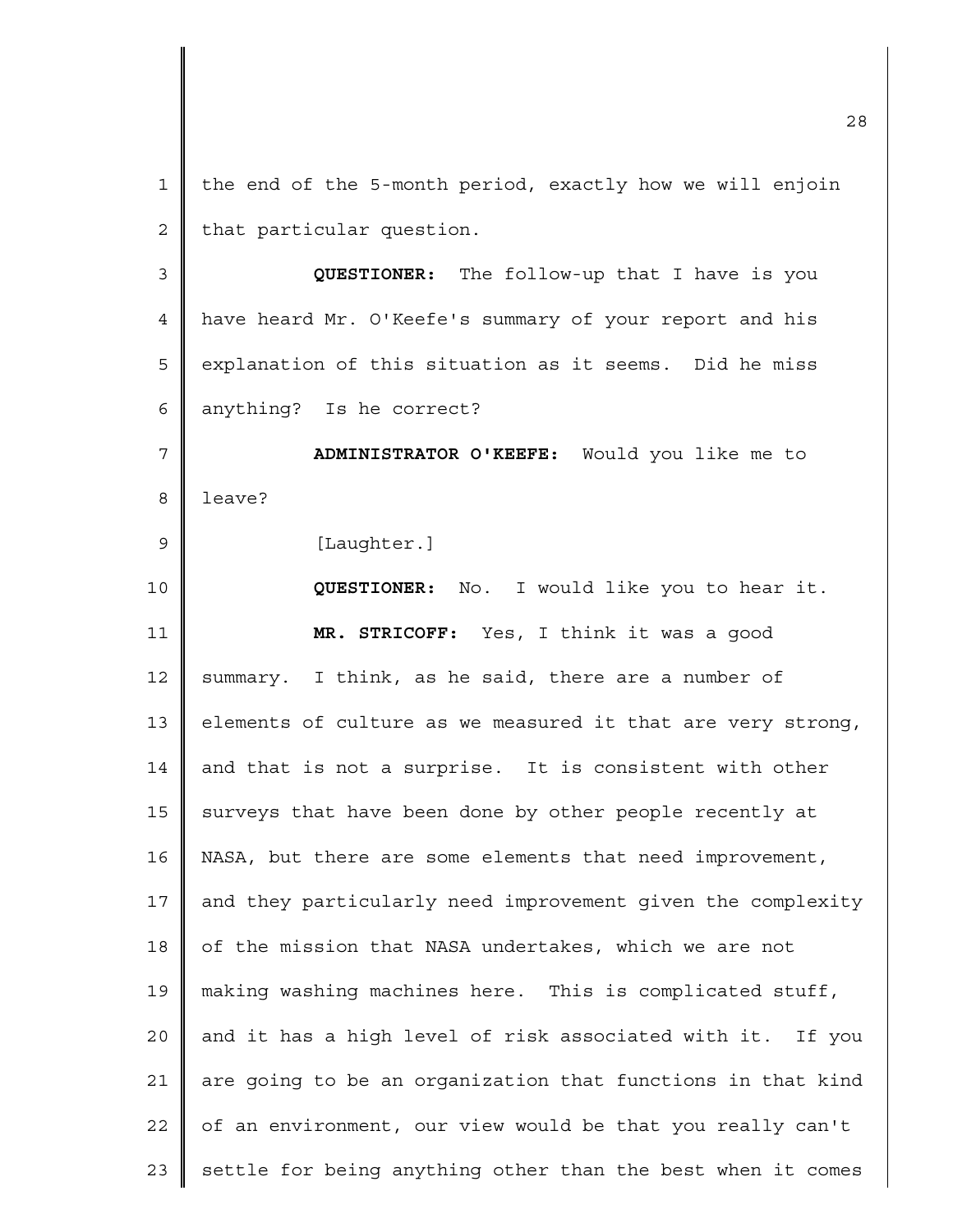1 to these kinds of organizational characteristics.

2 3 From what I have heard, I think the leadership of NASA has bought into that and agreed with that.

4 5 6 7 **ADMINISTRATOR O'KEEFE:** If I could just pile on one point, Scott's observation of how we really have to set a different standard is best manifested by the reaction across the agency to the safety issue.

8 9 10 11 12 13 14 We rank and score higher than the average of most of the organizations they have interviewed, and folks sit back and say on a scale of 1 to 5, we think we are about a 3. I think it is roughly in that area, 3-point, a percent, but in that neighborhood. Well, you sit back and say, "Well, that's [inaudible]." No. The answer is that is unacceptable.

15 16 17 18 19 20 21 22 23 If there is anybody that believes that we are saying one thing and doing another, it, therefore, diminishes that from a solid 5, that this is the most important thing. We say it is at the foundation of what we do. It is a fundamental aspect. It is a price of admission. It is what Gehman refers to as the equivalent of a Faustian oath or a pledge that we have bought into for exploration. It is an understanding that this has risk attended to it and safety is paramount in order to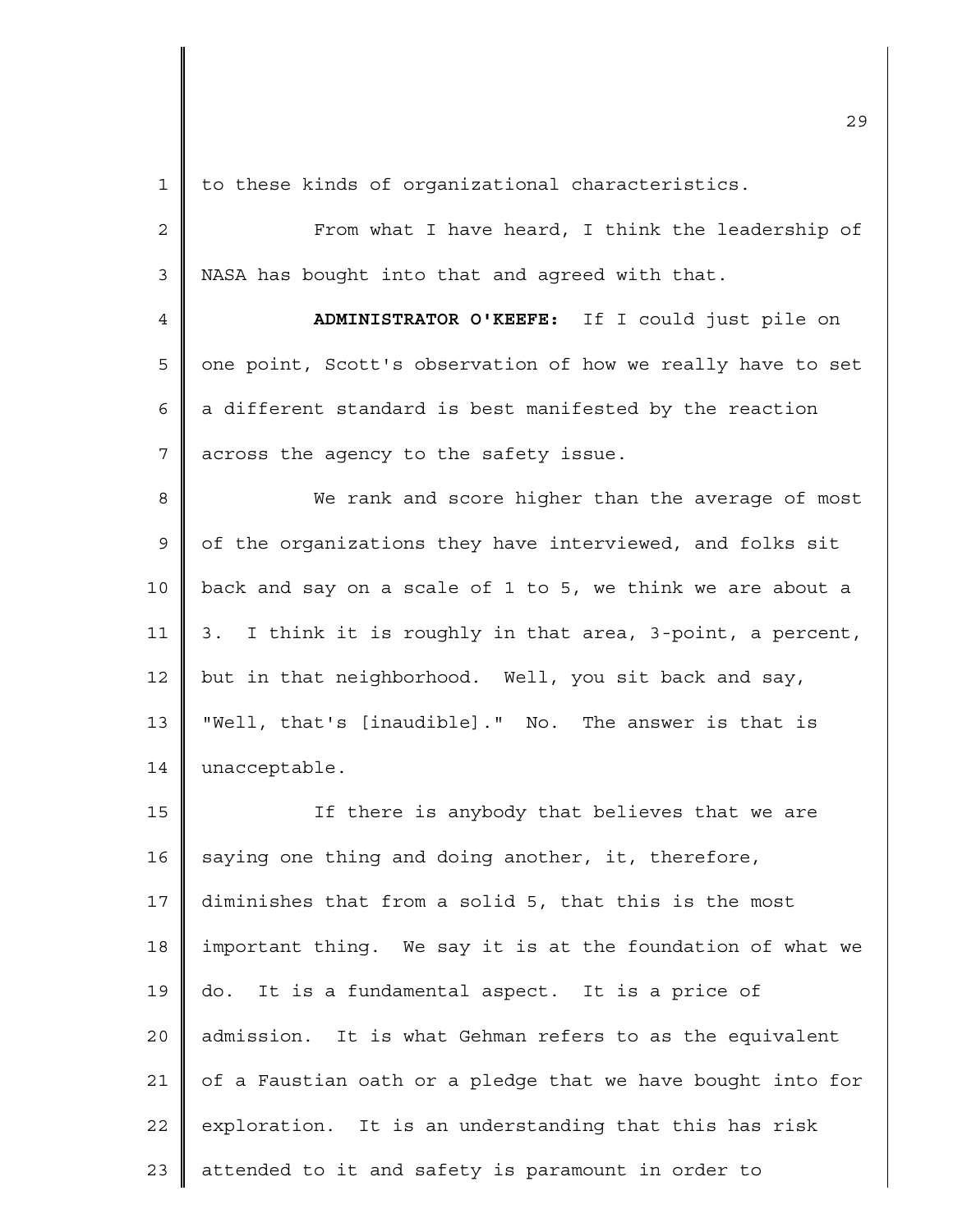1 2 understand that risk and to be able to mitigate it as much as possible.

3 4 5 6 7 8 9 10 Anything less than an over-the-top superlative No. 5, highest ranking on the chart of anybody you have ever talked to, belies what it is we say we do. So the bar we have got to set has got to be exceedingly high on this, and it really has to be an attitude that we instill throughout the agency that says, "Wait a minute. If there is a disconnect between what it is we are saying and what we are doing, we need to fix that."

11 12 13 14 **QUESTIONER:** Two questions. First of all, sort of a follow-up of what was said about the recommendations in this. Are there any that you are not planning to implement that you just rejected as not being said?

15 16 **ADMINISTRATOR O'KEEFE:** Well, I am not familiar with any.

17 18 **PARTICIPANT:** No, I'm [inaudible] how we go about implementing some of them, we may [inaudible].

19 20 21 22 23 **QUESTIONER:** And the second question is the report talks about these are some of the issues in terms of safety culture that came up with the challenge. What makes you in implementing this still certain that you can solve this problem for the long term and not for the short term?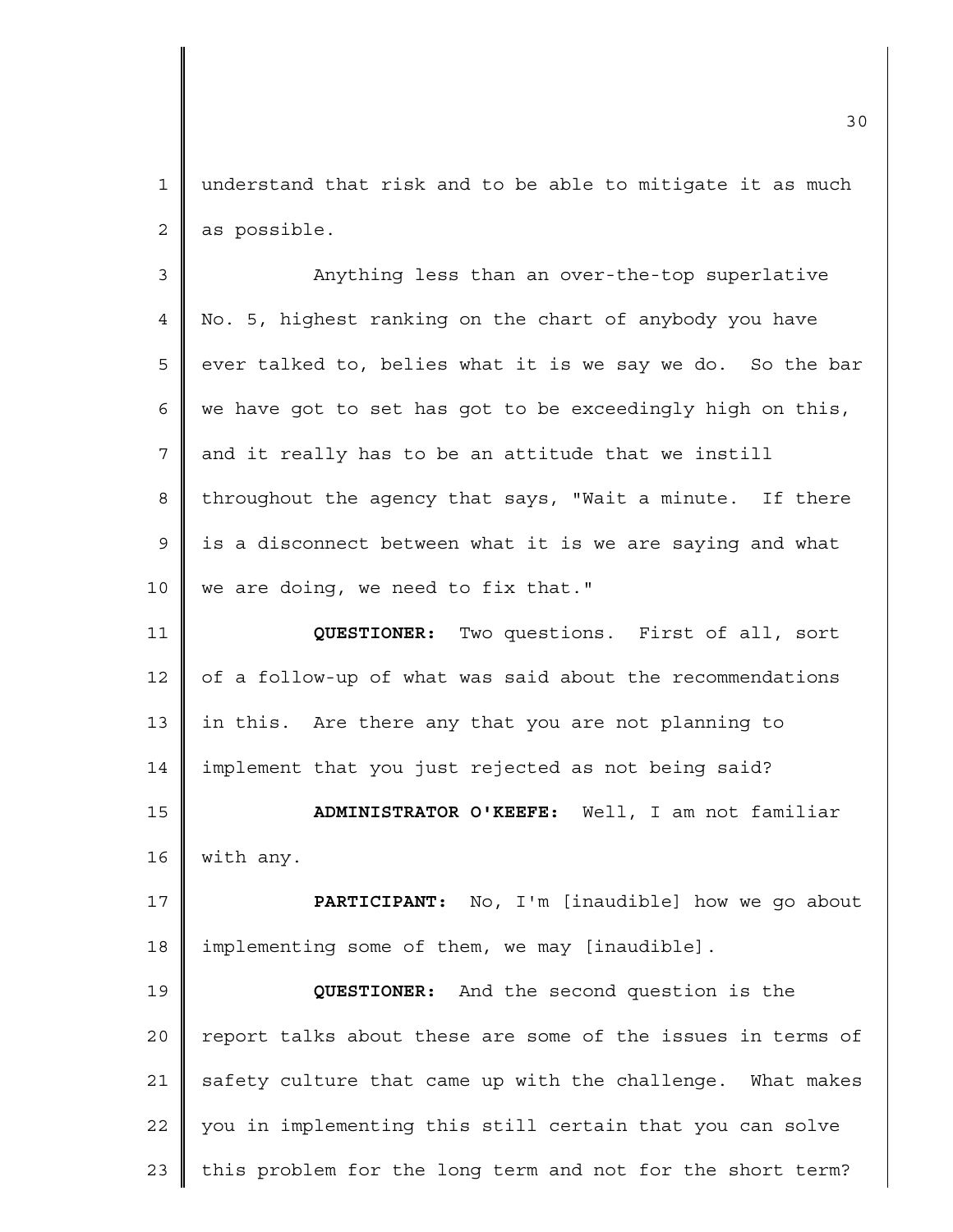1 2 **ADMINISTRATOR O'KEEFE:** Gosh, only fools have no doubts. Okay?

3 4 5 6 7 8 9 10 11 12 13 You know, I am not certain of anything in this life. We sure are going to give it our best effort all the way through. We are committed to doing that, and independent of the history, we really have got to resolve to work this through, and it starts with the Columbia Accident Investigation Board report implementing every one of those recommendations to the best of our ability, complying with those recommendations, not parsing through the arguments. No. Do it. Okay? And that is everybody up and down the process has resolved to do that. We have embraced that before. That was a big step on our part.

14 15 16 17 18 19 20 21 22 23 We have been through this in being diligent about not cutting the corners on this and absolutely serious about having this implemented correctly. We have brought in an external bunch of reviewers to make sure that we are doing it right, and if we are kidding ourselves, they point it out. And none of them have demonstrated themselves to be [inaudible]. They are meeting at Johnson right now, as a matter of fact. I suspect I will hear from lots of our NASA colleagues who will say, "Boy, we just took another shellacking today on Issue X or Y," because they are not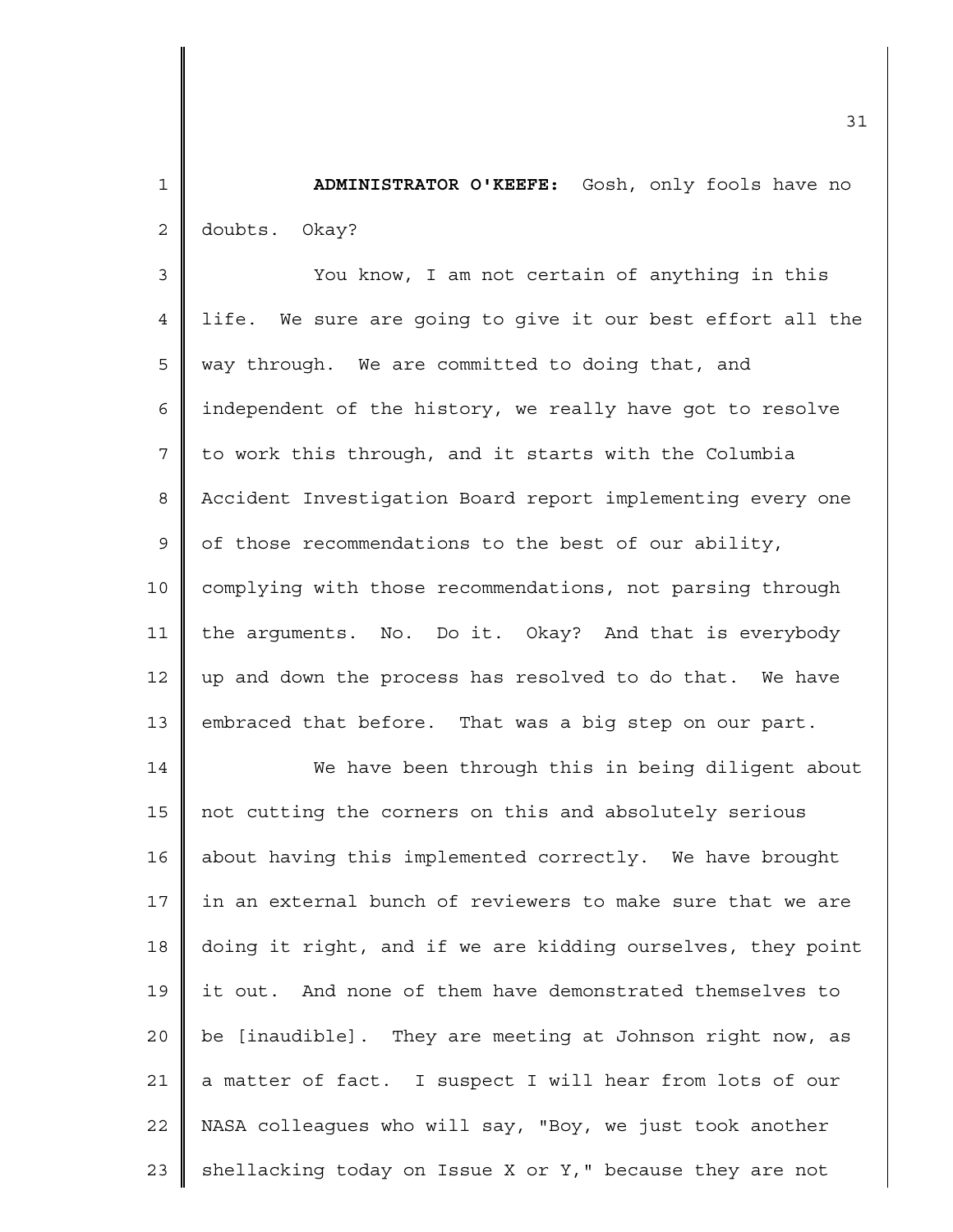1 2 sitting back and saying, "Sure, talk yourself into this one."

3 4 5 6 7 8 9 10 11 12 13 14 15 16 17 18 19 20 21 22 23 It really is a case where we want to avoid really talking ourselves into some answer that is more convenient. We can employ exactly the same diligence in working through the Diaz report as well as the observations, I think, that will be coming forward that we are making of ourselves that is being facilitated by this particular review. So I think that this is all part of that process. Warren, I'm sorry. **QUESTIONER:** I am actually going to ask a different question. **QUESTIONER:** I had one. **ADMINISTRATOR O'KEEFE:** Oh, I'm sorry. **QUESTIONER:** You mentioned how you personally are going to deal with this. You are having your first session tomorrow. You said kind of a one-on-one. Are you going to have to essentially go back to management school, or what kind of ideas? What can you personally do to kind of implement the recommendations here, and how will it affect -- I mean, how do you reach out to, I guess, the people that work for you, your immediate staff and all of that? What do you see as some changes that you might have to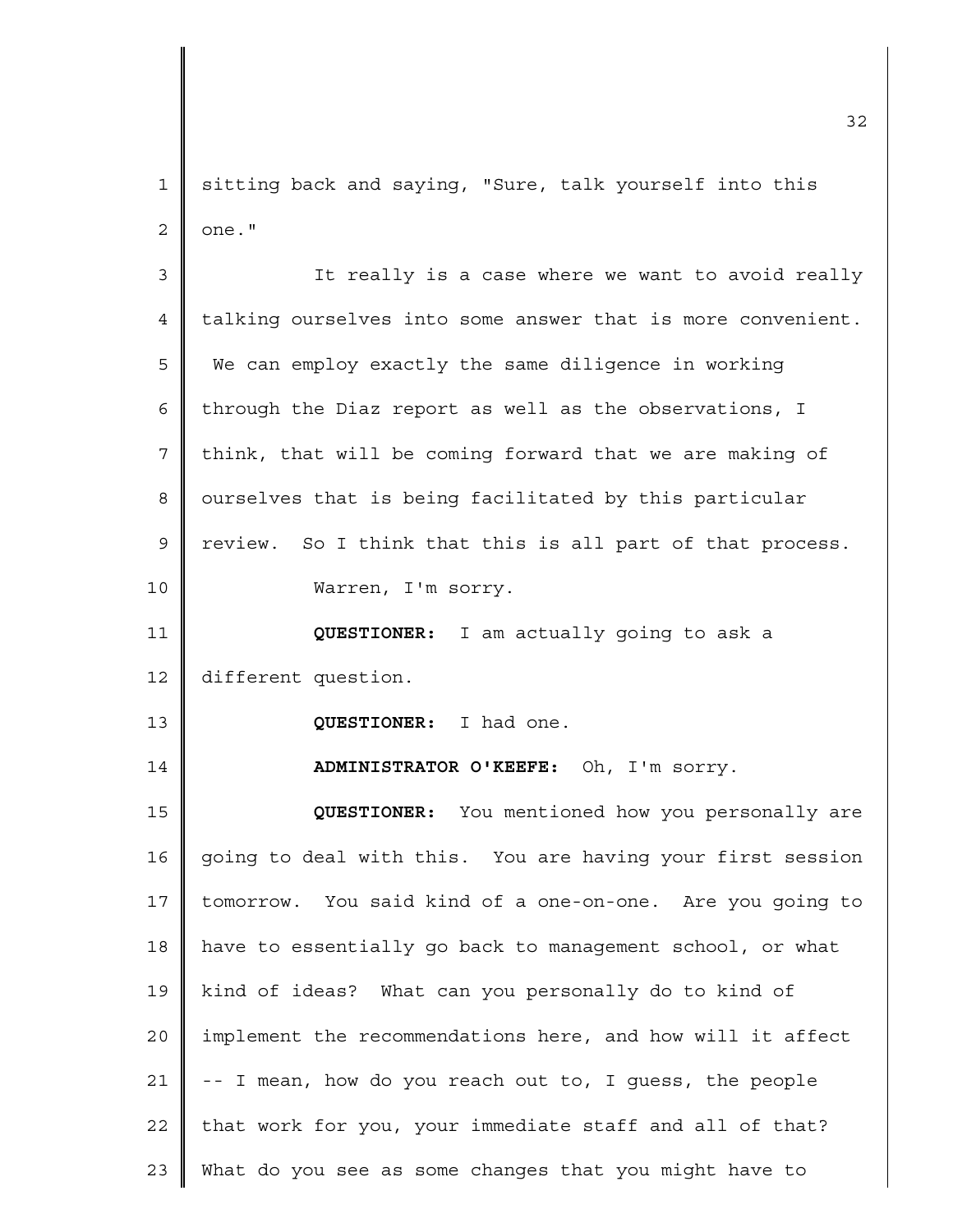1 personally deal with?

| $\overline{c}$ | ADMINISTRATOR O'KEEFE: I think the manifestation            |
|----------------|-------------------------------------------------------------|
| 3              | of the old adage is that you have to lead by example, and   |
| 4              | what I say is kind of, you know, okay, that is interesting, |
| 5              | but if you are not really doing it, if you are not really   |
| 6              | walking the walk and demonstrating to folks that you are    |
| 7              | serious about doing this, you can't expect others to sit    |
| 8              | back and say one thing and do something else. We have got   |
| 9              | to be really serious about complying with this, and again,  |
| 10             | there is a whole range of things that I think we have to do |
| 11             | as to the leadership, and it starts with me, that really    |
| 12             | have to indicate that yes, indeed, we are going to follow   |
| 13             | through on every one of these approaches to it and behave   |
| 14             | in a manner in which we want to see others do the same      |
| 15             | thing and encourage that kind of view.                      |
| 16             | So, look, I have just got to be diligent about              |
| 17             | it. There is no doubt about it.                             |
| 18             | QUESTIONER: I have a quick follow-up. How deep              |
| 19             | do you go up? I mean, you deal with high-level people       |
| 20             | here, staff people here. You deal with center directors.    |
| 21             | How far down are you willing to go or will you go to deal   |
| 22             | with, let's say, the lower echelon and set up               |
| 23             | communications with people below that level?                |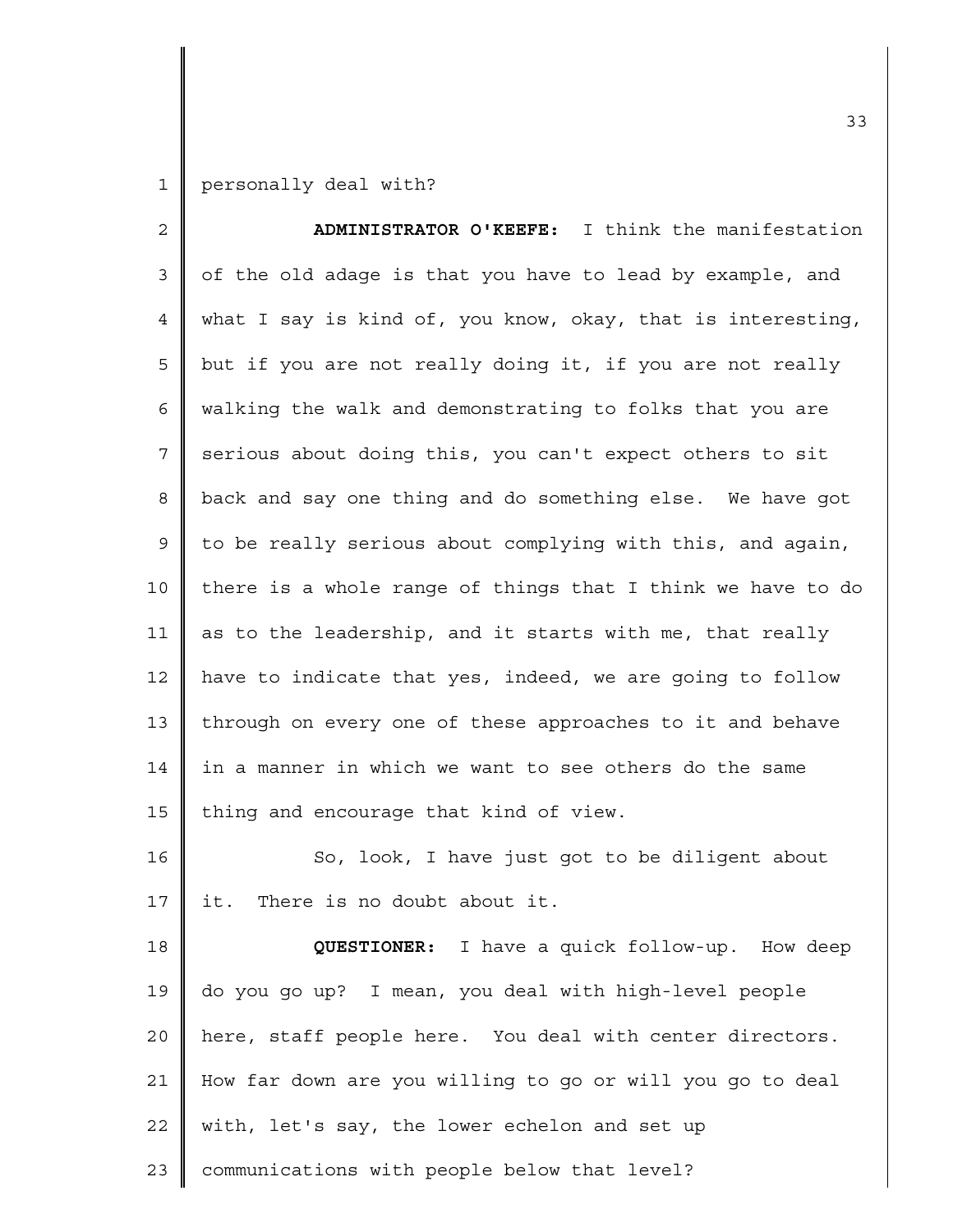| $\mathbf{1}$   | ADMINISTRATOR O'KEEFE: Well, with this first               |
|----------------|------------------------------------------------------------|
| 2              | effort in the next 5 months -- and, Scott, correct me if I |
| 3              | am over- or understating this -- there are some very       |
| 4              | specific places we are going to begin, again, facilitating |
| 5              | a broader discussion and dialogue and so forth and         |
| 6              | different best practices, et cetera, that we can           |
| $\overline{7}$ | incorporate at the International Space Station -- oh, I'm  |
| 8              | sorry. That is, originally we thought about that. It is    |
| $\mathsf 9$    | on the Shuttle program?                                    |
| 10             | PARTICIPANT: Yes. That is an area that it will             |
| 11             | be.                                                        |
| 12             | ADMINISTRATOR O'KEEFE: That is an area where it            |
| 13             | will be. That is a place we are starting. So it is going   |
| 14             | to begin at certain places, and we will see how we modify  |
| 15             | that, how deep you drill and all that kind of stuff, as we |
| 16             | work our way through this.                                 |
| 17             | QUESTIONER: Could you list that list again?                |
| 18             | Shuttle?                                                   |
| 19             | ADMINISTRATOR O'KEEFE: Oh, I'm sorry. I                    |
| 20             | misstated it. At one point, we were kind of thrashing      |
| 21             | through the approaches we take and where we begin, and it  |
| 22             | turns on engineering directorate at Johnson, mission       |
| 23             | operations directorate at Johnson, all of Glenn, all of    |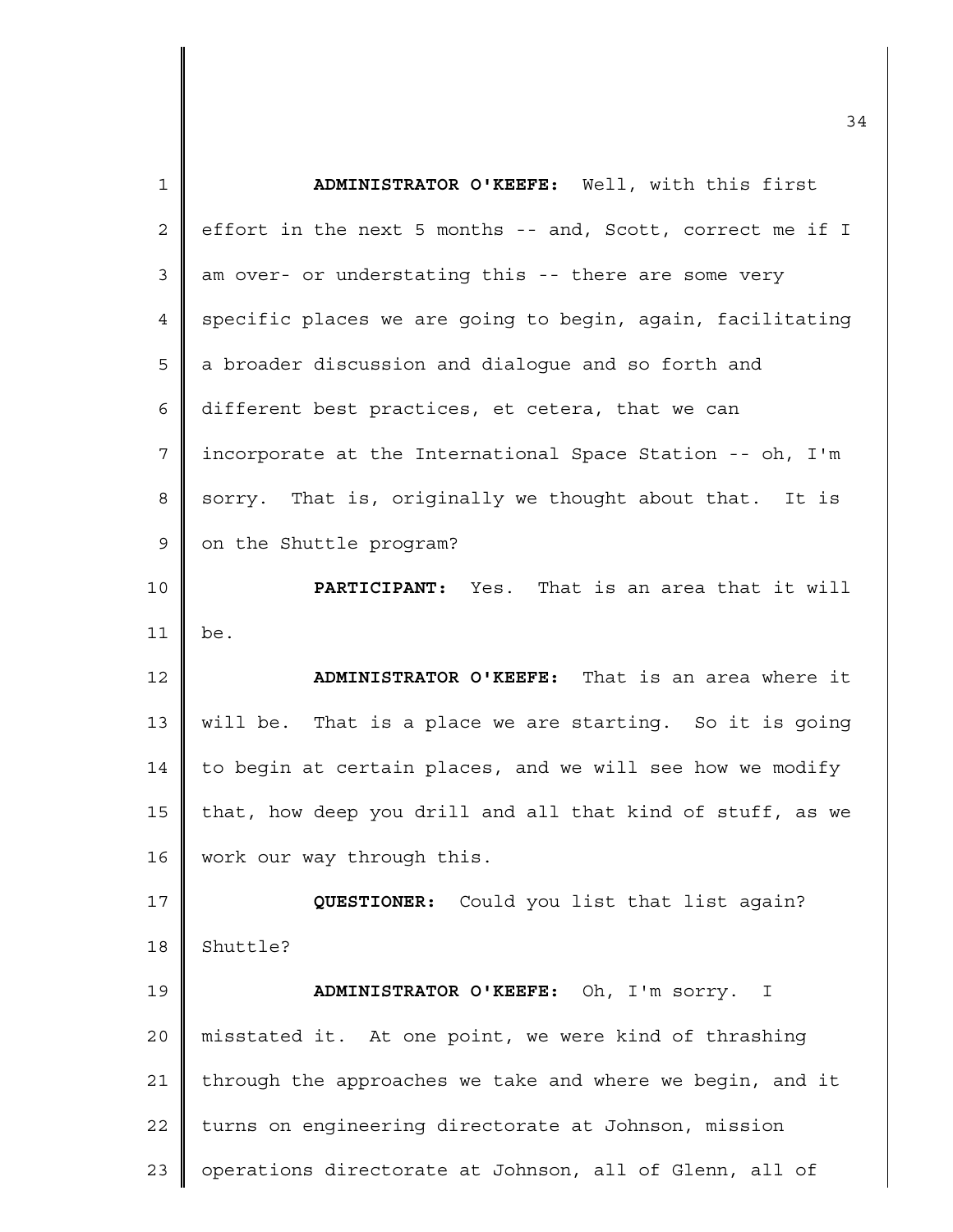1 2 3 Stennis -- those are two very different kinds of locations in that respect -- and the safety and mission assurance organization at Kennedy and at Goddard.

4 5 6 7 8 9 10 11 12 **QUESTIONER:** There was one line in the report I was hoping you could respond to. It said there is a clear perception that budget constraints compromise engineering a mission of safety. That struck me as a serious concern, starting with there is very little money. Do you think there is a problem with budget constraints here that could hamper mission safety, or is it just a perception problem? Do you have any idea what would cause that kind of perception?

13 14 15 16 17 18 19 20 21 **ADMINISTRATOR O'KEEFE:** Well, this one, we really need to work at hard because I have never been part of any organization anywhere, public, private -- it doesn't matter what -- in any of my professional experiences in which I ever met anybody who stepped up and said, "I got plenty enough money. No, thank you. I don't need any more. I am all set. It looks find." These are among the things I have never heard, and I fully expect I will never hear them as long as I live in any professional experience.

22 23 There is always an opportunity. There is always a circumstance where resources are required. So what you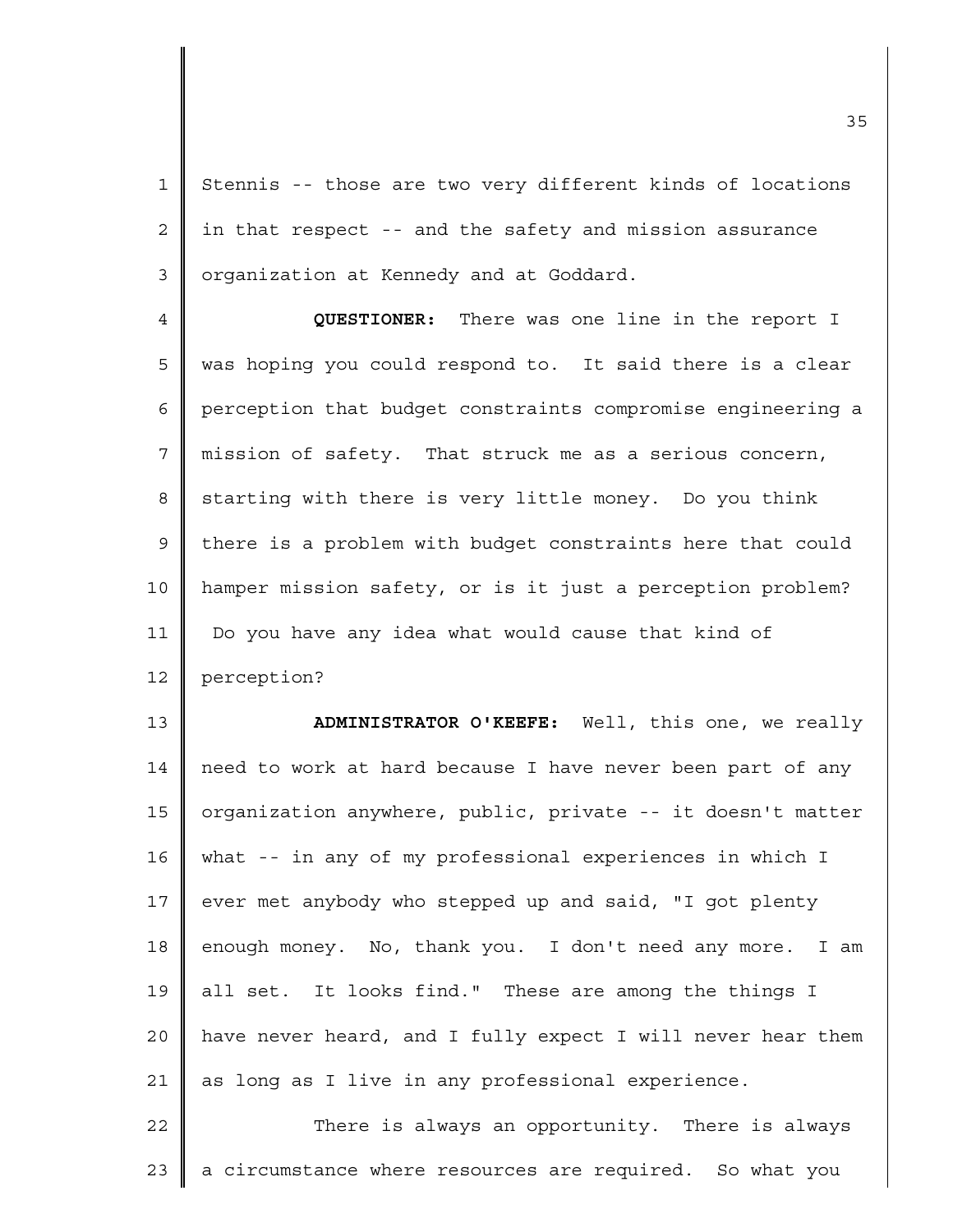| $\mathbf{1}$   | have got to do is start with the premise that it is a       |
|----------------|-------------------------------------------------------------|
| $\overline{2}$ | constant competition among and between priorities, and so   |
| 3              | trying to get the appropriate measurement, the appropriate  |
| 4              | metric, the appropriate means to actually evaluate what is  |
| 5              | resource-necessary to proceed with different directions on  |
| 6              | this and to assure this is the most important part of your  |
| 7              | problem rather than the view that is expressed because      |
| 8              | there is a lot of competing views about this one.           |
| 9              | It is one we really have to come to closure on              |
| 10             | and understand very clearly what it is we think we will     |
| 11             | gain or lose by varying levels of resource dedication, and  |
| 12             | there are some folks, this is still a debate. It has been   |
| 13             | going on for 10 years that I am told or at least aware of,  |
| 14             | which is we move from a quality-control approach, which     |
| 15             | every single thing is stamped and inspected, to one that is |
| 16             | more of a quality-assurance mind-set, which is a very       |
| 17             | modern, contemporary approach that is a best-practice bench |
| 18             | mark of the very best, highest standard, most safe          |
| 19             | corporations in America.                                    |
| 20             | There are still folks who believe we should go              |
| 21             | back to the quality-control approach. Now, is that because  |
| 22             | it is a lack of resources, or is it a different             |
| 23             | methodology? I think it is the latter.                      |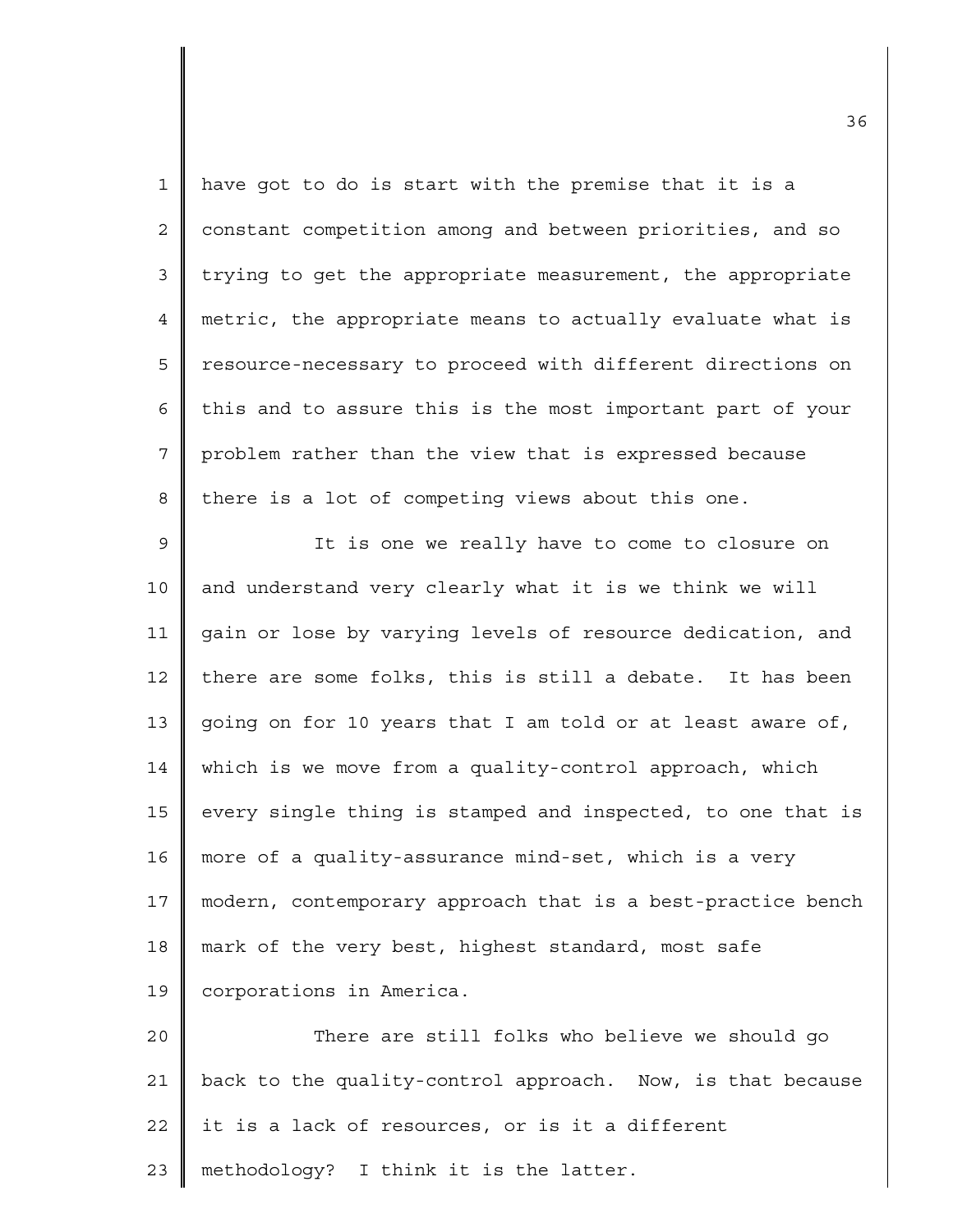| $\mathbf{1}$ | This is a real tough one, and it is one we really           |
|--------------|-------------------------------------------------------------|
| 2            | have to be extremely diligent in making sure that folks     |
| 3            | understand that this is what we are going to do to improve  |
| 4            | safety. This is what is necessary financially               |
| 5            | resource-wise to really do it right and have folks sit back |
| 6            | and say, "Yep, that is what is going to be necessary in     |
| 7            | order to achieve this," rather than I think it ought to be  |
| 8            | bigger, better, this, that, whatever, more, and you really  |
| 9            | have got to evaluate those carefully.                       |
| 10           | MR. MAHONE: The Administrator has another event             |
| 11           | that he really has to get to, but Jim and the rest of the   |
| 12           | team will stay around for a few minutes to answer any       |
| 13           | follow-ups for you.                                         |
| 14           | ADMINISTRATOR O'KEEFE: Thank you all very much.             |
| 15           | I'm sorry to hold you up.                                   |
| 16           | QUESTIONER: Jim, can you follow up on what you              |
| 17           | were talking about how it starts at the different places    |
| 18           | that you mentioned and what exactly will start there and    |
| 19           | how that process will begin?                                |
| 20           | MR. JENNINGS: We knew that we couldn't take the             |
| 21           | whole agency as one. So what we wanted to do was take some  |
| 22           | areas that would give us a measure of what we are doing     |
| 23           | that says it is successful, to make sure it is successful,  |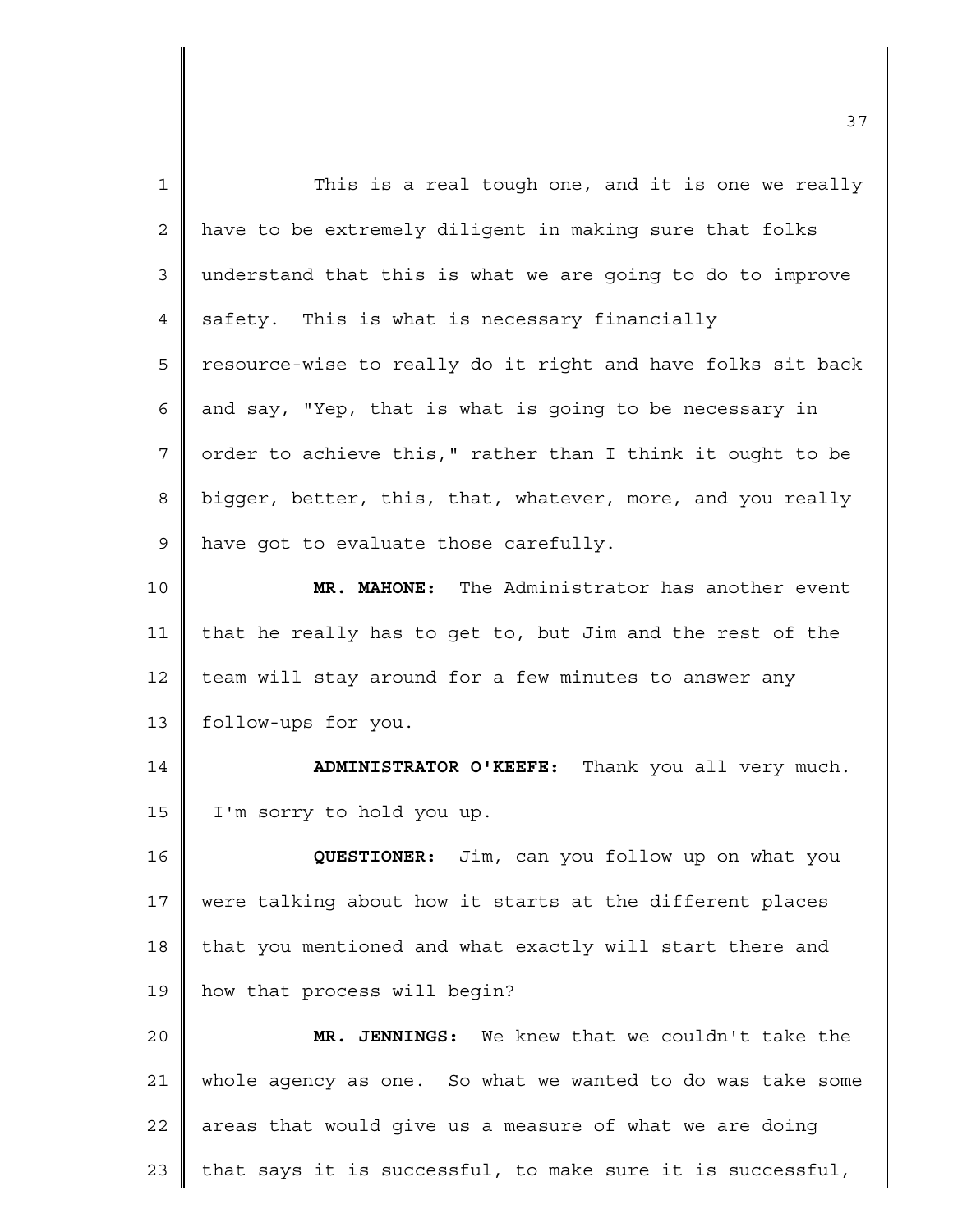1 before we distribute it to the whole area.

| $\overline{2}$ | Frankly, we have looked at some of the scores               |
|----------------|-------------------------------------------------------------|
| $\mathfrak{Z}$ | that we got coming in, and Stennis scored lower on the      |
| 4              | survey than our other NASA centers. So we decided that      |
| 5              | that would be a good place to start. So we are going to go  |
| 6              | into those organizations and develop a [inaudible] plan for |
| 7              | how we intervene with those organizations to improve what   |
| 8              | we have seen.                                               |
| $\mathsf 9$    | We are going to start with the leadership, do               |
| 10             | some assessments of leadership behaviors, things like       |
| 11             | [inaudible], to get an idea of how the leader is behaving,  |
| 12             | and then we will develop an individual action plan for      |
| 13             | those leaders, the sort of things that will lead to change  |
| 14             | to improve the organization.                                |
| 15             | We will also do some feedback for those leaders,            |
| 16             | actually of their [inaudible], to see if they are actually  |
| 17             | doing what they say they are doing, and we will do some     |
| 18             | behavior-based team training for other parts of the         |
| 19             | organization to start moving those organizations forward.   |
| 20             | So, in those organizations that we have                     |
| 21             | identified, those are the kinds of things we will start     |
| 22             | doing to try to change those organizations.                 |
| 23             | Why did you pick Kennedy and the<br>QUESTIONER:             |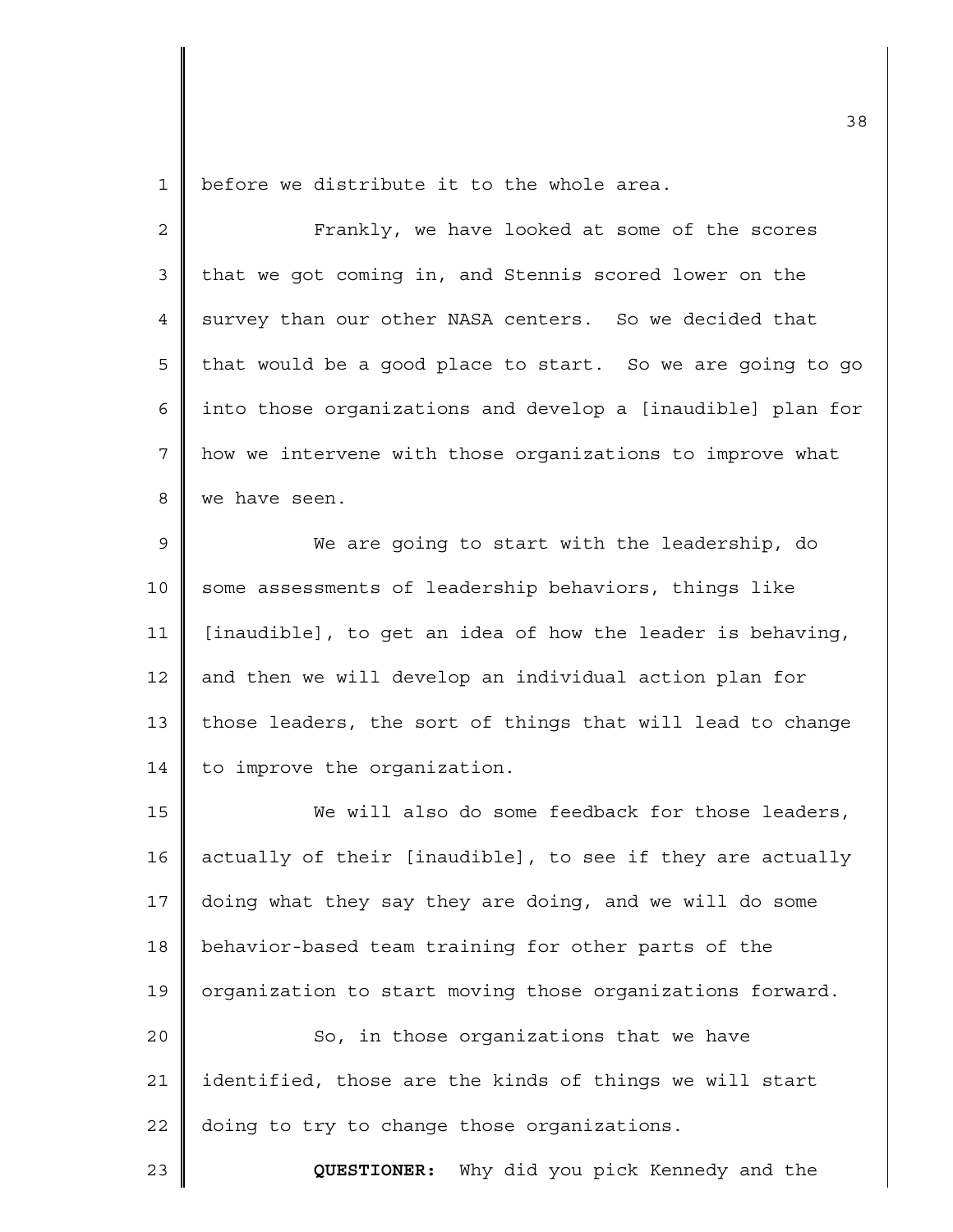1 2 3 4 5 6 7 8 9 10 11 12 13 14 15 16 17 18 19  $2.0$ 21 22 23 others? You mentioned why you picked Glenn and Stennis. **MR. JENNINGS:** That is an area that we are really interested in. Kennedy, we are doing a reorganization of that organization to improve it. We had gathered some comments about some of the upward mobilities, some of the same things that we saw need improving in those organizations. So we want to look at that. Goddard, on the other hand, was, I guess, an organization that was pretty stable and in general got a good report. So we wanted to do two different organizations, one that was changing -- **QUESTIONER:** Goddard or Johnson? **MR. JENNINGS:** Goddard. Goddard, yes. So we have got a good baseline. Because Kennedy is changing, we wanted to do one that -- there was also data on that, primarily the reason we picked to do Goddard. **QUESTIONER:** And what about JSC? Is it just because it is held like a Shuttle program? **MR. JENNINGS:** We decided that the mission ops and engineering are organizations that we are looking to start working more closely together and it is a cursor that we want them to start working better as an organization.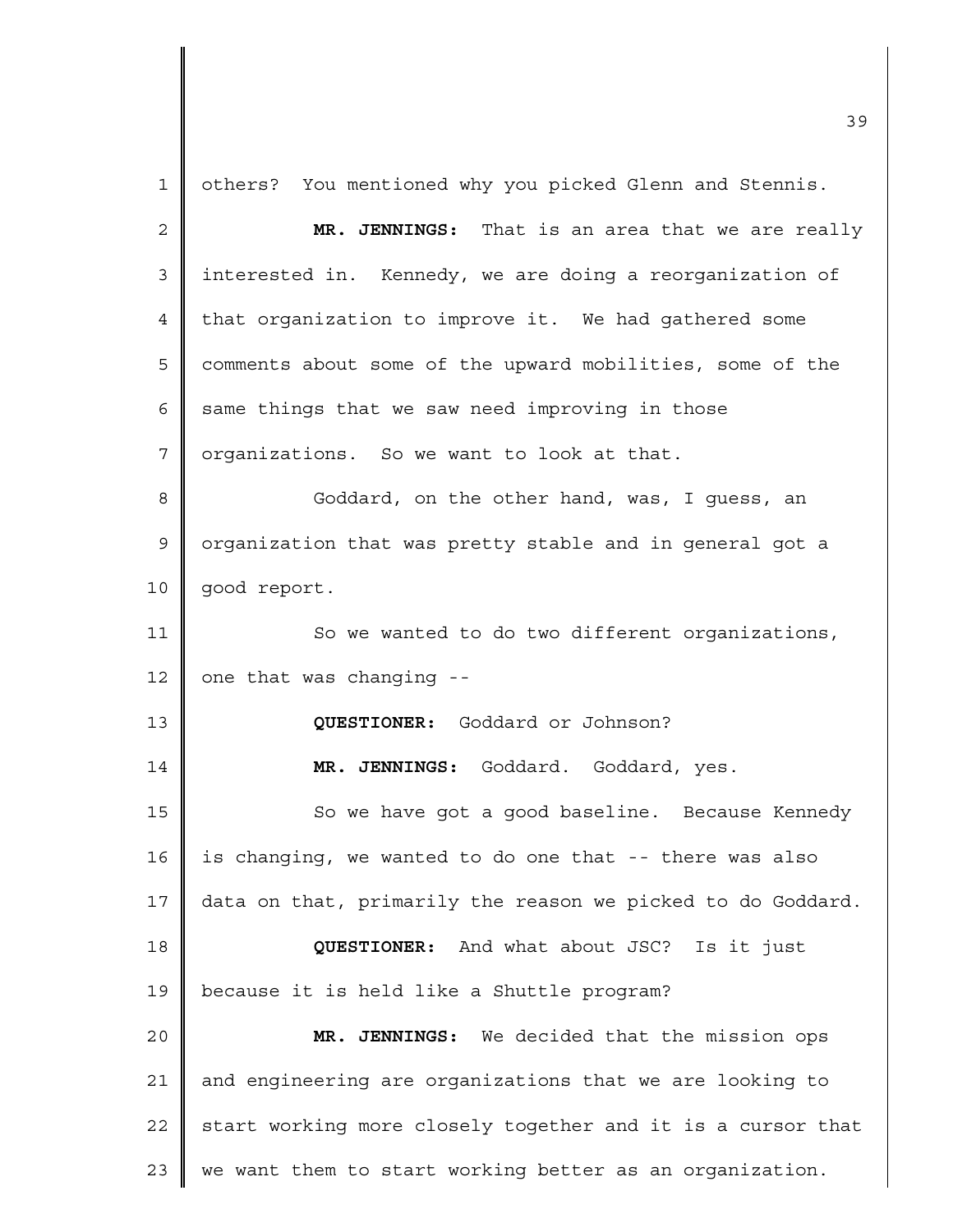| $\mathbf{1}$ | So we thought it would be a good time to intervene in those |
|--------------|-------------------------------------------------------------|
| 2            | organizations since we are really trying to change the way  |
| 3            | they do business. We need to communicate more with each     |
| 4            | other, work closer together. So that is one of the primary  |
| 5            | reasons.                                                    |
| 6            | QUESTIONER: Mr. Jennings, what did you mean by              |
| 7            | [inaudible] needs changing?                                 |
| 8            | MR. JENNINGS: They are reorganizing their SMNA              |
| 9            | organizations.                                              |
| 10           | QUESTIONER: SMNA?                                           |
| 11           | MR. JENNINGS: Right. In 2000, we decentralized              |
| 12           | and now we are centralizing the organization.               |
| 13           | QUESTIONER: Two questions. One, does this mean              |
| 14           | that Mr. O'Keefe has a lesson plan that he has to follow in |
| 15           | terms of -- you know, he probably gets into it. He is       |
| 16           | [inaudible].                                                |
| 17           | Second of all, looking at some of the responses,            |
| 18           | headquarters responses sucked in many ways. Wouldn't you    |
| 19           | think that, you know, the fish and the head rotting and all |
| 20           | of that sort of stuff, that you want to start at            |
| 21           | headquarters to set examples for the agency?                |
| 22           | MR. JENNINGS: Yes. We are starting with some of             |
| 23           | the leadership at headquarters. That wasn't brought up,     |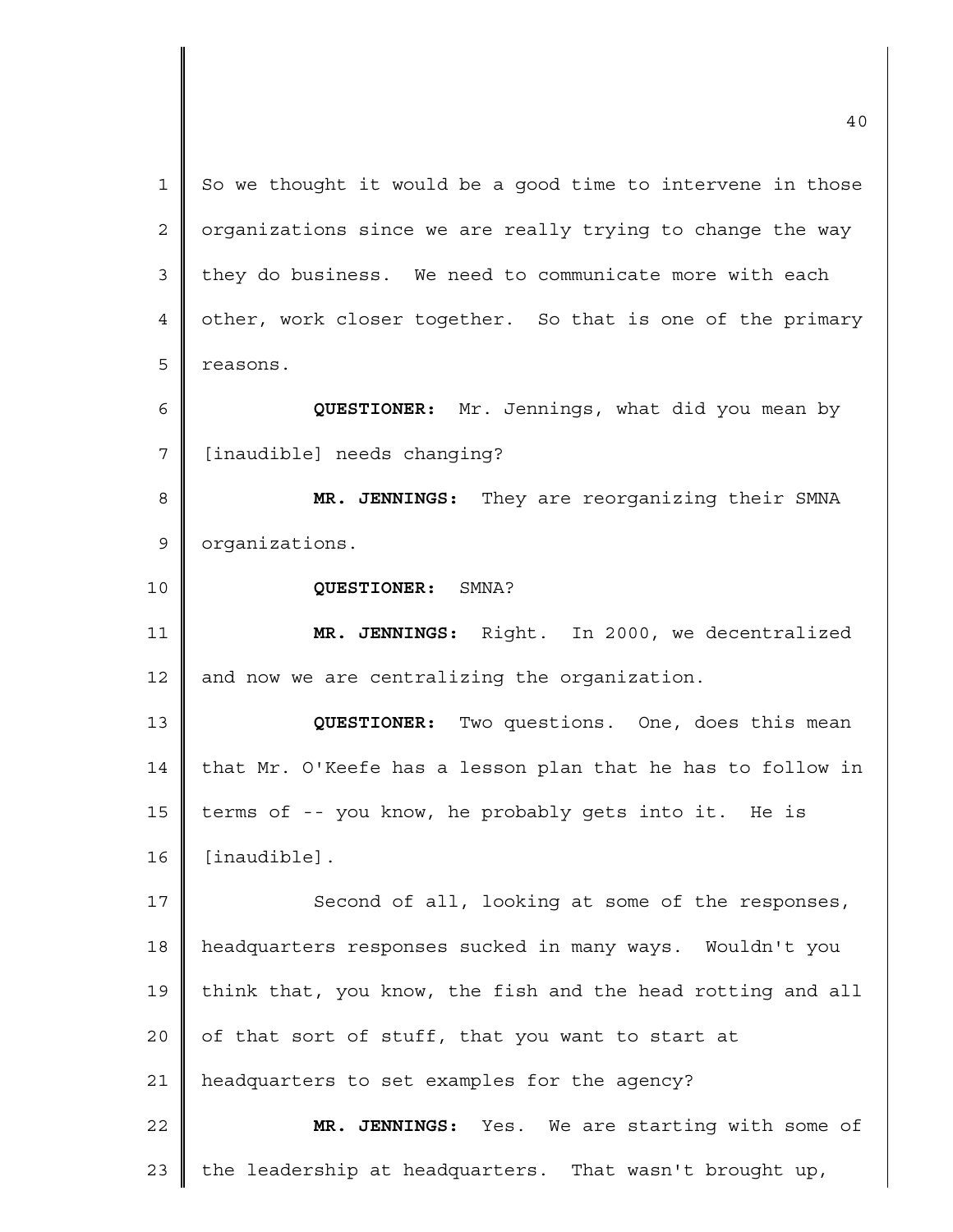1 2 3 4 5 6 7 8 9 10 11 12 13 14 15 16 17 18 19 20 21 22 23 but we have taken, I guess, 10 or 15 of the key leaders at headquarters and start working with those individuals, and we will use the same methods that we are using with the others. So we are starting at headquarters. But, you know, Sean's mentoring, he would get feedback from Tom Krause who is president of BST on what he has observed in the organization, also what he has observed about Sean. So it would be a real candid feedback of what is going on in the organization. **QUESTIONER:** Is that tomorrow's session? **MR. JENNINGS:** Yes. **QUESTIONER:** So how is that set up, like an hour, just the two of them sitting down? **MR. JENNINGS:** It is a one-on-one session. I don't know how long they have. **PARTICIPANT:** Management therapy. [Laughter.] **MR. JENNINGS:** Do you want to describe it a little bit, Scott? **MR. STRICOFF:** One of the things, a characteristic in any organization, especially large organizations, is the higher up the organization you go, the less feedback individual executives get. More and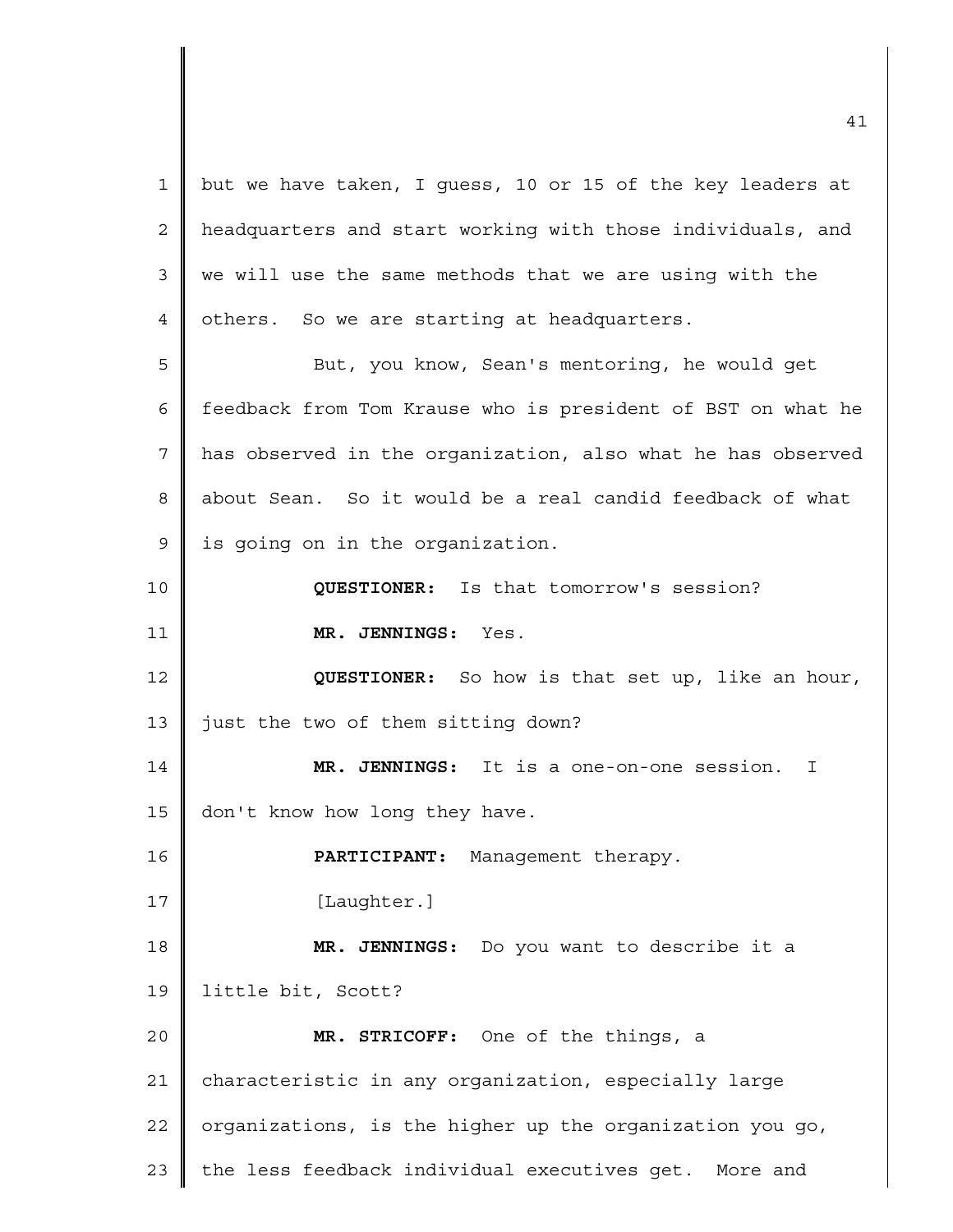| $\mathbf 1$    | more, they find themselves in a vacuum. What we find is     |
|----------------|-------------------------------------------------------------|
| $\overline{2}$ | that it is very helpful to be able to get them and outside  |
| 3              | resources and speak candidly with them and give them advice |
| 4              | about ways that they can have the kind of facts that you    |
| 5              | want them to have on their organization because it is hard  |
| 6              | for anybody to see how they are affecting an organization   |
| $\overline{7}$ | themselves. Somebody in Mr. O'Keefe's position doesn't get  |
| 8              | a lot of feedback about that from subordinates or anybody   |
| $\mathsf 9$    | else. So that is basically what it is about.                |
| 10             | QUESTIONER: So how is this different than the               |
| 11             | fad, [inaudible] and TQM, all this other nonsense where I   |
| 12             | would go to this training and my bosses would go? How is    |
| 13             | this different than every darn management fad that the      |
| 14             | agency has been through in the last 15 years? What is       |
| 15             | different?                                                  |
| 16             | MR. STRICOFF: The premise is that if you want               |
| 17             | individual contributors to behave differently, whether it   |
| 18             | is communicating better or upward or something else, what   |
| 19             | individuals do is based primarily on the consequences that  |
| 20             | they expect to receive from the organization.               |
| 21             | So, if I want individuals to be more open in                |
| 22             | their communication upward, I can't get that by training    |
| 23             | them, and I can't get that by telling them or putting       |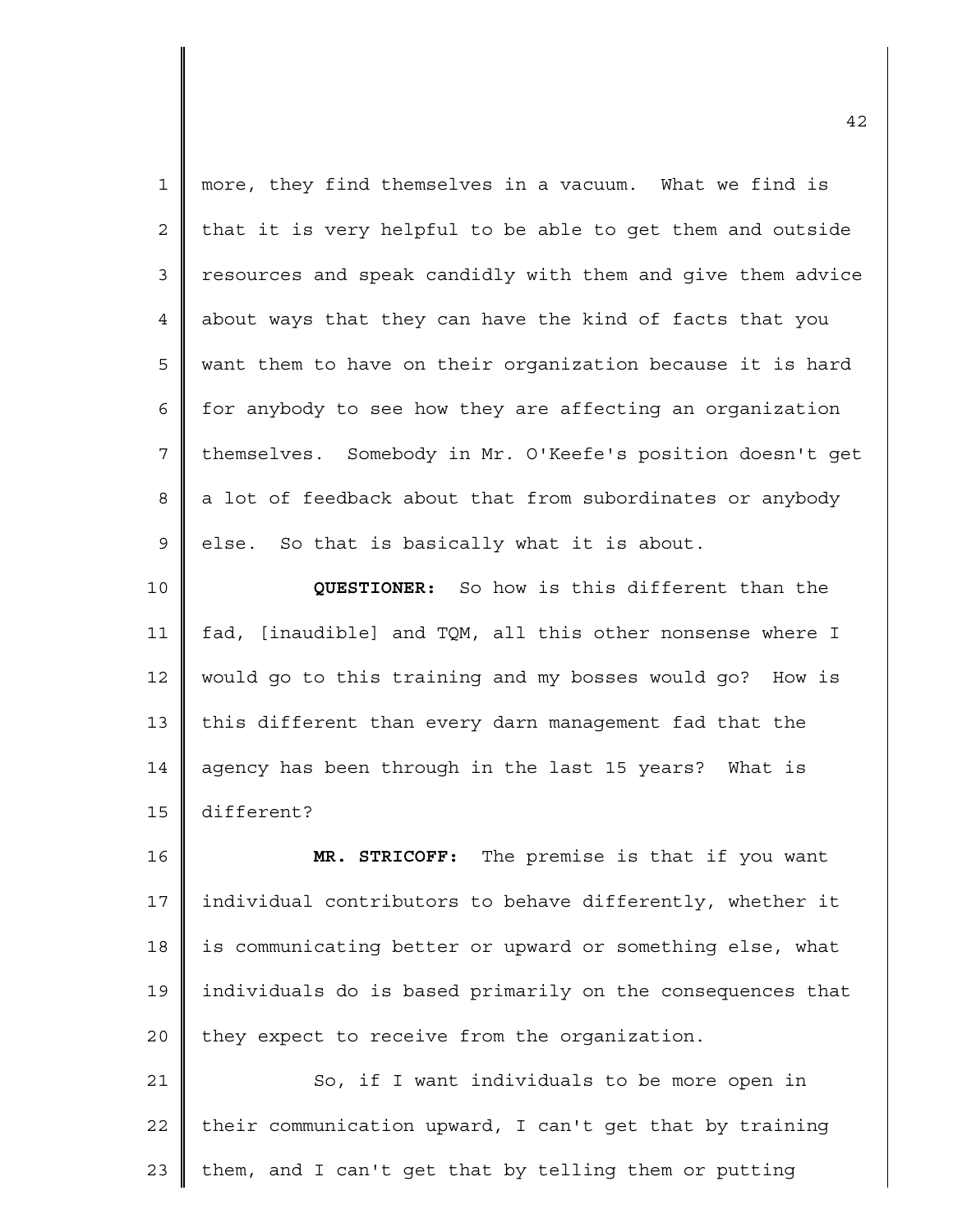1 posters on the wall.

| $\overline{2}$ | The way I have to get that is by modifying the              |
|----------------|-------------------------------------------------------------|
| 3              | kind of behavior that we see in their immediate superiors.  |
| $\overline{4}$ | Their supervisors have to be looking for that feedback,     |
| 5              | have to be reacting to it in a way that is positive.<br>It  |
| 6              | has to be closing loops when they get issues raised to      |
| 7              | them, and for that to happen, their superiors have to be    |
| 8              | behaving in a way that might [inaudible].                   |
| 9              | So, for that reason, what we are doing is                   |
| 10             | starting at the top, Mr. O'Keefe and other people at        |
| 11             | headquarters, coming down through the center directors at   |
| 12             | the individual targeted locations we were talking about and |
| 13             | down through those organizations to create in a cascaded    |
| 14             | sort of way leadership practices, leadership behaviors that |
| 15             | encourage and create the right atmosphere to encourage the  |
| 16             | kind of behavior that you want [inaudible].                 |
| 17             | What do you do when the least level<br><b>QUESTIONER:</b>   |
| 18             | where the guy says, "Yeah, yeah, yeah, this is what I am    |
| 19             | supposed to do," and they don't change? But you can't fire  |
| 20             | anybody at NASA. If the person doesn't become more open,    |
| 21             | it is like almost using the process of [inaudible]. How do  |
| 22             | you get beyond that? How do you change some people that     |
| 23             | are the problem?                                            |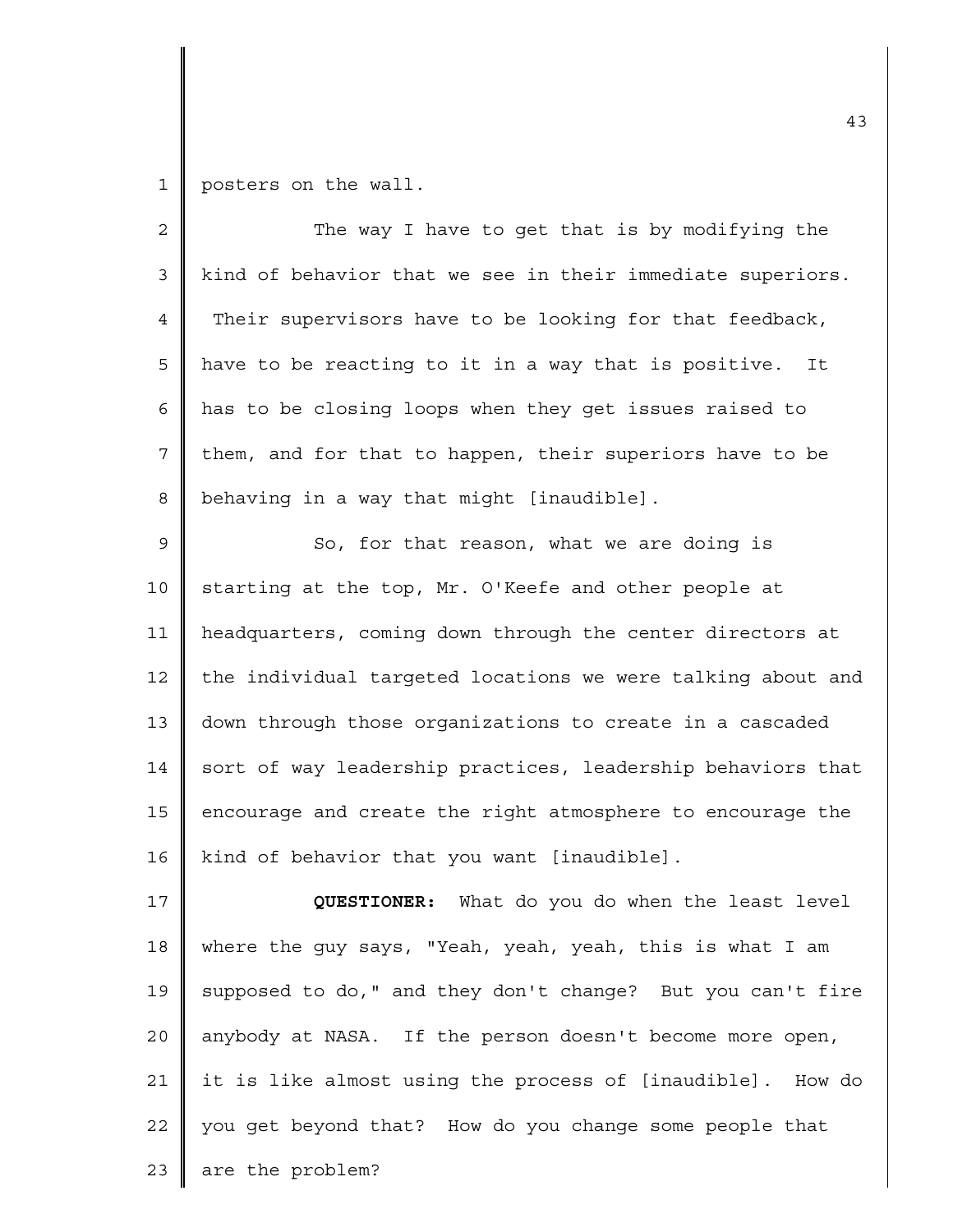| $\mathbf 1$ | MR. STRICOFF: You know, I am not an expert in               |
|-------------|-------------------------------------------------------------|
| 2           | Government personnel policies, but even though you can't    |
| 3           | fire anybody in the Federal Government, I assume there are  |
| 4           | ways to deal with that issue, given different environments. |
| 5           | MR. JENNINGS: Yes.                                          |
| 6           | <b>QUESTIONER:</b> [Inaudible] has been doing that for      |
| 7           | years. How is this different than all of that?              |
| 8           | <b>PARTICIPANT:</b> [Inaudible.]                            |
| 9           | QUESTIONER: Yeah. I have worked at Reston, and              |
| 10          | we have a dozen GS-15's that were put in the corner because |
| 11          | they didn't -- you know, let's just put them out of the     |
| 12          | way. They still draw a paycheck. They are an impediment     |
| 13          | of the agency's ability to perform, and people see that as  |
| 14          | a fate that they might end up at if they don't, as Jim      |
| 15          | said, go through the hole. What is different about this     |
| 16          | that gets people out of that hole that makes them want to   |
| 17          | participate?                                                |
| 18          | What we need to do, we need to<br>MR. JENNINGS:             |
| 19          | start from the top and start creating an environment, and   |
| 20          | leadership has to start being accountable. So, when we      |
| 21          | find people that are not willing to go along with the       |
| 22          | behaviors and traits that we want in the agency, that we    |
| 23          | actually put that in our performance plan and judge them    |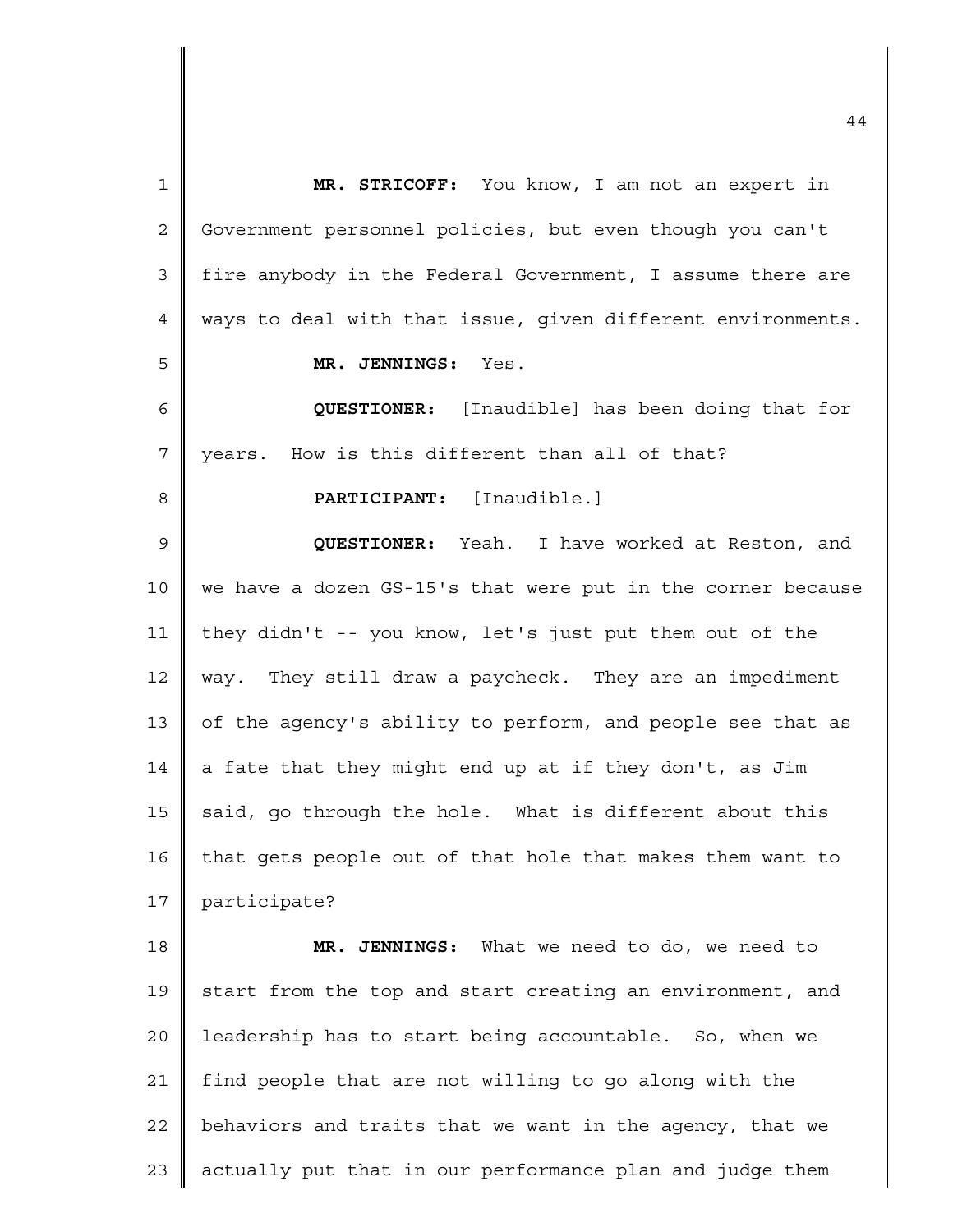1 2 3 accordingly and eventually move them out of the system, and that is part of being accountable as leaders. And that is one of the things that have been missing.

4 5 6 7 8 9 10 11 Almost any survey you do with employees, they are asked how good a job does management do with dealing with incompetence or nonperformance, and it is very low because they see the exact thing you saw at Reston. What you do, you take them and put them aside, but we as managers have to start being accountable and rate folks based on their performance and go through the process of getting them out of the system.

12 13 14 **QUESTIONER:** I guess the question is perhaps for Scott. You mentioned O'Keefe is going to have his session tomorrow, his first session.

15 16 17 18 19 20 21 BST has not been involved in this for more than a couple of months. You don't know these guys. So how can you walk in and assess someone and say this is what you should be doing as a manager when they really haven't been observed for a period of time, you don't know just what their style is? It just seems kind of premature in a sense.

22 23 **MR. STRICOFF:** The session tomorrow is really just a preliminary introductory one. The plan for the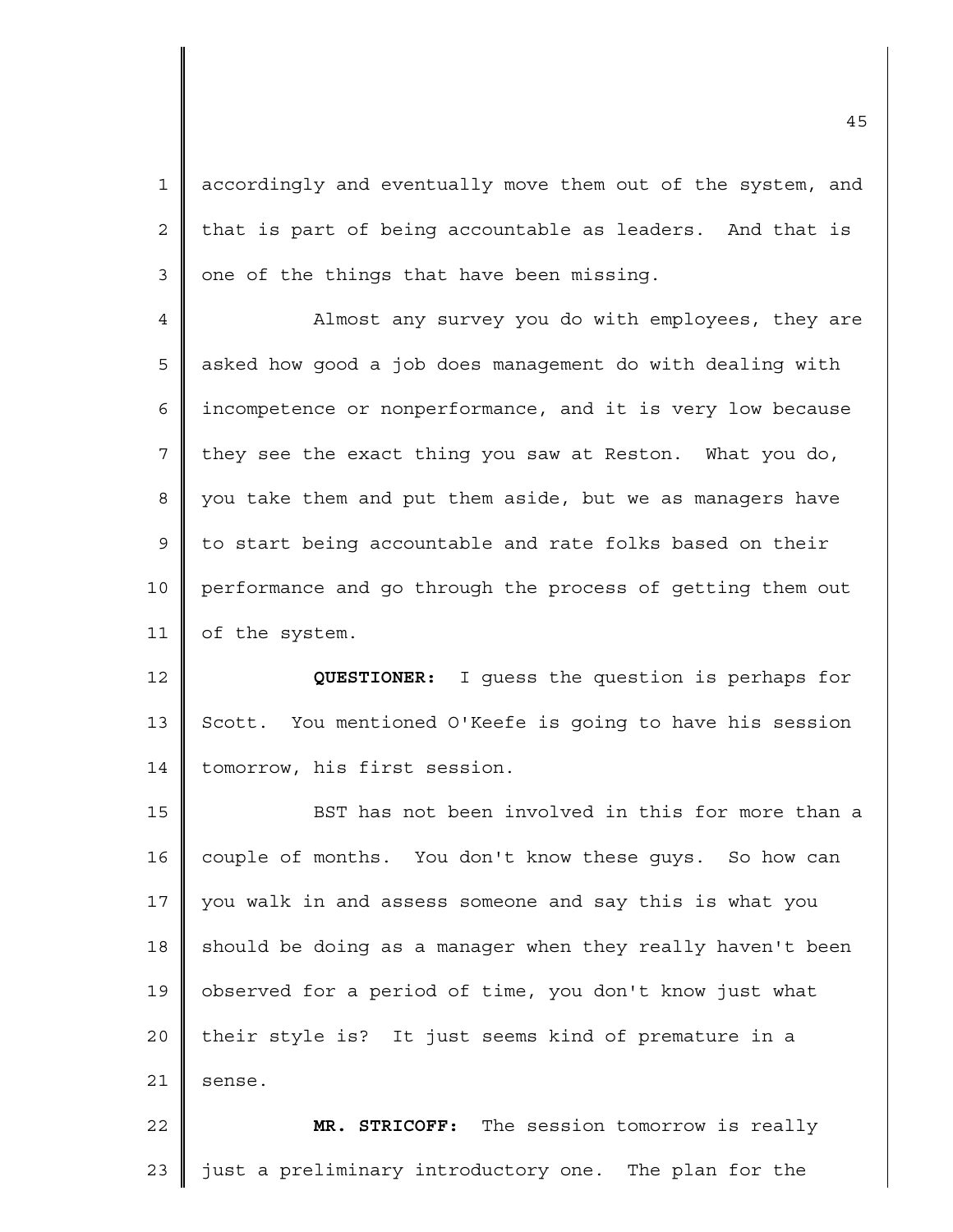|                | ⊐∪                                                          |
|----------------|-------------------------------------------------------------|
| 1              | senior-level people is that we will be doing some data      |
| 2              | collection. We will be talking to their subordinates.<br>We |
| 3              | will be talking [inaudible]. In general, as we go down the  |
| $\overline{4}$ | organization, we are doing 360 data collection, talking to  |
| 5              | peers, talking to subordinates, talking to superiors to     |
| 6              | understand in very specific ways what their leadership      |
| 7              | style is, what their leadership practices are, and so we    |
| 8              | will be getting the kind of information that we need to be  |
| $\mathsf 9$    | able to get some substantive feedback.                      |
| 10             | QUESTIONER: So, at some point, a month or two               |
| 11             | later, you go back to them and say that is what your guys   |
| 12             | think about you --                                          |
| 13             | MR. STRICOFF: That is right.                                |
| 14             | QUESTIONER: -- and what are you doing to do                 |
| 15             | about that.                                                 |
| 16             | MR. STRICOFF: What you are going to do about                |
| 17             | that and strategize about it, how to take advantage of the  |
| 18             | strengths and how to deal with the other things.            |
| 19             | QUESTIONER: You talked about being objective,               |
| 20             | though. How can you be objective with Administrator         |
| 21             | O'Keefe if he is the one deciding whether to extend your    |
| 22             | contract?                                                   |
| 23             | [Laughter.]                                                 |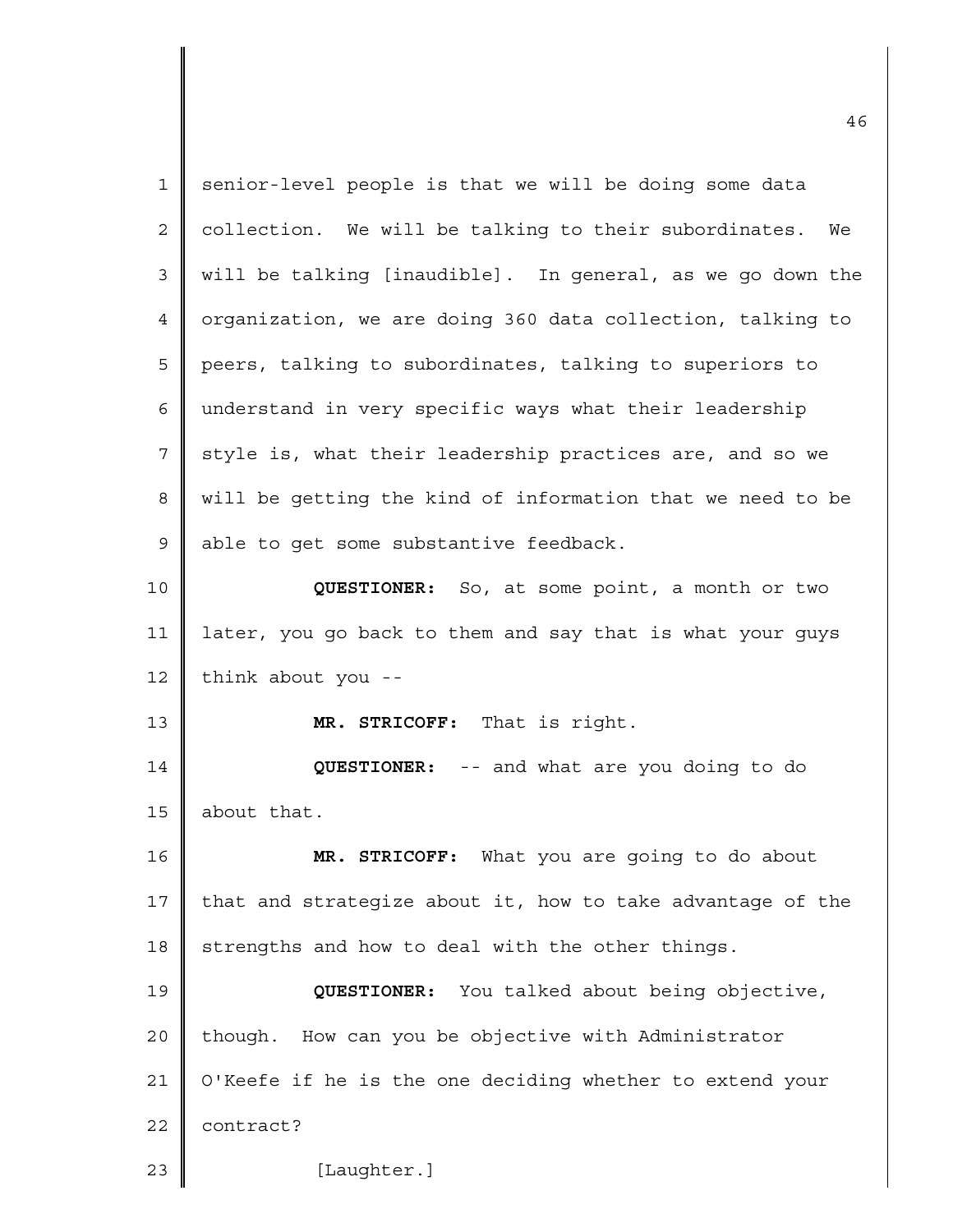| $\mathbf{1}$               | MR. STRICOFF: You give him tough love.                      |  |  |  |  |  |  |  |
|----------------------------|-------------------------------------------------------------|--|--|--|--|--|--|--|
| $\mathbf{2}$               | [Laughter.]                                                 |  |  |  |  |  |  |  |
| 3                          | MR. STRICOFF: That is our job, and we are                   |  |  |  |  |  |  |  |
| 4                          | ultimately -- we are going to be successful based on        |  |  |  |  |  |  |  |
| 5                          | whether or not we can help this organization change, and if |  |  |  |  |  |  |  |
| 6                          | we soft-soap and don't say the things that need to be said  |  |  |  |  |  |  |  |
| 7                          | and as a result if the organization isn't going to change,  |  |  |  |  |  |  |  |
| 8                          | this isn't going to be successful. And in the long run,     |  |  |  |  |  |  |  |
| $\mathsf 9$                | that doesn't do us any good.                                |  |  |  |  |  |  |  |
| 10                         | QUESTIONER: Do you have a communications problem            |  |  |  |  |  |  |  |
| 11                         | in the astronaut office?                                    |  |  |  |  |  |  |  |
|                            |                                                             |  |  |  |  |  |  |  |
|                            | PARTICIPANT: I think there are communications               |  |  |  |  |  |  |  |
|                            | problems all throughout NASA, and again, what we need to do |  |  |  |  |  |  |  |
|                            | is identify those areas and find out why there are          |  |  |  |  |  |  |  |
| 12<br>13<br>14<br>15       | communications problems and take appropriate measures and   |  |  |  |  |  |  |  |
|                            | create the conditions that allow people to speak up without |  |  |  |  |  |  |  |
|                            | fear of retribution.                                        |  |  |  |  |  |  |  |
|                            | I do want to add something. We were talking                 |  |  |  |  |  |  |  |
|                            | about what makes this program different than some of the    |  |  |  |  |  |  |  |
| 16<br>17<br>18<br>19<br>20 | other ones, ISO and TQM and those kinds of things.<br>This  |  |  |  |  |  |  |  |
| 21                         | plan is not a checklist or something that NASA historically |  |  |  |  |  |  |  |
| 22                         | has desired or valued to show as a procedure or method.     |  |  |  |  |  |  |  |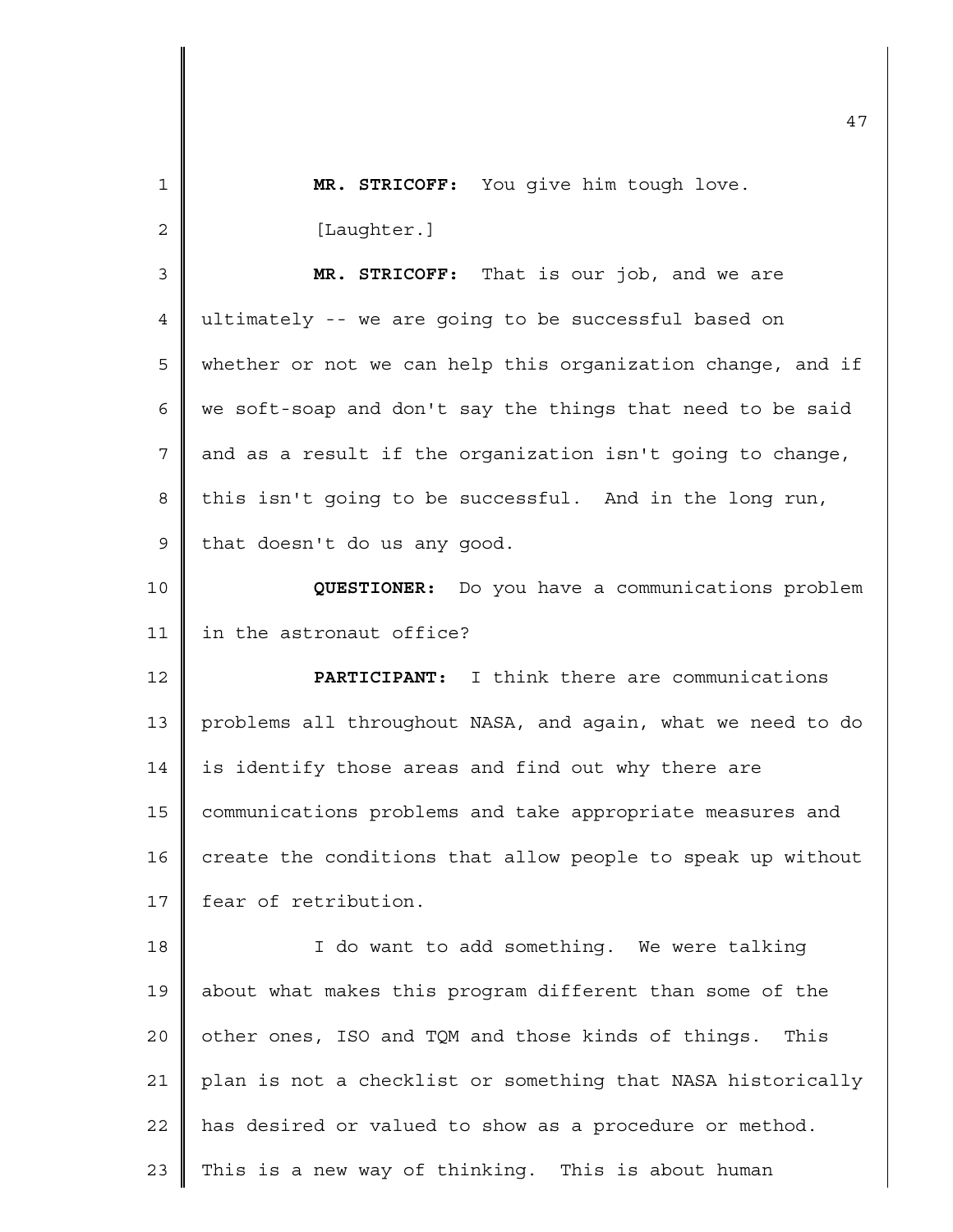1 2 mastering interpersonal relationships and getting the best out of subordinates.

3 4 5 6 7 8 9 The way to do that is not with a plan or a checklist or a cook book, "Here is How You Do It." It is to teach and learn good leadership skills, again, create an environment that allows the workforce to achieve the best, and when it doesn't work, take appropriate action and be committed to doing that. So that is the answer as I see it on how this is going to work.

10 11 12 If we have behaviors that are not conducive to the new kind of culture we are trying to establish, those people have to be moved.

13 14 15 16 17 18 19 20 21 22 23 The final thing I wanted to say is that this plan, again, isn't -- and we have said it already -- this plan is not the BST plan. It isn't even really -- I don't like to think of it as the NASA plan. It is the plan that the workforce needs. That is why we do surveys and talk to the workforce and find out what do they need because they have the answers. They are working with the data. They have cognizances. They are closest to the hardware. They understand the risks, and these are the things that they say they need through the survey and through the question-and-answer sessions, which frankly I find more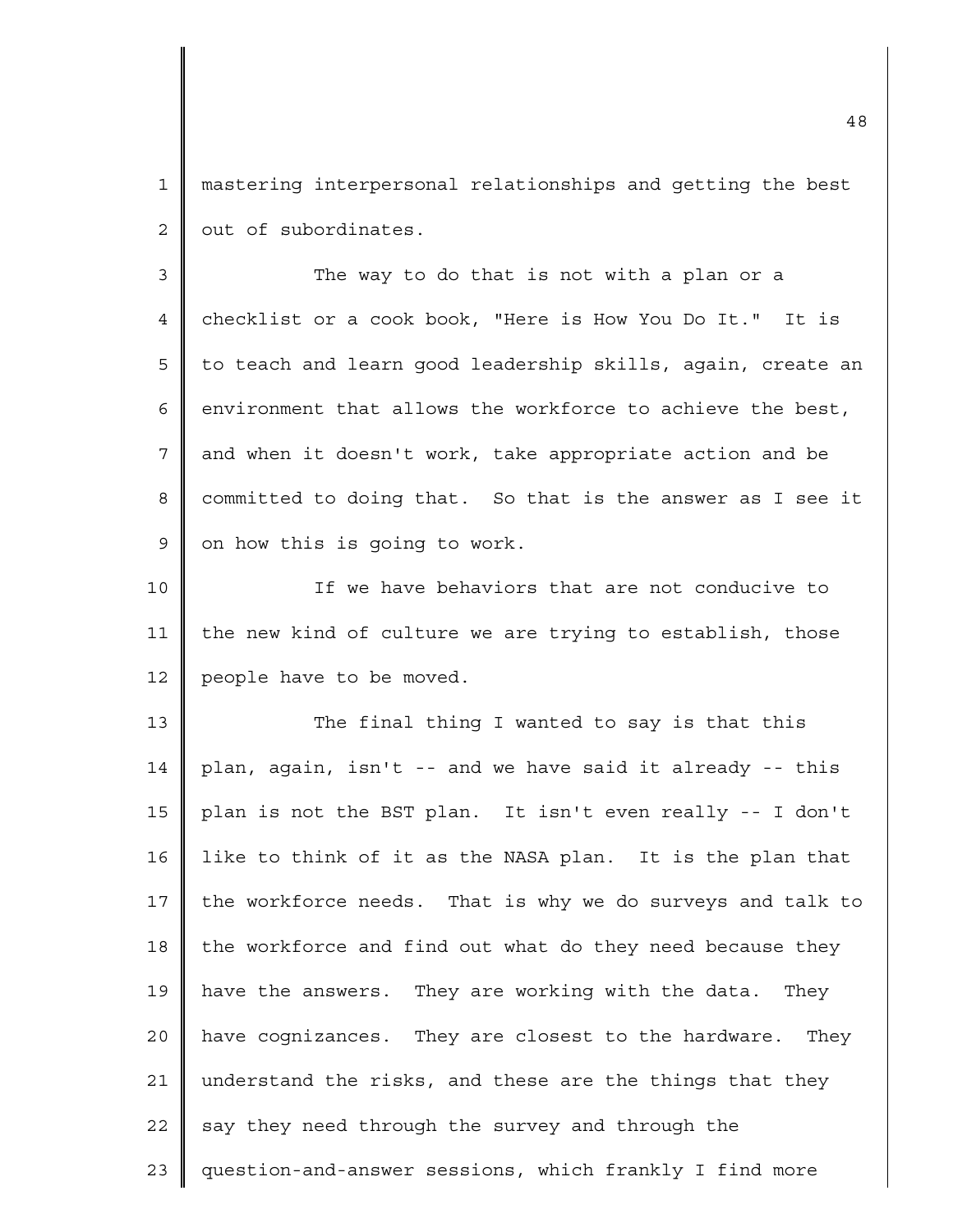1 valuable than the numerical survey.

| $\mathbf 2$     | Some of us already knew the answers to the survey           |  |  |  |  |  |  |  |
|-----------------|-------------------------------------------------------------|--|--|--|--|--|--|--|
| $\mathfrak{Z}$  | before it came in because we understand the workforce and   |  |  |  |  |  |  |  |
| 4               | talk to them, and if you show any desire to try to improve  |  |  |  |  |  |  |  |
| 5               | the workforce situation, they will tell you what they need. |  |  |  |  |  |  |  |
| 6               | They have the answer. That is why this plan is going to     |  |  |  |  |  |  |  |
| 7               | work because it is for people at NASA and the contractors   |  |  |  |  |  |  |  |
| 8               | all around the country.                                     |  |  |  |  |  |  |  |
| 9               | <b>QUESTIONER:</b> I have a follow-up. I guess this is      |  |  |  |  |  |  |  |
| $10$            | perhaps for Mr. Jennings.                                   |  |  |  |  |  |  |  |
| 11              | Isn't there a danger here of a program like this            |  |  |  |  |  |  |  |
| 12              | essentially killing kind of the personality diversification |  |  |  |  |  |  |  |
| 13              | of this agency?                                             |  |  |  |  |  |  |  |
| 14              | We all know that at universities that sometimes             |  |  |  |  |  |  |  |
| 15              | the best people doing certain jobs are absolutely the worst |  |  |  |  |  |  |  |
| 16              | when it comes to the person dealing with people, and in     |  |  |  |  |  |  |  |
| 17 <sub>2</sub> | order to kind of homogenize this kind of feeling, some of   |  |  |  |  |  |  |  |
| 18              | these people might have to go. It might be the best in      |  |  |  |  |  |  |  |
| 19              | some engineering areas, some other areas that you have.     |  |  |  |  |  |  |  |
| 20              | Is there a certain blandness of NASA coming                 |  |  |  |  |  |  |  |
| 21              | because of this type of agency, this type of effort?        |  |  |  |  |  |  |  |
| 22              | MR. JENNINGS: I think the reason we are kind of             |  |  |  |  |  |  |  |
| 23              | here and a lot of those things is because we are a          |  |  |  |  |  |  |  |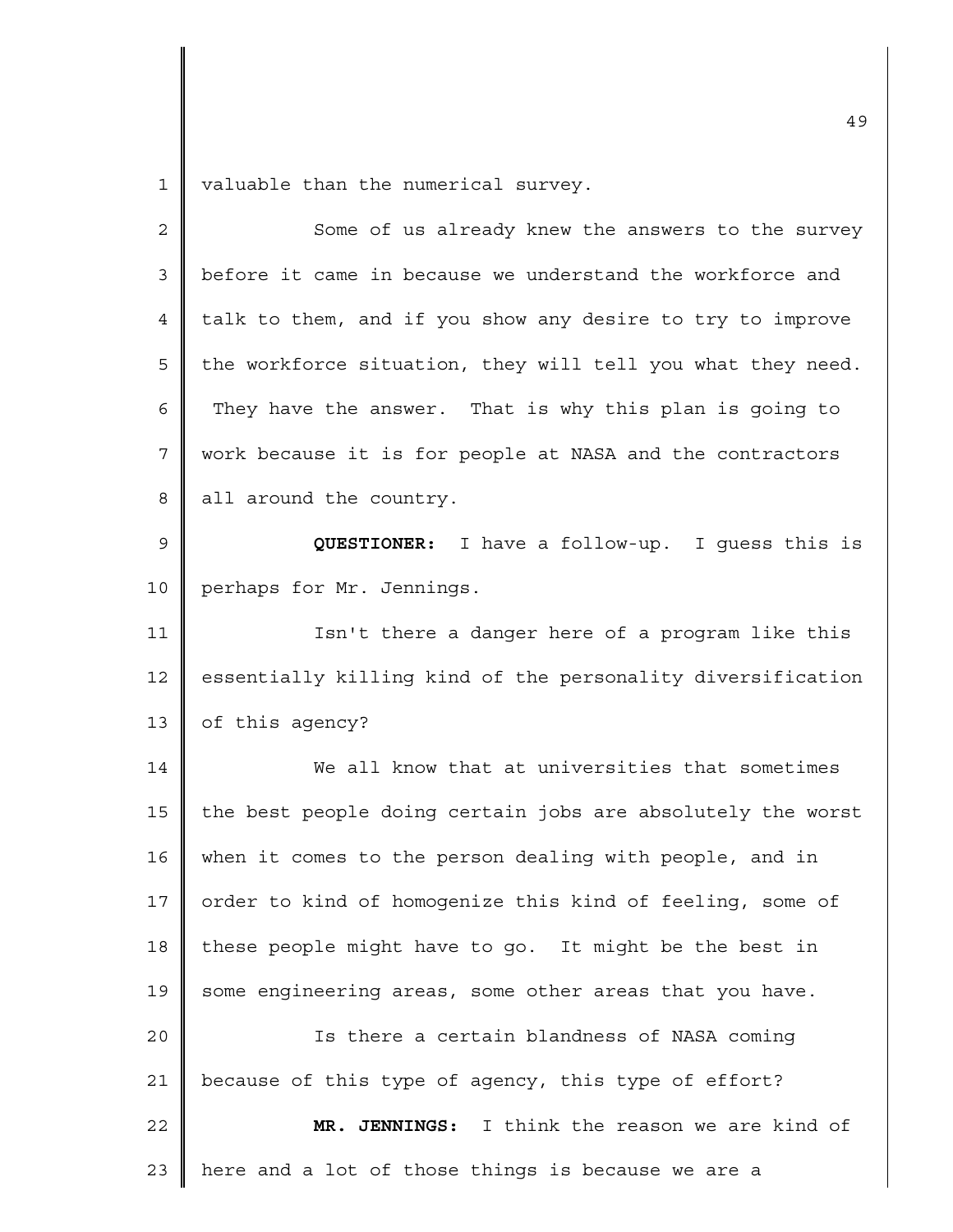1 2 technical agency, and we worry more about technical things than we do about people.

3 4 5 6 But what we have to do is we are going to maximize the capability of the agency. We have to get those technical folks where they are doing technical work and not managing people.

7 8 9 10 11 12 13 I mean, we have some mechanism within the agency where you can reward folks for their technical capabilities without making them supervise a lot of folks. So what we need to do is let the technical folks that don't want to learn or can't manage people to go up the technical track and become scientific technical, you know, senior folks versus SES's which is designed to manage people.

14 15 16 17 So I think we have to be careful that we don't destroy the things that have made us technically excellent over the years, but we have to be able to manage people, so that we can get the best out of people.

18 19 20 21 22 23 I mean, just imagine the brain power that we could unleash when we create an environment where everybody is open, everybody can come and discuss issues, technical issues, any kind of issues with their management. We could meet a lot of challenges that we have now if we have a set of managers at each level that has to know more than the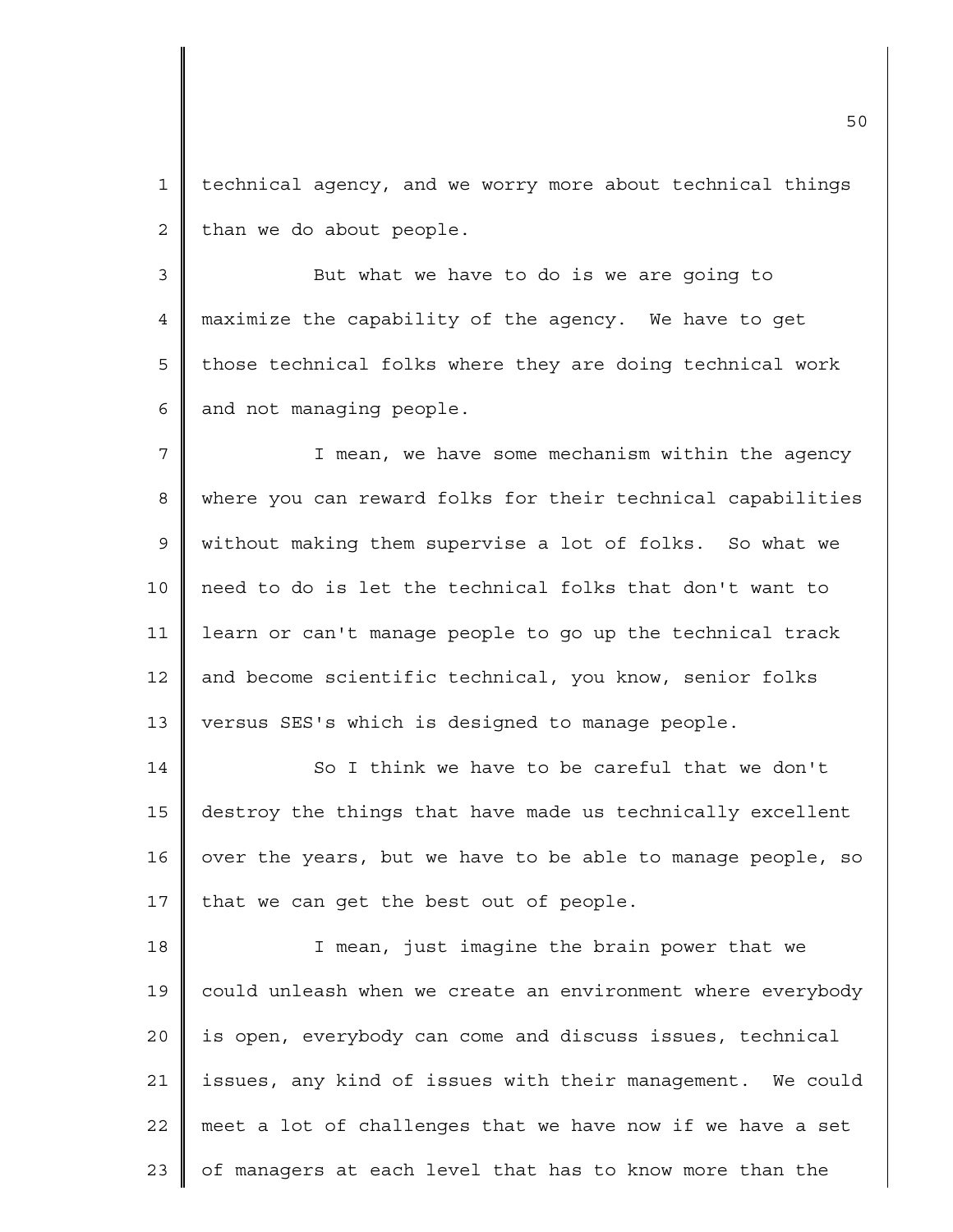1 2 3 4 folks below them. So you are really minimizing the total capability of the organization by not getting the best from everybody, and that is the kind of environment we want to create.

5 6 7 8 9 10 11 12 13 14 15 16 17 18 **PARTICIPANT:** If I could add, if you think about the technical complexity and the challenge of the physics of getting 100 tons to orbital velocity, it is a very difficult thing to intellectually manage. The workforce knows how to do this very well. They are so excited to come to work every day. They show their badge at the gate, and they come in and work on the Space program. Why do they do it? It isn't because of the salaries they get. It isn't because we are taking care of them. So it is not the care and feeding of the workforce. It is because they love working in the Space program where, again, Mr. O'Keefe said we are rated the highest Government agency to work for. It isn't because we are taking care of the people. It is because they love working for the Space program.

19 20 21 22 23 So blandness will never enter into NASA because of the mission that we have. We will always be an exciting place to work, and if we can take care of the people and unleash what Jim Jennings is talking about, brain power across this agency, it will be far better than we were, all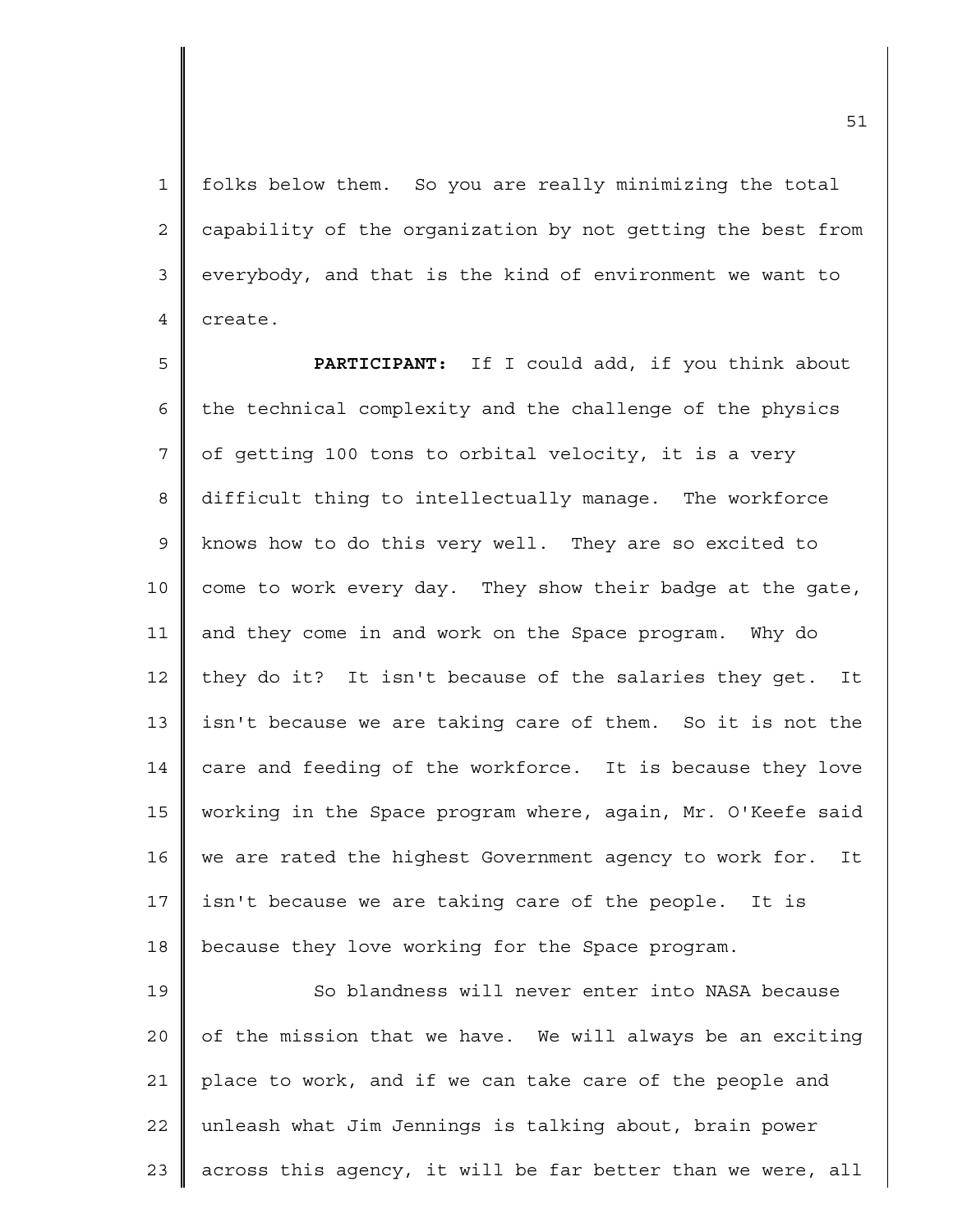1 2 those successful years between accidents where we had successful flights.

3 4 It is a very exciting place to work, and it will never be bland.

5 6 7 8 9 10 11 **QUESTIONER:** For you, Jim. [Inaudible] George Abby [ph] [inaudible] the stuff of legends, and I am wondering if [inaudible] soul-searching now. Do you find yourself bumping up against kind of the tenor that he had set, this idea that there could be serious repercussions on your career, that you might never fly if he steps out of line?

**PARTICIPANT:** Don't play baseball.

12

23

13 14 15 16 17 18 19 20 21 22 **QUESTIONER:** I am sure you know better than I do because you are probably getting all the e-mails, but is that a path that NASA is dealing with now down at Johnson? **MR. JENNINGS:** No. I don't think so at all, and I think George Abby was widely misunderstood by external folks outside the organization. He is a man who very much cared about the people. He especially cared about people who were doing the job correctly and doing it right and doing it with interest of the mission and NASA and the agency and safety and on and on.

So the only people that should be worried about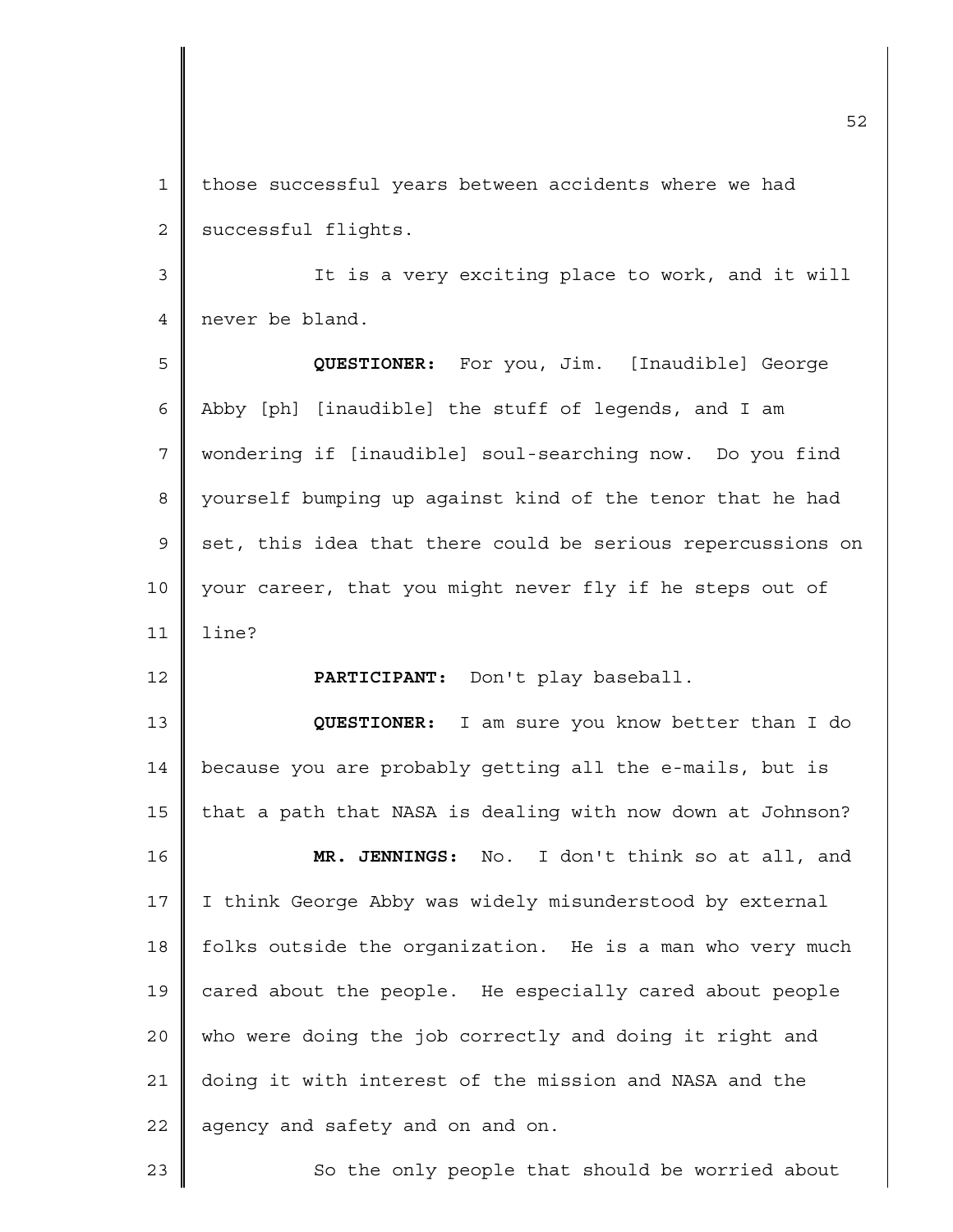| $\mathbf 1$    | it are those who are not doing it correctly, and they       |  |  |  |  |  |  |  |
|----------------|-------------------------------------------------------------|--|--|--|--|--|--|--|
| 2              | should be worried if they are not doing the job correctly.  |  |  |  |  |  |  |  |
| $\mathfrak{Z}$ | Then I hope they worry enough that they change what they    |  |  |  |  |  |  |  |
| 4              | are doing to figure out how to achieve the best possible    |  |  |  |  |  |  |  |
| 5              | solutions to elevate concerns. If they are a manager, they  |  |  |  |  |  |  |  |
| 6              | really have to sense when the workforce is worried about    |  |  |  |  |  |  |  |
| 7              | something and draw it out of them if they are too shy to    |  |  |  |  |  |  |  |
| 8              | speak up, and there are some people who are that way. So    |  |  |  |  |  |  |  |
| 9              | it is the manager's responsibility to solicit, as Mr.       |  |  |  |  |  |  |  |
| $10$           | O'Keefe says, the dissenting and minority opinion.          |  |  |  |  |  |  |  |
| 11             | Then, to become a great organization, you have to           |  |  |  |  |  |  |  |
| 12             | go one step further. You don't just solicit the minority    |  |  |  |  |  |  |  |
| 13             | and dissenting opinion. You have to actively understand     |  |  |  |  |  |  |  |
| 14             | what they are trying to tell you. You don't spend all of    |  |  |  |  |  |  |  |
| 15             | your energy discounting their opinion or supporting your    |  |  |  |  |  |  |  |
| 16             | own opinion. You really have to understand what they are    |  |  |  |  |  |  |  |
| $17$           | trying to tell you because, again, it is the workforce that |  |  |  |  |  |  |  |
| 18             | understands the answers, that the astronauts who are flying |  |  |  |  |  |  |  |
| 19             | the vehicle understand the risk that they are flying in,    |  |  |  |  |  |  |  |
| 20             | and they should be listened to. And it is the leader's      |  |  |  |  |  |  |  |
| 21             | responsibility to elicit those opinions and then do         |  |  |  |  |  |  |  |
| 22             | something with those opinions, to balance them correctly.   |  |  |  |  |  |  |  |
| 23             | People who aren't doing that correctly should be            |  |  |  |  |  |  |  |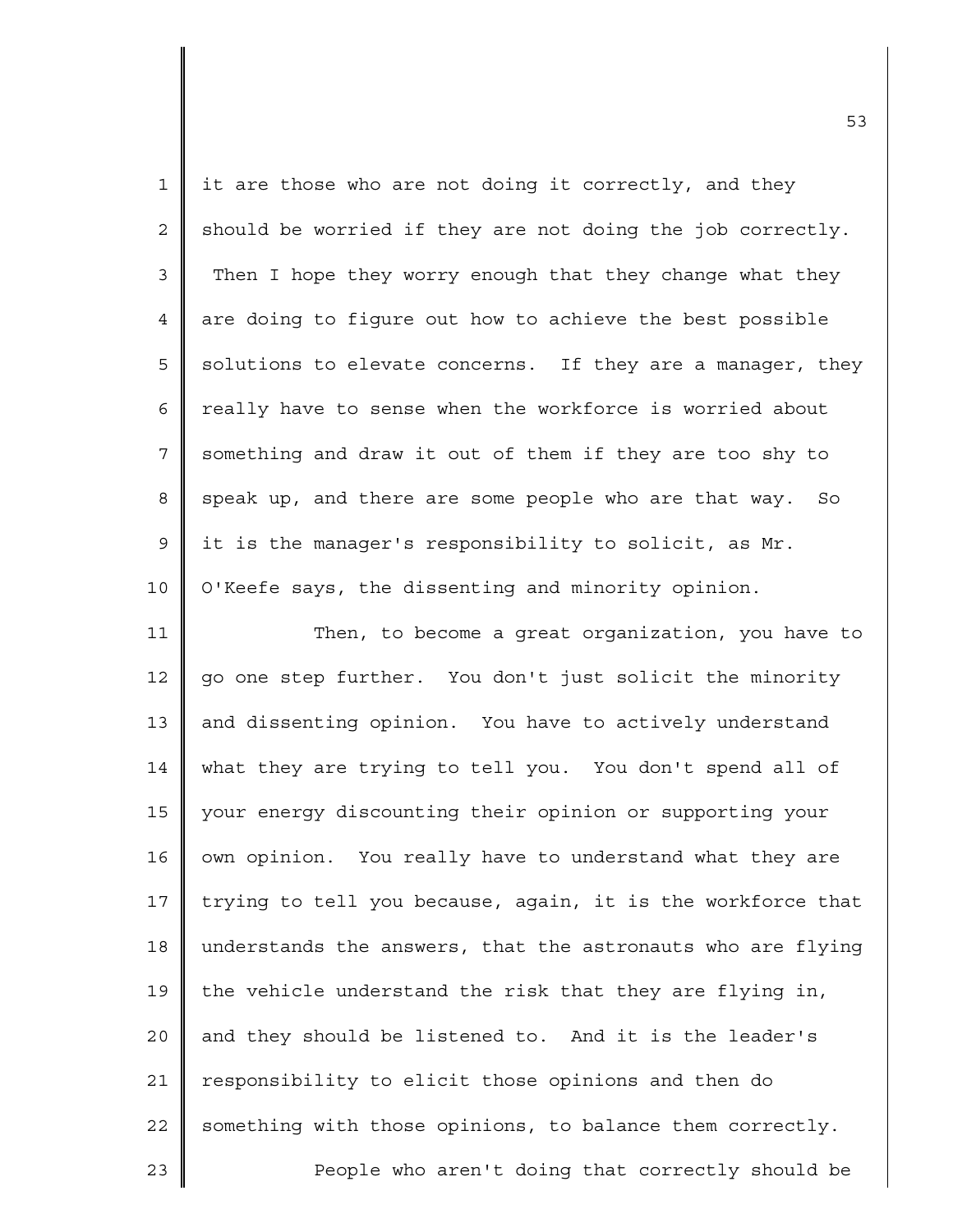1 worried about their jobs.

| $\overline{c}$ | QUESTIONER: But at the same time that you have               |  |  |  |  |  |  |  |
|----------------|--------------------------------------------------------------|--|--|--|--|--|--|--|
| 3              | people who are saying communication is an issue at NASA,     |  |  |  |  |  |  |  |
| 4              | you had less than half the workforce, the civil servant      |  |  |  |  |  |  |  |
| 5              | workforce respond. Where do you get in touch with the        |  |  |  |  |  |  |  |
| 6              | people who are bound to say that culture stuff is a bunch    |  |  |  |  |  |  |  |
| 7              | of hooey, I don't have time for that touchy-feely crap, it   |  |  |  |  |  |  |  |
| 8              | doesn't belong here?                                         |  |  |  |  |  |  |  |
| $\mathsf 9$    | PARTICIPANT: Nobody is saying that. The only                 |  |  |  |  |  |  |  |
| 10             | people that are saying that are those at the -- if there     |  |  |  |  |  |  |  |
| 11             | are people who are saying that, the ones who don't want to   |  |  |  |  |  |  |  |
| 12             | deal with it. The workforce unanimously wants us to solve    |  |  |  |  |  |  |  |
| 13             | the problem and change the culture and allow them to speak   |  |  |  |  |  |  |  |
| 14             | up without fear of repercussion.                             |  |  |  |  |  |  |  |
| 15             | QUESTIONER: Where is the data? Like she said,                |  |  |  |  |  |  |  |
| 16             | half of the folks only responded. Why are they so afraid     |  |  |  |  |  |  |  |
| 17             | of answering a form that nobody will ever know who they      |  |  |  |  |  |  |  |
| 18             | are, they don't care?                                        |  |  |  |  |  |  |  |
| 19             | MR. JENNINGS: Actually, there were folks that                |  |  |  |  |  |  |  |
| 20             | didn't trust the system enough to fill out the survey.<br>We |  |  |  |  |  |  |  |
| 21             | actually had folks that believed that if they filled out     |  |  |  |  |  |  |  |
| 22             | the computer online that somehow they could be identified.   |  |  |  |  |  |  |  |
| 23             | I have sent out a reminder to folks, and they                |  |  |  |  |  |  |  |
|                |                                                              |  |  |  |  |  |  |  |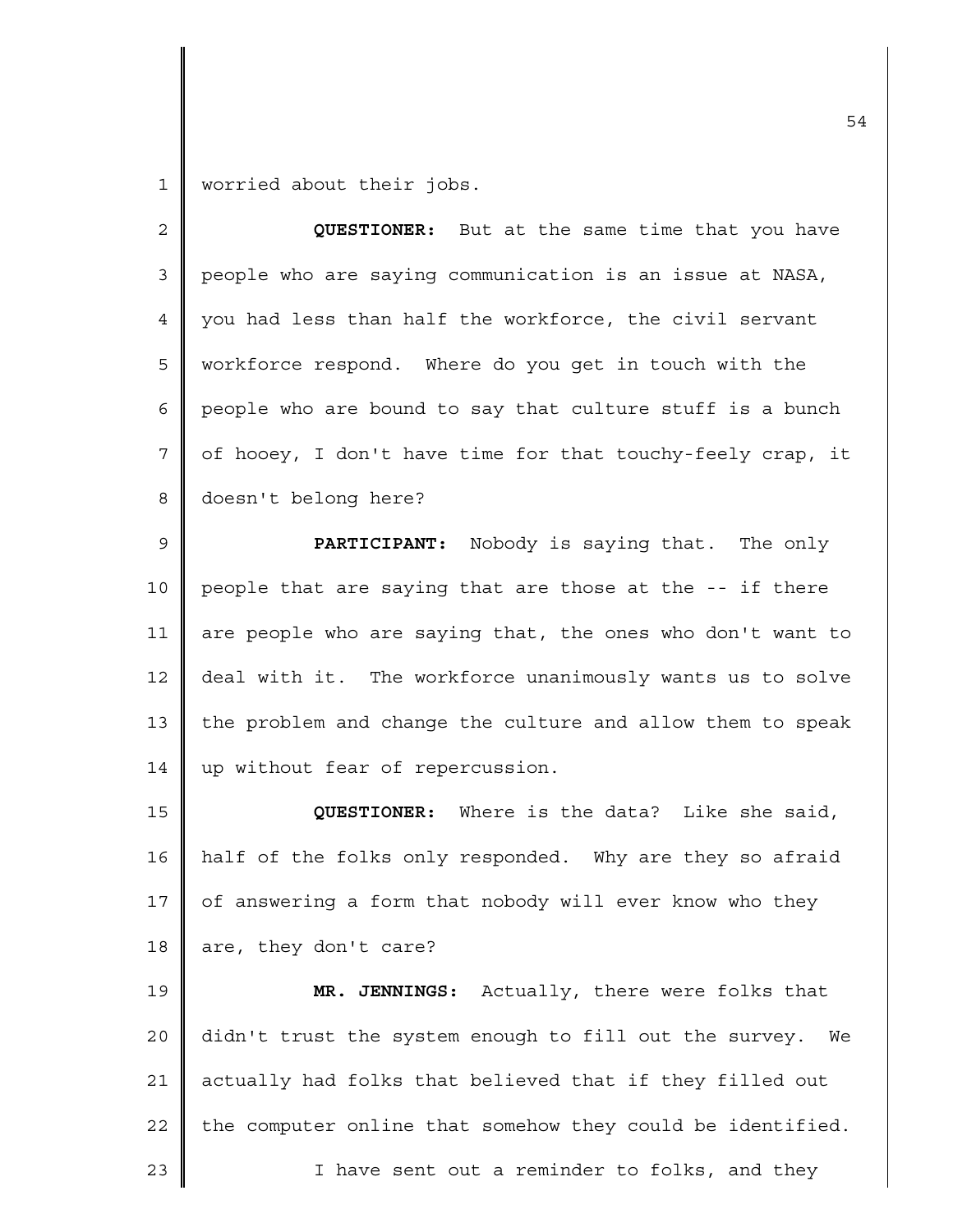1 2 3 4 5 6 7 8 9 10 11 12 13 14 15 16 17 18 19 20 21 22 misread the statement. I said, "If you have not filled out the survey, please take this opportunity to do it," and they read that sentence to think that I knew that they didn't fill out the survey. I had to go and actually read it to a person, and some people said, "Okay. Give me a hard copy, and I will fill it out and send it in." **PARTICIPANT:** You know how much e-mail I get from Hotmail because they are afraid there is somebody at NASA that just waits for stuff to come to me? **MR. JENNINGS:** There are folks who don't want to speak up. On the survey, we didn't let the survey stay out typically long as you usually do. **QUESTIONER:** You did or did not? **MR. JENNINGS:** We did not. We left it out for a week or 10 days. About 10 days or so. Usually, you have more time because folks are on vacations or weekends, but we needed to get on with this. So we thought that the 45 percent was pretty good for the time we had it out, and there was significantly enough data for BST to draw the conclusion that they did. They followed up by testing it, by having focus

groups and talking to individuals to see if it looked the

23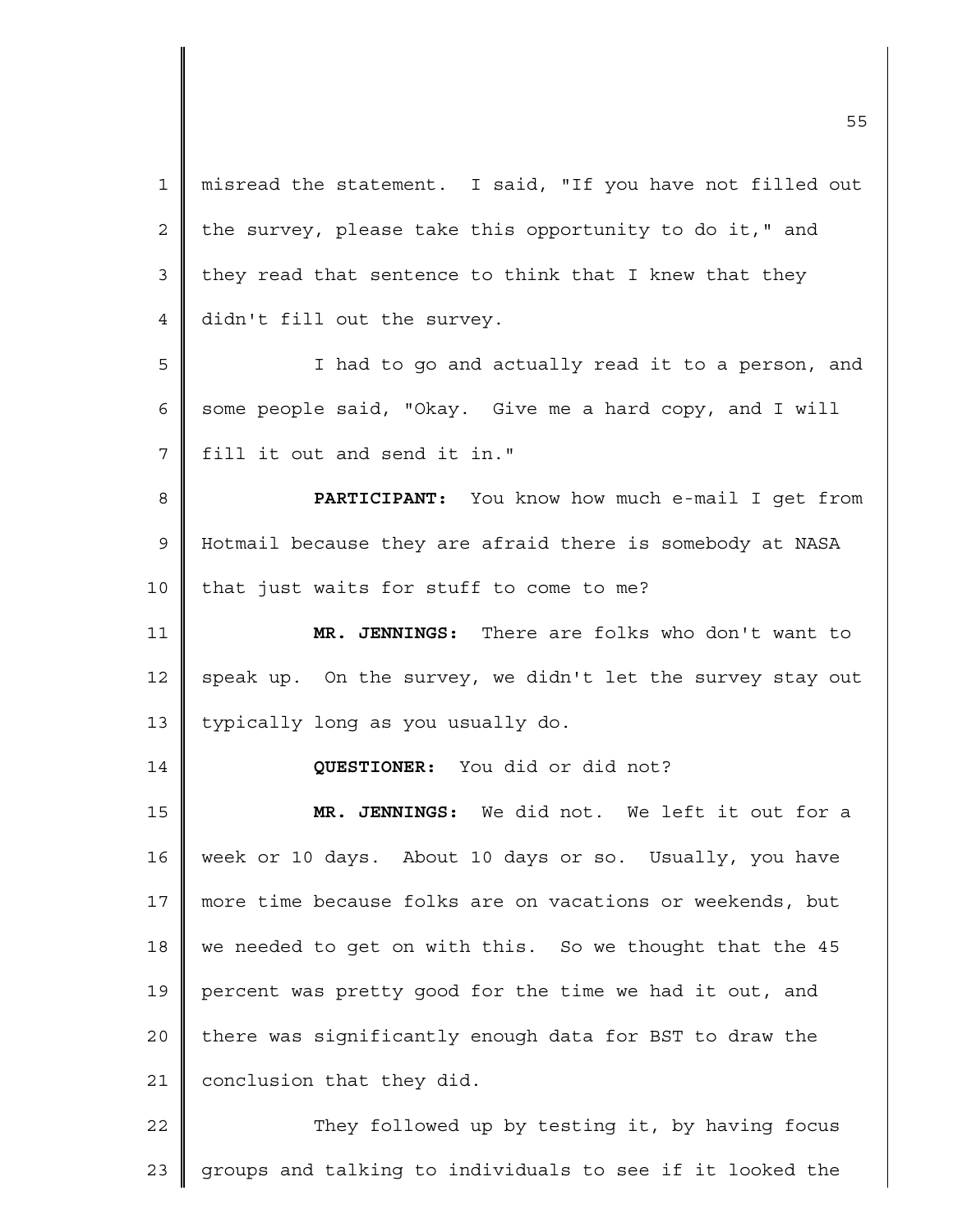| $\mathbf{1}$   | same as the results of the survey and it was. So we think   |  |  |  |  |  |  |
|----------------|-------------------------------------------------------------|--|--|--|--|--|--|
| $\overline{c}$ | the data is significant.                                    |  |  |  |  |  |  |
| $\mathfrak{Z}$ | QUESTIONER: Can I interrupt there?                          |  |  |  |  |  |  |
| 4              | MR. JENNINGS: Yes.                                          |  |  |  |  |  |  |
| 5              | QUESTIONER: Were the focus groups comprised of              |  |  |  |  |  |  |
| 6              | people who responded or not, either/or, or you don't know?  |  |  |  |  |  |  |
| 7              | MR. JENNINGS: They were just randomly picked                |  |  |  |  |  |  |
| 8              | from places.                                                |  |  |  |  |  |  |
| 9              | QUESTIONER: I have a question, and I just want              |  |  |  |  |  |  |
| 10             | to give both of you guys a chance on what I am going to     |  |  |  |  |  |  |
| 11             | write on NASA Watch. And I think I know where you are       |  |  |  |  |  |  |
| 12             | coming from.                                                |  |  |  |  |  |  |
| 13             | If people don't respond to this lead time, you              |  |  |  |  |  |  |
| 14             | say people have already responded to this latest fad.       |  |  |  |  |  |  |
| 15             | "Hooey" is one of the words, actual words I have gotten     |  |  |  |  |  |  |
| 16             | today -- that they will be moved aside. Now, if you hear    |  |  |  |  |  |  |
| $17\,$         | this -- you just said "moved aside." You know NASA civil    |  |  |  |  |  |  |
| $18\,$         | servants. You just gave me a perfect example of somebody    |  |  |  |  |  |  |
| 19             | probably that I can give 300, and yet they read that line   |  |  |  |  |  |  |
| $20$           | and they think that you are after them with some electronic |  |  |  |  |  |  |
| 21             | gestapo.                                                    |  |  |  |  |  |  |
| 22             | There are people who will see the fact that if I            |  |  |  |  |  |  |
| 23             | don't change, I am going to be moved aside. I am a civil    |  |  |  |  |  |  |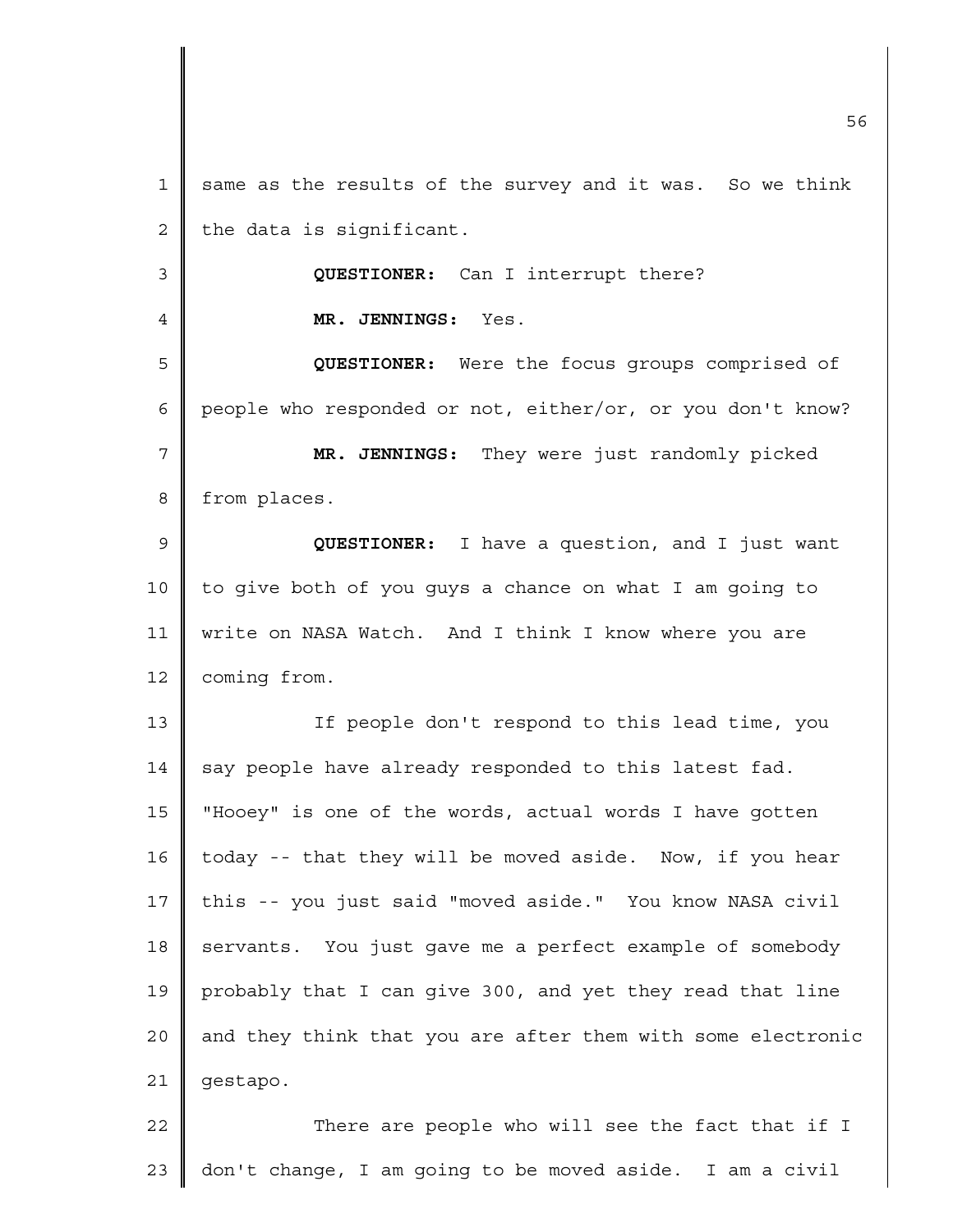1 2 3 4 5 6 7 8 9 10 11 12 13 14 15 16 17 18 19 20 21 22 23 servant. I do not want to lose my job. How do you guys - do you got a better word, a better way to say that, that moved aside, in the sense of -- **MR. JENNINGS:** At the level -- we are really looking at the leadership of this agency, and those are the folks that have really got to embrace the new culture that we want of foster. We are not talking about the worker down at the bottom. We are talking about the leadership. We are essentially talking about that level that you mentioned where communication seems to stop. Things go down. Things happen. So we have to work with that mid-management level to get them to embrace the changes that we want to make, and at the end of the day, if we can't change the people, then we have to change the people. **MR. MAHONE:** Any final questions? We will wrap up a little bit. **QUESTIONER:** Change the people. **PARTICIPANT:** Change out the people. **MR. JENNINGS:** That is the [inaudible]. [Laughter.] **QUESTIONER:** No, no. I want it so it reads properly for the people -- it will change out the people